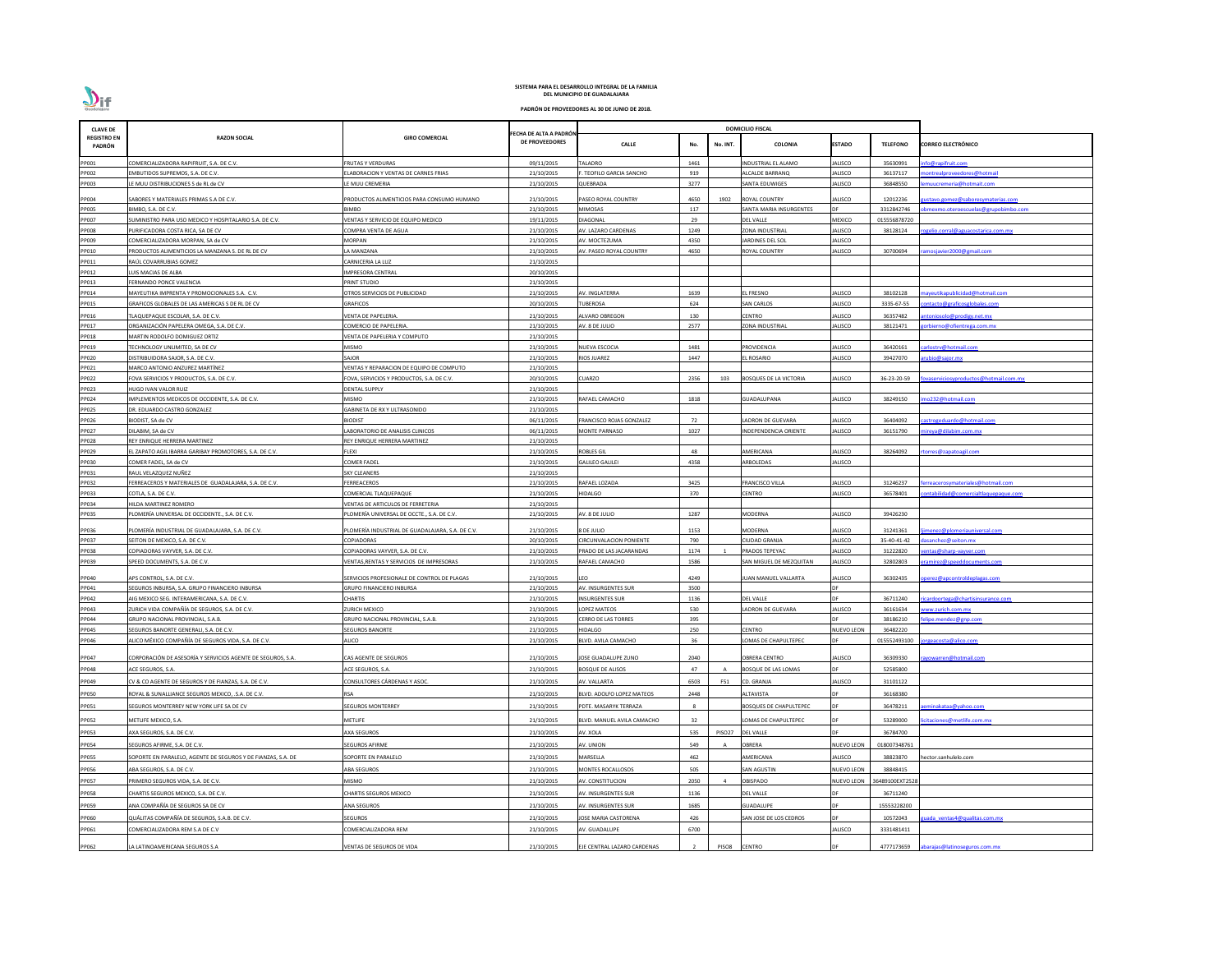

| <b>CLAVE DE</b>              |                                                             |                                                  |                                                 |                                   |      |               | <b>DOMICILIO FISCAL</b>     |                     |                         |                                        |
|------------------------------|-------------------------------------------------------------|--------------------------------------------------|-------------------------------------------------|-----------------------------------|------|---------------|-----------------------------|---------------------|-------------------------|----------------------------------------|
| <b>REGISTRO EN</b><br>PADRÓN | <b>RAZON SOCIAL</b>                                         | <b>GIRO COMERCIAL</b>                            | FECHA DE ALTA A PADRÓN<br><b>DE PROVEEDORES</b> | <b>CALLE</b>                      | No.  | No. INT.      | <b>COLONIA</b>              | <b>ESTADO</b>       | <b>TELEFONO</b>         | <b>CORREO ELECTRÓNICO</b>              |
|                              |                                                             |                                                  |                                                 |                                   |      |               |                             |                     |                         |                                        |
| PP063                        | CHIPACCALTIC APOYO INDUSTRIAL S.A. DE C.V.                  | SERVICIOS DE LIMPIEZA, MANTENIMIENTO, JARDINERIA | 25/11/2015                                      | AV. JESUS                         | 1260 | 97            | RESIDENCIAL SANTA MARGARITA | ALISCO              | 36972549                | jaalvarez@xlimp.com.mx                 |
| PP064                        | SEGUROS EL POTOSI S.A.                                      | <b>VENTAS DE SEGURO</b>                          | 11/11/2015                                      | AV. VENUSTIANO CARRANZA           | 426  |               | CENTRO                      | <b>SAN LUIS POT</b> |                         | 01(444)8349000 mgreyes@elpotosi.com.mx |
| PP065                        | JOSE LUIS GUTIERREZ GARCIA                                  | LOS ARRAYANES                                    | 25/11/2015                                      |                                   |      |               |                             |                     |                         |                                        |
| PP066                        | KNIGHT ALTA SEGURIDAD, SA DE CV                             | <b>KASA FUERTE</b>                               | 21/10/2015                                      | AV. HIDALGO                       | 2797 |               | VALLARTA NORTE              | <b>IALISCO</b>      | 36699860                | lises.mendoza@kasafuerte.com           |
| PP067                        | RICARDO DE LA TORRE RAMIREZ                                 |                                                  | 24/11/2015                                      |                                   |      |               |                             |                     |                         |                                        |
|                              |                                                             |                                                  |                                                 |                                   |      |               |                             |                     |                         |                                        |
| PP068                        | DISTRIBUIDORA QUIMICA Y HOSPITALARIA GAP SA de CV           | COMPRAS VENTAS DE INSUMOS PARA LABORATORIO       | 24/11/2015                                      | PROLONGACION PINO SUAREZ          | 1039 | -5            | <b>ZAPOPAN CENTRO</b>       | <b>JALISCO</b>      | 3318129903              | antonio.ortiz@grupogapmexico.com.mx    |
| PP069                        | DIF JALISCO                                                 | <b>DESPENSAS</b>                                 | 25/11/2015                                      | AV. ALCALDE                       | 1220 |               | MIRAFLORES                  | JALISCO             | 30303888                |                                        |
| PP070                        | LABORATORIO SANTA CLARA S. DE R.L. DE C.V.                  | LABORATORIO DE ANALISIS CLINICOS                 | 25/11/2015                                      | AV. AMERICAS                      | 1946 |               | <b>COUNTRY CLUB</b>         | JALISCO             | 37936711                | oroyectos@e-print.mx                   |
| PP071                        | MIGUEL ANGEL REYES PADILLA                                  | FRUTAS VERDURAS Y CEREALES                       | 26/11/2015                                      |                                   |      |               |                             |                     |                         |                                        |
| PP072                        | BOMBAS IDEAL AYALA SA DE CV                                 | <b>BOMBAS IDEAL</b>                              | 26/11/2015                                      | AV 8 DE JULIO                     | 3146 |               | COL . LOMAS DE POLANCO      | IALISCO             | 3646-82-23              | entas2@bombasideal.com.mx              |
|                              |                                                             |                                                  |                                                 |                                   |      |               |                             |                     |                         |                                        |
| PP074                        | MARCAS ESPECIALIZADAS EN DIAGNOSTICO Y REPRESENTACIONES S.A | <b>MEDYR</b>                                     | 21/10/2015                                      | MANUEL ACUÑA                      | 858  |               | CAPILLA DE JESÚS            | <b>JALISCO</b>      | 3827-2621               | marcas2001@att.net.mx                  |
| PP075                        | ALFONSO NUÑEZ DE LA O                                       | <b>FRUTIPONCH</b>                                | 21/10/2015                                      |                                   |      |               |                             |                     |                         |                                        |
| PP076                        | ENGLOBAL GRAFICO S. DE R.L.                                 | <b>MISMO</b>                                     | 26/11/2015                                      | RANCISCO JAVIER GAMBOA            | 200  |               | <b>ARCOS SUR</b>            | JALISCO             | 36165425                | nglografico bere@hotmail.com           |
| PP077                        | ERIKA ROCIO GUTIERREZ MAGAÑA                                | IMPRESION DECORACION DISEÑO                      | 26/11/2015                                      |                                   |      |               |                             |                     |                         |                                        |
| PP078                        | SEGUROS DE VIDA SURA MEXICO S.A DE C.V.                     | COMPAÑIAS DE SEGURO DE VIDA                      | 21/10/2015                                      | ASEO DE LA REFORMA                | 222  | PISO 4        | UAREZ                       |                     | 38187300                | <u>uis.almaras@suramexico.com</u>      |
| PP079                        | ELIZABETH CHAIDEZ RIVERA                                    | <b>IMPRESOS Y PUBLICIDAD</b>                     | 11/11/2015                                      |                                   |      |               |                             |                     |                         |                                        |
| <b>PP080</b>                 | LISTEN UP DE MEXICO S.A. DE C.V.                            | LISTEN UP DE MEXICO                              | 11/11/2015                                      | MILAN                             | 2784 |               | PROVIDENCIA                 | <b>IALISCO</b>      | 35603000                | murillo@listenup.com.mx                |
| PP081                        | RIGHTNET S.A. DE C.V.                                       | VENTA Y RENTA DE EQUIPO DE COMPUTO               | 11/11/2015                                      | AV. LOPEZ MATEOS                  | 699  |               | <b>LADRON DE GUEVARA</b>    | JALISCO             | 35858072                | entas3@rightnet.com.mx                 |
| PP083                        | EDENRED                                                     |                                                  | 27/11/2015                                      | PENNSYLVANIA                      |      | 3PISO         | <b>NAPOLES</b>              |                     | 50915100                |                                        |
| PP085                        | COOLPRINT S.A. DE C.V.                                      | <b>IMPRESION GRAN FORMATO</b>                    | 11/11/2015                                      | INDUSTRIA NAVIERA                 | 87   |               | EL COLLI URBANO             | JALISCO             | (33)12022982            |                                        |
| PP086                        | MARCO ANTONIO BUENROSTRO GONZALEZ                           | FERRETERIA CONCHITA                              | 11/11/2015                                      |                                   |      |               |                             |                     |                         |                                        |
| PP087                        | IQ MEDICAL S. DE R.L. DE C.V.                               | IQ MEDICAL                                       | 11/11/2015                                      | <b>IBERTAD</b>                    | 1911 |               | AMERICANA                   | JALISCO             | 38325229                | <u>maria. velas co@iqmedical.mx</u>    |
| PP088                        | NOXIDABLES TAMA S.A. DE C.V.                                | COMPRAS DE ACERO INOXIDABLE                      | 11/11/2015                                      | V. LAZARO CARDENAS                | 730  |               | LA NOGALERA                 | <b>IALISCO</b>      | 36702193                | nector@inoxidablestama.mx              |
| PP089                        | BIOZONE CHEMICAL S. DE R.L. DE C.V.                         | FABRICANTES PRODUCTOS DE LIMPIEZA                | 11/11/2015                                      | AZARO CARDENAS                    | 1304 |               | <b>ALAMO INDUSTRIAL</b>     | <b>JALISCO</b>      | 3336662100              | aornelas@biozone.mx                    |
| PP090                        | PABLO CESAR MONTERO FUENTES                                 | FRUTAS, VERDURAS, ABARROTES Y DESPENSAS          | 11/11/2015                                      |                                   |      |               |                             |                     |                         |                                        |
| PP091                        | COMERCIALIZADORA JOMODI, SA de CV                           | <b>JOMODI</b>                                    | 21/10/2015                                      | <b>FELIPE RUVALCABA</b>           | 5162 |               | EL COLLI URBANO             | <b>JALISCO</b>      | 35630991                | alberto@rapifruit.com                  |
| PP092                        | <b>FUMIGACIONES AMEZDY SC</b>                               | <b>CONTROL DE PLAGAS</b>                         | 11/11/2015                                      | PASEO DE AVELLANOS                | 2640 |               | TABACHINES                  | JALISCO             | 36604287                | ontabilidad@amezdy.com                 |
| PP093                        | MEXJAL DE OCCIDENTE S.A. DE C.V.                            | <b>AGENCIAS DE VIAJES</b>                        | 02/12/2015                                      | ULOGIO PARRA                      | 2510 |               | LADRON DE GUEVARA           | JALISCO             | 36426642                | nanuel@mexjal.com.mx                   |
| PP094                        | GENERAL DE SERVICIOS Y COMBUSTIBLES, S.A. DE C.V.           | CONTROL Y ADMINISTRACION DE COMBUSTIBLE          | 02/12/2015                                      | AV. CHAPULTEPEC PISO 16 OFICINA A | 15   | <b>NIV 16</b> | <b>LADRON DE GUEVARA</b>    | JALISCO             | 31345400                | entas@controlnet.com.mx                |
| PP095                        | MUEBLES MOS, S.A. DE C.V.                                   | FABRICACION Y VENTAS DE MOBILIARIO ESCOLAR       | 02/12/2015                                      | PENINSULA                         | 3084 |               | STA. EDUWIGES               | <b>JALISCO</b>      | 36 31 82 35             | liofiventas@hotmail.com                |
| PP096                        | GISELA DEL CARMEN GONZALEZ SANTANA                          | <b>MISMO</b>                                     | 02/12/2015                                      |                                   |      |               |                             |                     |                         |                                        |
| PP097                        | OPERADORA COMERCIAL CALEIDOSCOPIO S.A. DE C.V.              | COMEX                                            | 02/12/2015                                      | ASEO DE LAS AVES                  | 1307 |               | MIRADOR SAN ISIDRO          | IALISCO             | 15438235                | rantxa.comex@gmail.com                 |
| PP098                        | GRUPO LOYGA, S.A. DE C.V.                                   | COMPRA VENTASDE LLANTAS CAMARAS, CORBATAS        | 02/12/2015                                      | AV. PATRIA                        | 687  |               | JARDINES DE GUADALUPE       | JALISCO             | 36201841                | ugo.lopez@grupoloyga.com.mx            |
|                              |                                                             |                                                  |                                                 |                                   |      |               |                             |                     |                         |                                        |
| PP099                        | EL DORADO ARTESANIAS S.A. DE C.V.                           | <b>MISMO</b>                                     | 02/12/2015                                      | REPUBLICA DE GUATEMALA            | 366  |               | QUINTERO                    | <b>JALISCO</b>      |                         |                                        |
| PP101                        | ADRIANA DE LA TORRE RODRIGUEZ                               |                                                  | 02/12/2015                                      |                                   |      |               |                             |                     |                         |                                        |
| PP102                        | ENVASES LA ESCONDIDA SA DE CV                               |                                                  | 04/12/2015                                      | CALLE VOLCAN QUINQUEO             | 6221 |               | L COLLI URBANO              | <b>IALISCO</b>      | 1654-04-46              | entas@ensaveslaescondida.com.mx        |
| PP104                        | <b>JESUS GUERRERO MORALES</b>                               | LOBORATORIO CLINICO DR. GUERRERO                 | 21/10/2015                                      |                                   |      |               |                             |                     |                         |                                        |
| PP105                        | <b>JULIO BERNI SILVA</b>                                    | ARTICULOS DE LIMPIEZAS Y ABARROTES               | 21/10/2015                                      |                                   |      |               |                             |                     |                         |                                        |
| PP108                        | OSCAR PEÑA DUEÑAS                                           |                                                  | 07/12/2015                                      |                                   |      |               |                             |                     |                         |                                        |
| PP109                        | JORGE MELITON LUA GARCIA                                    | PINTURAS FINAS JALISCO                           | 21/10/2015                                      |                                   |      |               |                             |                     |                         |                                        |
| PP110                        | BLANCA ESTELA GARCIA GONZALEZ                               | MOLINO NISTAMAL Y TORTILLADORAS                  | 21/10/2015                                      |                                   |      |               |                             |                     |                         |                                        |
| PP111                        | EDUARDO GALLARDO CORONA                                     | <b>CONSTRUCCION EN GENERAL</b>                   | 21/10/2015                                      |                                   |      |               |                             |                     |                         |                                        |
| PP112                        | MCA MEDICA S.A DE C.V                                       | MCA MEDICA S.A DE C.V.                           | 21/10/2015                                      | <b>GOMEZ DE MENDIOLA</b>          | 2550 |               | SAN ANDRES                  | <b>IALISCO</b>      | 11 37 28 11             | ncamedica@yahoo.com                    |
|                              |                                                             |                                                  |                                                 |                                   |      |               |                             |                     |                         |                                        |
| PP114                        | IMPULSORA ESTRATEGICA RODMAN, S.A. de C.V.                  | RODMAN                                           | 20/10/2015                                      | RIO PARANA                        | 1383 |               | OLIMPICA                    | <b>JALISCO</b>      | 33 31153271             | manuelvazquez.rodman@gmail.com         |
| PP115                        | REYES CARRILLO HECTOR RAUL                                  |                                                  | 30/10/2015                                      |                                   |      |               |                             |                     |                         |                                        |
| PP118                        | <b>GRUPO DISTRIBUIDOR IMP</b>                               | COMERCIALIZADORA                                 | 03/12/2015                                      | ARRETERA TLAJOMULCO BUENAVISTA    | 257  |               | <b>CENTRO</b>               | <b>IALISCO</b>      | 37985100                | reyes@grupoimp.com.mx                  |
| PP119                        | <b>GRUPO JALISCIENSE SIGLO XXI</b>                          | <b>FONTECLARA</b>                                | 03/12/2015                                      | ARRETERA TLAJOMULCO BUENAVISTA    | 257  |               | CENTRO                      | JALISCO             | 37980949                | aalze@hotmail.com                      |
| PP120                        | MARCOS RIVAS CASTORENA                                      | <b>AFINACION PIANOS</b>                          | 05/12/2015                                      |                                   |      |               |                             |                     |                         |                                        |
| PP121                        | LAURA GUTIERREZ MARTINEZ                                    | VENTA DE MATERIAL DE CURACION, DENTAL            | 21/10/2015                                      |                                   |      |               |                             |                     |                         |                                        |
| PP122                        | PRODUCTOS RIVIAL, S.A. DE C.V.                              | PINTURAS PRISA                                   | 21/10/2015                                      | CALLE TABACHIN                    | 1254 |               | <b>DEL FRESNO</b>           | <b>JALISCO</b>      | 31341945                | jcortegag@prisa.mx                     |
| PP123                        | COMPAÑIA INSTITUCIONAL DE MUEBLES DE ACERO SA DE CV         |                                                  | 07/12/2015                                      | AV. LA PAZ                        | 930  |               | COL.CENTRO                  | JALISCO             | 3345-06-50<br>9027-1072 | entas gobierno@servinox.com.mx         |
| PP124                        | INTEGRACION DE SOLUCIONES SUSTENTABLES S.A DE C.V           |                                                  | 07/12/2015                                      | <b>/OLCAN BOQUERON</b>            | 2422 |               | L COLLI URBANO              | JALISCO             |                         | ulema.becerra@quecalor.com .mx         |
| PP125                        | SANDYS FIRE, S.A. DE C.V.                                   |                                                  | 08/12/2015                                      | PEDRO MORENO                      | 1253 |               | AGUA BLANCA INDUSTRIAL      | JALISCO             |                         |                                        |
|                              |                                                             |                                                  |                                                 |                                   |      |               |                             |                     |                         |                                        |
| PP126                        | XTIN FIRE, S.A. DE C.V.                                     |                                                  | 08/12/2015                                      | AV. LA PAZ                        | 2527 |               | ARCOS VALLARTA              | <b>JALISCO</b>      | 36-30-13-13             |                                        |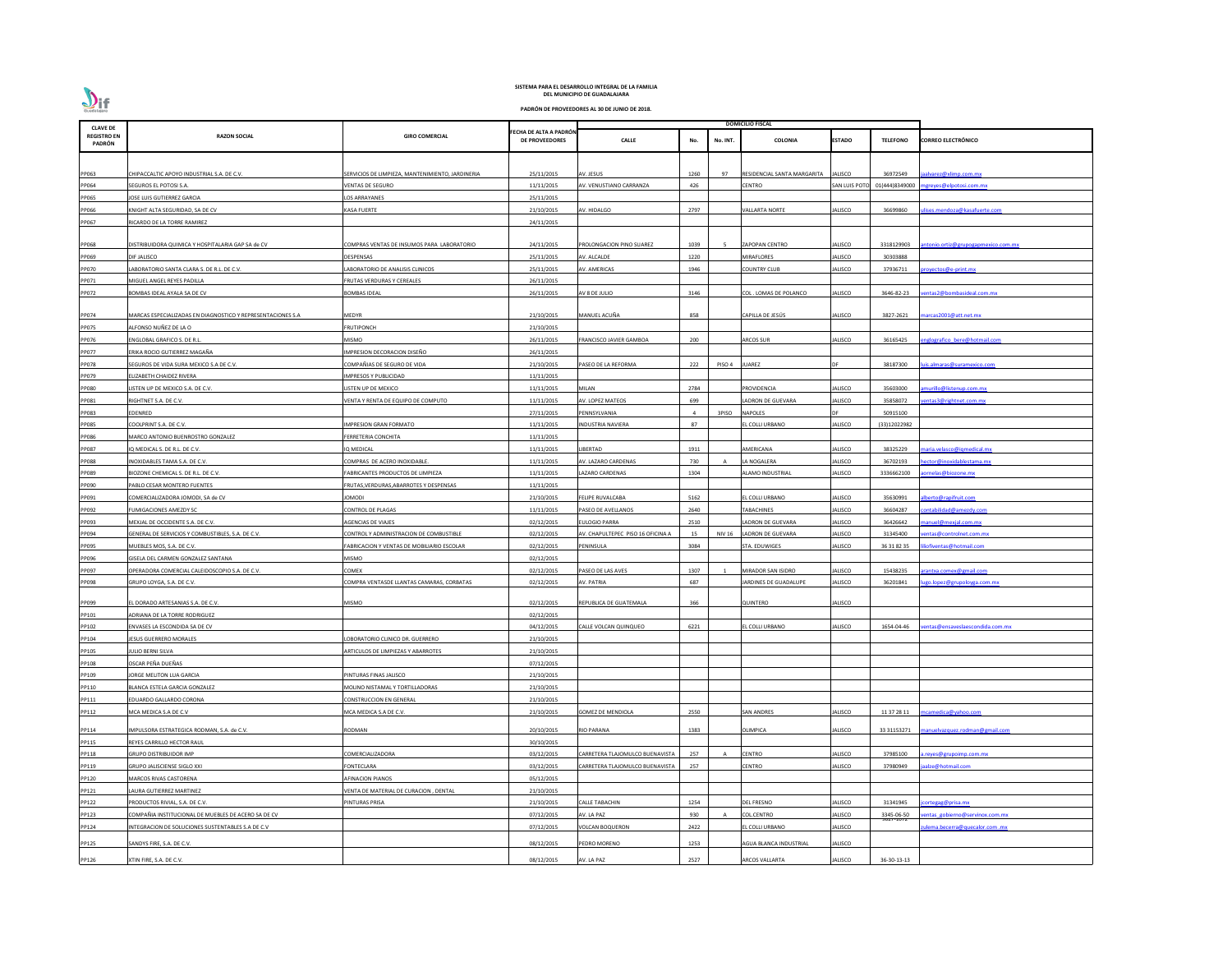| <b>CLAVE DE</b>              |                                                           |                                                |                                                 |                               |                 | <b>DOMICILIO FISCAL</b>        |                |                 |                                       |
|------------------------------|-----------------------------------------------------------|------------------------------------------------|-------------------------------------------------|-------------------------------|-----------------|--------------------------------|----------------|-----------------|---------------------------------------|
| <b>REGISTRO EN</b><br>PADRÓN | <b>RAZON SOCIAL</b>                                       | <b>GIRO COMERCIAL</b>                          | FECHA DE ALTA A PADRÓN<br><b>DE PROVEEDORES</b> | <b>CALLE</b>                  | No.<br>No. INT. | COLONIA                        | <b>ESTADO</b>  | <b>TELEFONO</b> | <b>CORREO ELECTRÓNICO</b>             |
| PP127                        | PAPELERIA CORNEJO                                         |                                                | 21/12/2015                                      | PERIFERICO SUR                | 6002            | <b>MIRAMAR</b>                 | JALISCO        |                 |                                       |
| PP128                        | AUTOPARTES PROVIDENCIA, S.A. DE C.V.                      | ALLER MECANICO                                 | 09/12/2015                                      | INDEPENDENCIA                 | 64              | SAN SEBASTIANITO               | JALISCO        | 15781626        | facturacion@autopartesprovidencia.com |
| PP129                        | ERNANDO ENRIQUE CONTRERAS ALARCON                         | ALLER MECANICO                                 | 26/02/2016                                      |                               |                 |                                |                |                 |                                       |
| PP130                        | LUIS OUSSET R. SA DE CV                                   |                                                | 10/12/2015                                      | AV. 8 JULIO                   | 2365            | <b>ZONA INDUSTRIAL</b>         | <b>JALISCO</b> | 3268-20-50      | orsa@lorsa.com                        |
| PP131                        | HI-TEC MEDICAL DE OCCIDENTE, SA de CV                     | <b>IITEC MEDICAL</b>                           | 11/12/2015                                      | CALLE <sub>3</sub>            | 1149            | ZONA INDUSTRIAL                | JALISCO        | 31621019        | tashtmgdl@hitecmedical.com.mx         |
| PP132                        | FERNANDO FLORES NOLASCO                                   | FERRETERIA                                     | 14/12/2015                                      |                               |                 |                                |                |                 |                                       |
| PP133                        | COLCHONES EDILZAR                                         | ABRICACION DE COLCHONES Y COLCHONETAS          | 19/11/2015                                      | <b>OMAS DOSAL</b>             | 4199            | COL . RANCHO NUEVO             | JALISCO        | 3854-59-50      | olchonesedilzar@hotmail.com           |
| PP134                        | CONSULTORIA INT MEJORANDO PROCESOS S de RL de CV          | CONSULTORIA INT                                | 16/12/2015                                      | AV. LAS ROSAS                 | 700             | <b>CHAPALITA</b>               | JALISCO        | 24101276        | ontacto@consultoriaint.com            |
| PP135                        | TECNIFARMA AMERICA SA de CV                               | ECNYFARMA                                      | 17/12/2015                                      | <b>BUENOS AIRES</b>           | 2260            | <b>ROVIDENCIA</b>              | ALISCO         | 38178409        | entashr@tecnyfarma.com.mx             |
| PP136                        | SAUL OSVALDO NUÑO NUÑO                                    |                                                | 18/12/2015                                      |                               |                 |                                |                |                 |                                       |
| PP137                        | SOLUCIONES PROFESIONALES PARA LA INDUSTRIA ALIMENTARIA SA |                                                | 18/12/2015                                      | AV.ADOLFO LOPEZ MATEOS NTE.   | 666             | JESUS GARCIA, GUADALAJARA, JAL | <b>JALISCO</b> | 3331047002      | entas 2@spacioculinario.com.mx        |
| PP138                        | AD MEDIOS SA DE CV                                        |                                                | 21/12/2015                                      | PROLONGACION SAN JORGE        | 120             | HIDALGO                        | JALISCO        | 31212101        | ony@admedios.com                      |
| PP139                        | SERVICIOS IMPRESOS 321, S.A DE C.V                        |                                                | 21/12/2015                                      | PAVO                          | 844             | <b>MODERNA</b>                 | JALISCO        | 35856289        | nartinez@impresosdecalidad.com.mx     |
| PP140                        | MOSKOMPANY S.A DE C.V                                     |                                                | 21/12/2015                                      | <b>VICENTE GUERREO</b>        | 1035A           | L MANTE                        | JALISCO        | 3339558081      | noskompany@hotmail.com                |
| PP141                        | SISTEMAS DE OFICINA Y ALMACENAJE, S.A. DE C.V.            | ABRICACION Y COMERCIALIZACION DE MOBILIARIO    | 21/12/2015                                      | SABINO                        | 1528            | DEL FRESNO                     | ALISCO         | 3316723958      | ventas1@soamobiliario.com             |
| PP142                        | <b>JORGE OSWALDO IBARRA ALAMO</b>                         |                                                | 22/12/2015                                      |                               |                 |                                |                |                 |                                       |
| PP143                        | DISTRIBUIDORA DEPORTIVA DE OCCIDENTE SA DE CV             |                                                | 22/12/2015                                      | AV. ALVARO OBREGON            | 341             | SAN JUAN DE DIOS               | JALISCO        |                 |                                       |
| PP144                        | ALMACENES LIMON S.A. DE C.V.                              | <b>LMACENES LIMON</b>                          | 21/10/2015                                      | AV. JAVIER MINA               | 174             | SAN JUAN DE DIOS               | JALISCO        | 36170010        | andra.faster@outlook.com              |
| PP145                        | YADIRA ELIZABETH HERRERA                                  |                                                | 22/12/2015                                      |                               |                 |                                |                |                 |                                       |
| PP146                        | FERESA MARGELI GODINEZ GARCIA                             | ARTICULOS ESCOLARES DE OFICINAS                | 22/12/2015                                      |                               |                 |                                |                |                 |                                       |
| PP147                        | PAPELERIA TONY                                            |                                                | 22/12/2015                                      | INDEPENDENCIA                 | 639             | <b>COL CENTRO</b>              | JALISCO        | 36-58-52-22     |                                       |
| PP148                        | CAYETANO RABAGO JIMENEZ                                   |                                                | 22/12/2015                                      |                               |                 |                                |                |                 |                                       |
| PP150                        | PRODUCTOS DE CALIDAD DE OCCIDENTE S.A.P.I DE C.V.         |                                                | 30/10/2015                                      | Calle 7                       | 704             | MERCADO DE ABASTOS             | JALISCO        |                 |                                       |
| PP151                        | GERARDO GABRIEL PARRILLA ANGULO                           |                                                | 23/12/2015                                      |                               |                 |                                |                |                 |                                       |
| PP152                        | CESAR OCTAVIO ENRIQUEZ BRAMBILA                           |                                                | 23/12/2015                                      |                               |                 |                                |                |                 |                                       |
| PP153                        | SANDRA RODRIGUEZ LUEVANOS                                 |                                                | 23/12/2015                                      |                               |                 |                                |                |                 |                                       |
| PP154                        | TELEFONÍA POR CABLE S.A DE C.V.                           |                                                | 23/12/2015                                      | AV. LÁZARO CÁRDENAS           | 1694            | DEL FRESNO                     | JALISCO        |                 |                                       |
| PP155                        | HOME DEPOT MEXICO S. DE R.L. E C.V.                       |                                                | 23/12/2015                                      | PERIFERICO MANUEL GOMEZ MORIN | 40              | LOMAS DEL PARAÍSO              | JALISCO        | 3338371600      |                                       |
| PP157                        | KATHYA MELINA LOZA PÉREZ                                  | FABRICACIONDE TODO TIPO DE MUEBLES             | 19/11/2015                                      |                               |                 |                                |                |                 |                                       |
| PP158                        | ANTAHKARANA S DE RL DE CV                                 | JUGUETERIA                                     | 07/01/2016                                      | <b>JAVIER MINA</b>            | 487<br>-6       | SAN JUAN DE DIOS               | JALISCO        |                 |                                       |
| PP159                        | MA. DEL CARMEN RODRIGUEZ RODRIGUEZ                        | SERVINET                                       | 06/01/2016                                      |                               |                 |                                |                |                 |                                       |
| PP160                        | DISTRIBUIDORA CRISEL SA DE CV                             | VENTAS DE ABARROTES, DESPENSAS, SEMILLAS       | 07/01/2016                                      | <b>AGUA TERMAL</b>            | 8638            | <b>AGUA BLANCA SUR</b>         | JALISCO        | 3684-5010       | risel@crisel.com.mx                   |
| PP161                        | ADAN DELGADILLO DELGADO                                   | RODUCTOS DE SEGURIDAD                          | 08/01/2016                                      |                               |                 |                                |                |                 |                                       |
| PP162                        | MAS QUE MEDIOS S de RL de CV                              | UBLICIDAD EN PROMOCIONALES Y TV CABLE          | 14/01/2016                                      | AGUSTIN DE LA ROSA            | 243             | LADRON DE GUEVARA              | JALISLCO       | 33420503        | vette.gomez@mgm.com.mx                |
| PP163                        | CONSORCIO ENARH SA de CV                                  | ENARH                                          | 14/01/2016                                      | AV. MEXICO                    | 2259            | LADRON DE GUEVARA              | JALISCO        |                 |                                       |
| PP164                        | DISTRIBUIDORA ELECTRICA DE TLAQUEPAQUE S.A DE C.U.        | COMPRAS DE MATERIALES ELECTRICOS               | 15/01/2016                                      | EMILIANO ZAPATA               | 72              | LAS JUNTAS                     | jalisco        | 36701909        | eg-2004@hotmail.com                   |
| PP165                        | CONSORCIO INTERAMERICANO DE COMUNICACION SA de CV         | PERIODICO MURAL                                | 18/01/2016                                      | AV. MARIANO OTERO             | 4047            | LA CALMA                       | <b>JALISCO</b> | 31343500        |                                       |
| PP166                        | LABORATORIO BERNARDETTE, S.C.                             | MEDICAMENTOS                                   | 18/01/2016                                      | UAN N. CUMPLIDO               | 76              | ZONA CENTRO                    | JALISLCO       |                 |                                       |
| PP167                        | SUPERSERROT, SA de CV                                     |                                                | 19/01/2016                                      | AV. GONZALEZ GALLO            | 313             | <b>SAN CARLOS</b>              | <b>JALISCO</b> | 36500550        | alicia@serrot.com.mx                  |
| PP168                        | ROBERTO MONTES CORTES                                     | COMERCIALIZACION EQUIPO DE COMPUTO             | 25/01/2016                                      |                               |                 |                                |                |                 |                                       |
| PP169                        | EVOLUTEL SA DE CV                                         |                                                | 27/01/2016                                      | AV.LOPEZ MATEOS               | 2077<br>Z4A     | JARDINES DE PLAZA DEL SOL      | JALISCO        | 3030-7020       | mar.palafox@evolutel.com.mx           |
| PP170                        | ERIKA YESENIA SANDOVAL CONTRERAS                          | <b>INIFORMES EMPRESARIALES</b>                 | 27/01/2016                                      |                               |                 |                                |                |                 |                                       |
| PP171                        | SOLUCIONES EN LINEA SA DE CV                              |                                                | 27/01/2016                                      | AV LA PAZ                     | 1753            | AMERICANA                      | <b>JALISCO</b> | 38261550        | sactr.flores@solucionesenlinea.mx     |
| PP172                        | MICROCHIP SA DE CV                                        |                                                | 27/01/2016                                      | RANCISCO ROJAS GONZALEZ       | 626             | ADRON DE GUEVARA               | JALISCO        | 3630-0449       | bennava.mchip@gmail.com               |
| PP173                        | APP DOCUMENTS SA DE CV                                    | VENTAS Y RENTAS DE EQUIPOS DE OFICINAS Y TONER | 02/02/2016                                      | LOPEZ COTILLA                 | 1554<br>106     | AMERICANA                      | JALISCO        | 10-31-15-18     | aja.appducoment@outlook.com           |
| PP174                        | <b>JOSE RICARDO DIAZ LOPEZ</b>                            | DISEÑO Y CONSTRUCION                           | 02/02/2016                                      |                               |                 |                                |                |                 |                                       |
| PP175                        | GRUPO AGIO GDL SA. DE CV.                                 | VENTAS DE ARTICULOS PROMOCIONALES              | 05/02/2016                                      | HOSPITAL                      | 750             | CENTRO                         | ALISCO         | 36137323        | rupoangiogdl@hotmail.com              |
| PP176                        | PROMO PAPE DE OCCIDENTES S.A. DE C.V.                     | <b>ECNOLOGIA</b>                               | 05/02/2016                                      | PEDRO MORENO                  | 596A            | CENTRO                         | <b>ALISCO</b>  | 36133388        | ropapedeoccidente10@hotmail.com       |
| PP177                        | R.G. REPRESENTACIONES PARA LABORATORIO                    | COMERCIALIZACION DE EQUIPO Y MATERIALES        | 11/02/2016                                      | ANDRES TERAN                  | 1322            | CHAPULTEPEC COUNTRY            | JALISCO        | 3313800394      | ontacto@rglaboratorios                |
| PP178                        | PAPELERIA NUEVA ESCOCIA SA. DE CV                         | PAPELERIA                                      | 12/02/2016                                      | NUEVA ESCOCIA                 | 1500            | PROVIDENCIA                    | <b>JALISCO</b> | 36421650        | ipenuevaescocia@hotmail.com           |
| PP179                        | CAYETANO RABAGO JIMENEZ                                   | RENTA Y VENTAS DE TOLDO , PERSIANAS, ALARMAS   | 08/02/2016                                      |                               |                 |                                |                |                 |                                       |
| PP180                        | AD MEDIOS SA. DE CV.                                      | SERVICIOS DE PUBLICIDAD EN MEDIO IMPRESOS      | 12/02/2016                                      | PROLOGACION SAN JORGE         | 120             | /ALLARTA SAN JORGE             | <b>JALISCO</b> | 3331212101      | ony@admedios.com                      |
| PP181                        | VE-GALAB, SA de CV                                        | MATERIALES DE LABORATORIO                      | 09/02/2016                                      | CARNERO                       | 3926            | LA CALMA                       | JALISCO        | 35 63 41 10     | egalab@prodigy.net.mx                 |
| PP182                        | GREGGA SOLUCIONES GRAFICAS S DE RL DE CV                  | PUBLICIDAD                                     | 11/02/2016                                      | AV. MARIANO OTERO             | 2963            | ARBOLEDAS                      | JALISCO        | 3336340941      | z@greggapublicidad.com                |
| PP183                        | PIPAS Y SERVICIOS LA VENA S DE RL DE CV                   | RENTA DE SANITARIOS MOVILES                    | 16/02/2016                                      | CALLEJON DE LA VIA            | 116             | AS JUNTAS                      | JALISCO        | 3222903042      |                                       |
| PP184                        | GRUPO QUIMICO AMILLAN                                     | COMERCIALIZACION DE MATERIALES PRIMA           | 10/02/2016                                      | PUERTO YAVAROS                | 2820            | <b>MIRAMAR</b>                 | <b>JALISCO</b> | 31807342        | lireccion@grupoquimicoamillan.com.mx  |

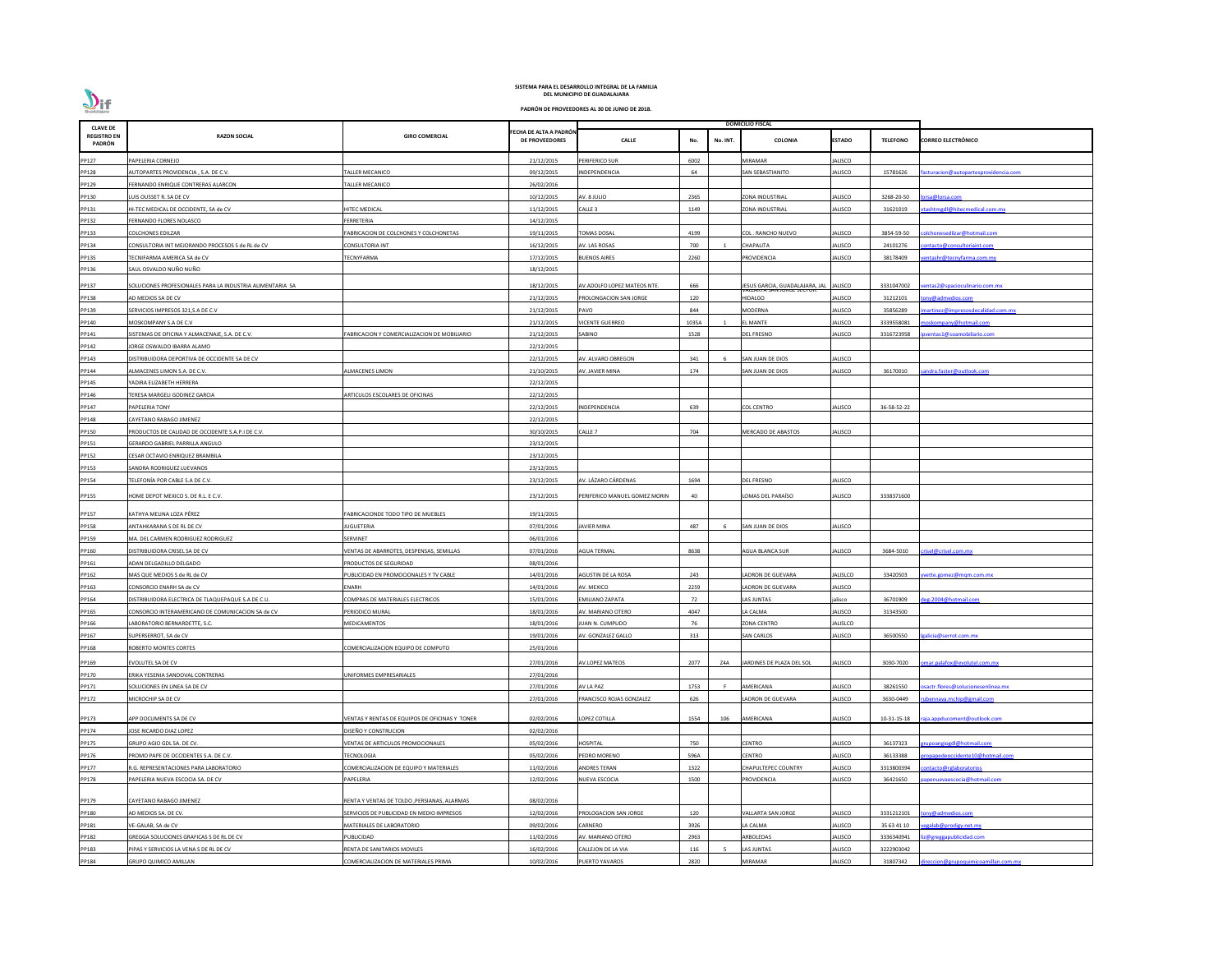| <b>CLAVE DE</b>              |                                                            |                                                    |                                                 | <b>DOMICILIO FISCAL</b>   |      |          |                          |               |                 |                                                 |
|------------------------------|------------------------------------------------------------|----------------------------------------------------|-------------------------------------------------|---------------------------|------|----------|--------------------------|---------------|-----------------|-------------------------------------------------|
| <b>REGISTRO EN</b><br>PADRÓN | <b>RAZON SOCIAL</b>                                        | <b>GIRO COMERCIAL</b>                              | FECHA DE ALTA A PADRÓN<br><b>DE PROVEEDORES</b> | <b>CALLE</b>              | No.  | No. INT. | <b>COLONIA</b>           | <b>ESTADO</b> | <b>TELEFONO</b> | <b>CORREO ELECTRÓNICO</b>                       |
| PP185                        | ARBILAB, SA de CV                                          | DISTRIBUIDOR DE LABORATORIO                        | 11/02/2016                                      | PASEO DE LA MONTAÑA       |      |          | LOMAS DE SANTA ANITA     | ALISCO        | 32 71 12 53     | esoreria@arbilab.net                            |
| PP186                        | AIROS EDSEL LANDAZURI CHAVARIN                             | <b>URIFICACION Y ENVASADO DE AGUA</b>              | 15/02/2016                                      |                           |      |          |                          |               |                 |                                                 |
| PP187                        | BER- MAR UNIVERSAL S.A DE CV                               | CONSUMIBLES, PAPELERIA, SUMINISTROS                | 15/02/2016                                      | FERMIN RIESTRA            | 1690 | A        | <b>MODERNA</b>           | ALISCO        | 33441520        | uigi 5@hotmail.com/bermar.universal@hotmail.com |
| PP188                        | CIENTIFICA VELAQUIN, SA de CV                              | VELAQUIN                                           | 16/02/2016                                      | SAN LUIS                  | 84   |          | <b>GRANJA ESTRELLA</b>   | MEXICO, D.F   | 56 07 13 11     | entas@velaquim.com.mx                           |
| PP189                        | PROVIKA DE OCCIDENTE SA DE CV                              | COMPRA VENTA DE CARNE DE RES Y CERDO               | 16/02/2016                                      | AV. HIDALGO               | 495  |          | LOS MESEROS              | ALISCO        | 36-57-2072      | ompras@provika.mx                               |
| PP190                        | GENERAL DE ESCUELAS Y OFICINAS, SA de CV                   | GEOSA                                              | 16/02/2016                                      | PEDRO GONZALEZ            | 3529 |          | JARDINES DEL NILO        | ALISCO        | 36 50 26 41     | entas@geosagdl.com.mx                           |
| PP191                        | JORGE GERARDO GARCIA HERNANDEZ                             | CRISTALES Y ALUMINIO                               | 17/02/2016                                      |                           |      |          |                          |               |                 |                                                 |
| PP192                        | FRANCISCO RAMIREZ MANRIQUEZ                                | SERVICIOS DE ARQUITECTURA                          | 19/02/2016                                      |                           |      |          |                          |               |                 |                                                 |
| PP193                        | AMOR JOSE SILVA ESCALERA                                   | <b>QUIPOS CONTRA INCENDIOS Y SEG. INDUSTRIAL</b>   | 22/02/2016                                      |                           |      |          |                          |               |                 |                                                 |
| PP194                        | DANIEL ALONSO GOMEZ OROZCO                                 | COMERCIO AL PORMENOR DE FRUTAS Y VERDURAS FRESCAS  | 22/02/2016                                      |                           |      |          |                          |               |                 |                                                 |
| PP195                        | <b>JOSE DANIEL GUTIERREZ SERVIN</b>                        | TORTILLERIA                                        | 22/02/2016                                      |                           |      |          |                          |               |                 |                                                 |
| PP196                        | GRISELDA ADRIANA MARTINEZ MEDINA                           |                                                    | 19/02/2016                                      |                           |      |          |                          |               |                 |                                                 |
| PP197                        | PGC COMPUTADORAS, SA de CV                                 |                                                    | 22/02/2016                                      | AV. NIÑOS HEROS           | 2320 |          | JARDINES DEL BOSQUE      | ALISCO        | 36 16 98 81     | info@pgc-sa.mx                                  |
| PP198                        | INDUSTRIAS RECIZAP, SA de CV                               | REPARACION DE LAVADORAS                            | 22/02/2016                                      | /ALLARTA                  | 3040 | 302      | <b>VALLARTA PONIENTE</b> | ALISCO        | 36404341        | efrigeracionmacias7@hotmail.com                 |
| PP199                        | LUCIO LOPEZ DE LA ROSA                                     | <b>POPOTE PARA ESCOBA</b>                          | 22/02/2016                                      |                           |      |          |                          |               |                 |                                                 |
| PP200                        | IMPLEMENTOS MEDICOS DE OCCIDENTE, SA de CV                 |                                                    | 23/02/2016                                      | RAFAEL CAMACHO            | 1818 |          | GUADALUPANA              | ALISCO        | 38 24 91 50     | raul@imogdl.com                                 |
| PP201                        | COMERCIALIZADORA INTERNACIONAL SECTORIAL AHB SA de CV      | COMPRA VENTA E IMPORTACION DE PRODUCTOS VARIOS     | 24/02/2016                                      | AV. LAS ROCAS             | 125  |          | PRADOS VALLARTA          | ALISCO        | 33640653        | scar.tovar@sicuranzza.com                       |
|                              |                                                            |                                                    |                                                 |                           |      |          |                          |               |                 |                                                 |
| PP202                        | COMIND Y SERVICIOS DIVERSOS RMT SA de CV                   | SERVICIOS DE ASESORIA PROFESIONAL Y CAPACITACION   | 24/02/2016                                      | AV. LAS ROCAS             | 125  |          | PRADOS VALLARTA          | ALISCO        | 33640653        | scar.tovar@sicuranzza.com                       |
| PP203                        | MARULL S.A                                                 | VENTAS DE CORTINAS                                 | 24/02/2016                                      | AV. VALLARTA              | 1217 |          | COL. AMERICANA           | ALISCO        | 38250009        | entas1@marull.com.mx                            |
| PP204                        | DANIEL ACEVES VILLARREAL                                   |                                                    | 24/02/2016                                      |                           |      |          |                          |               |                 |                                                 |
| PP205                        | PEDRO URBANO RANGEL VILLALOBOS                             | <b>QUIPO ELECTRONICO PARA OFICINAS</b>             | 24/02/2016                                      |                           |      |          |                          |               |                 |                                                 |
| PP206                        | JOSE CARLOS GONZALES MONTES                                | TECNICA AUTOMOTRIZ GONZALEZ                        | 21/10/2015                                      |                           |      |          |                          |               |                 |                                                 |
| PP207                        | LIMPIEZA TRANSPARENTE DELUXE S DE RL DE CV                 | CLEAN DELUXE                                       | 24/02/2016                                      | ALDERON DE LA BARCA       | 118  |          | <b>ARCOS VALLARTA</b>    | ALISCO        | 31 80 66 98     | npiezatransparente@hotmail.com                  |
| PP208                        | CAMARO SOLUCIONES INTREGALES S.A DE C.V.                   | REPARACIONES DE EQUIPOS DE OFICINA                 | 25/02/2016                                      | INDUSTRIA                 | 1148 |          | OBLATOS                  | ALISCO        | 36185286        | olocamaro@hotmail.com                           |
| PP209                        | ALVARO JAVIE MIRANDA AVILA                                 | CONSUMIBLES CARTUCHO, TONER Y TINTAS               | 25/02/2016                                      |                           |      |          |                          |               |                 |                                                 |
| PP210                        | MARIO SAAVEDRA FLORES                                      | <b>IMPORTACIONES Y DISTRIBUCIONES INDS</b>         | 25/02/2016                                      |                           |      |          |                          |               |                 |                                                 |
| PP211                        | MARIO ENRIQUE HERNANDEZ GARCIA                             | MYVAME                                             | 26/02/2016                                      |                           |      |          |                          |               |                 |                                                 |
| PP212                        | RAFAEL SANCHEZ REYES                                       | CONSTRUCCION                                       | 26/02/2016                                      |                           |      |          |                          |               |                 |                                                 |
| PP213                        | MAYOREO DE ALFOMBRAS. SA DE CV                             | INTELLI                                            | 26/02/2016                                      | <b>ATENAS</b>             | 141  |          | AMERICANA                | ALISCO        | 38 27 05 68     | entas1@marull.com.mx                            |
| PP214                        | <b>ELISA RUBIO TORRES</b>                                  | AGENCIA DE PUBLICIDAD Y UNIFORMES                  | 26/02/2016                                      |                           |      |          |                          |               |                 |                                                 |
| PP215                        | YUDINELY CARRILLO CAMARENA                                 | PC SOFTWARE                                        | 27/02/2016                                      |                           |      |          |                          |               |                 |                                                 |
| PP216                        | OMEGA DENTAL, SA de CV                                     | <b>OMEGA DENTAL</b>                                | 27/02/2016                                      | SIETE COLINAS             | 1487 |          | NDEPENDENCIA PONIENTE    | ALISCO        | 36 38 88 89     | guzman@omegadental.com.mx                       |
| PP217                        | <b>LEONSO MALDONADO REYES</b>                              | <b>GRAFICA ALTERNATIVA</b>                         | 29/02/2016                                      |                           |      |          |                          |               |                 |                                                 |
| PP218                        | JESUS PADILLA ALVAREZ                                      | MTTO INCUBADORA                                    | 01/03/2016                                      |                           |      |          |                          |               |                 |                                                 |
| PP219                        | DMN DISTIBUIDORA MEDICA NINNUS SAPI deCV                   | COMERCIO AL POR MAYOR DE PRODUCTOS FARMACEUTICOS   | 01/03/2016                                      | PAVO                      | 135  | 408      | <b>CENTRO</b>            | <b>ALISCO</b> | 36142614        | distribuidora@ninnus.com                        |
|                              |                                                            |                                                    |                                                 |                           |      |          |                          |               |                 |                                                 |
| PP220                        | SAID ALEJANDRO ZETTER BRIZUELA                             | UNIFORMES INDUSTRIALES Y ESCOLARES ARLEQUIN        | 20/10/2015                                      |                           |      |          |                          |               |                 |                                                 |
| PP221                        | BATAS, BOTAS Y UNIFORMES INDUSTRIALES, SA de CV            | <b>BBU</b>                                         | 02/03/2016                                      | CALZADA INDEPENDENCIA     | 647  |          | INDEPENDENCIA            | ALISCO        | 36 18 43 05     | ventasbbu@hotmail.com                           |
| PP222                        | CONDIMENTOS Y ESPECIAS MI CAMPO SA de CV                   | PROCESO Y ENVASADO DE CONDIMENTOS Y ESPECIAS       | 03/03/2016                                      | JARDINES DE LA GRANJA     | 3586 |          | LA FLORIDA               | <b>ALISCO</b> | 36 55 21 61     | micampo01@hotmail.com                           |
| PP223                        | CENTRAL DE EXTINGUIDORES SA de CV                          | RECARGA MANTENIMIENTO Y VENTA DE EQUIPOS           | 03/03/2016                                      | <b>ANDRES TERAN</b>       | 903  |          | VILLASEÑOR               | ALISCO        | 36400898        | exa@hotmail.com                                 |
| PP224                        | LILIANA RICO GONZALEZ                                      | TECNOLOGIAS DE LA INFORMACION                      | 03/03/2016                                      |                           |      |          |                          |               |                 |                                                 |
| PP225                        | ERIKA ESMERALDA CARRASCO SANCHEZ                           | PESCADOS Y MARISCOS                                | 04/03/2016                                      |                           |      |          |                          |               |                 |                                                 |
|                              |                                                            |                                                    |                                                 |                           |      |          |                          |               |                 |                                                 |
| PP226                        | CRISTOBAL FRANCISCO DUEÑEZ BARBA                           | COM. VENTA. DE EQUIPOS DE GIMNASIO Y JUEGOS INFANT | 04/03/2016                                      |                           |      |          |                          |               |                 |                                                 |
| PP227                        | CARE BIOMEDICAL S de RL de CV                              | /ENTA Y RENTA DE EQUIPO MEDICO E IMPLANTES         | 07/03/2016                                      | <b>ARAHUMARAS</b>         | 360  |          | FRACC. MONRAZ            | ALISCO        | 38132326        | contabilidad@caregroup.com.mx                   |
| PP228                        | ORTO DISEÑOS                                               | VENTA DE APARATOS ORTOPEDICOS                      | 04/03/2016                                      | BARCELONA                 | 2088 |          | <b>JACINTO LOPEZ</b>     | ALISCO        | 38539078        | rtopedia ortodisenos@hotmail.com                |
| PP229                        | CENTRO DE DIAGNOSTICO EN METABOLISMO ENERGETICO Y MEDICINA | ESTUDIOS DE LOS CAMPOS DE LA BIOQUIMICA            | 07/03/2016                                      | AV. COYOACAN              | 1120 |          | <b>DEL VALLE</b>         | MEXICO        | 5555599124      | n.vazquez@cedimemm.com                          |
| PP230                        | UNIDAD DE RADIOLOGIA IRM S DE R.L DE C.V.                  |                                                    | 07/03/2016                                      | AV. AMERICAS              | 2016 |          | <b>COUNTRY CLUB</b>      | ALISCO        | 38170882        | nfo@cid.com.mx                                  |
| PP231                        | <b>GAMA COMERCIAL</b>                                      |                                                    | 07/03/2016                                      | FELIPE ZETTER             | 5407 |          | PASEOS DEL SOL           | ALISCO        | 36347818        | amacon@hotmail.com                              |
| PP232                        | SENEFRO S.C.                                               | ESIONES DE HEMODIALISIS                            | 07/03/2016                                      | <b>ANTONIO ROSALES</b>    | 204  |          | ANALCO                   | ALISCO        | 33317506        | oscarunefro@gmail.com                           |
| PP233                        | LIZBETH CAROLINA RUIZ PEREZ                                |                                                    | 07/03/2016                                      |                           |      |          |                          |               |                 |                                                 |
| PP235                        | ROJAS AUDITORES Y CIA, S.C.                                | ORD CONSULTORES                                    | 09/03/2016                                      | <b>JOSE MARIA HEREDIA</b> | 2876 |          | PRADOS PROVEDENCIA       | ALISCO        | 36 42 16 30     | orrespondencia@ordconsultores.com.mx            |
| PP236                        | ANTONIO MENDOZA MARTINEZ                                   | FABRICACION DE JUEGOS INFANTILES                   | 21/10/2015                                      |                           |      |          |                          |               |                 |                                                 |
| PP237                        | RSM BOGARIN Y Cia, SC                                      | AUDITORIA Y SERVICIOS DE CONTABILIDAD              | 10/03/2016                                      | ALERMO                    | 2999 |          | PRADOS PROVIDENCIA       | ALISCO        | 36484320        | david.moreno@rsmmx.mx / ramiro.montero@rsmmx.mx |
| PP238                        | JOHNSON & JOHNSON MEDICAL MEXICO                           |                                                    | 14/04/2016                                      | JAVIER BARROS SIERRA      | 555  |          | <b>SANTA FE</b>          | MEXICO        | 11058100        |                                                 |

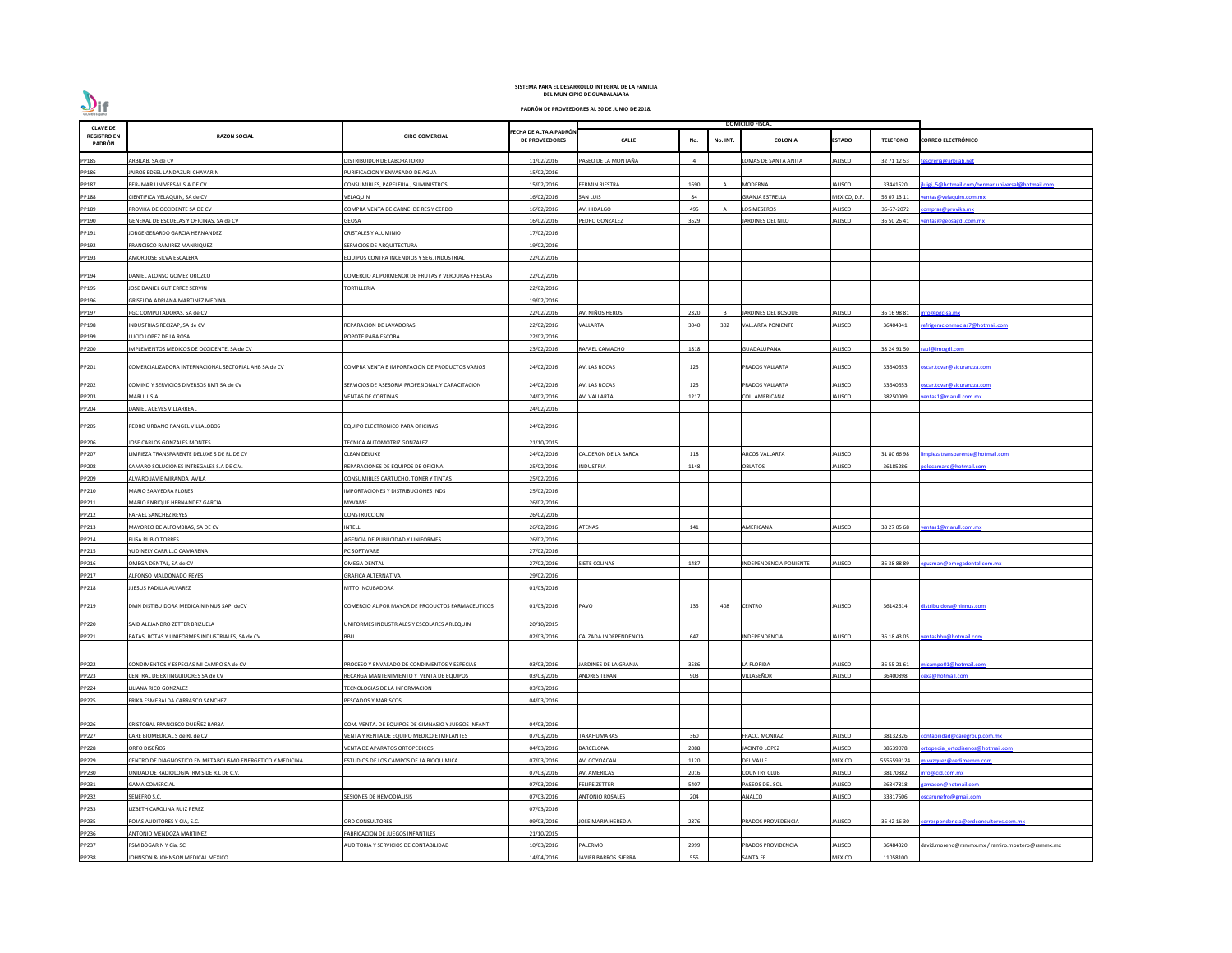| <b>CLAVE DE</b>              |                                                      |                                           |                                                 |                                    |        |                   | <b>DOMICILIO FISCAL</b> |                     |                 |                                                  |
|------------------------------|------------------------------------------------------|-------------------------------------------|-------------------------------------------------|------------------------------------|--------|-------------------|-------------------------|---------------------|-----------------|--------------------------------------------------|
| <b>REGISTRO EN</b><br>PADRÓN | <b>RAZON SOCIAL</b>                                  | DENOMINACIÓN COMERCIAL                    | FECHA DE ALTA A PADRÓN<br><b>DE PROVEEDORES</b> | <b>CALLE</b>                       | No.    | No. INT.          | <b>COLONIA</b>          | <b>ESTADO</b>       | <b>TELEFONO</b> | <b>CORREO ELECTRÓNICO</b>                        |
| PP239                        | ORTOGAR S.A DE C.V                                   |                                           | 14/04/2016                                      | YOLANDA DEL CARMEN CARDENAS        | 5438   |                   | PASEOS DEL SOL          | ALISCO              | 36344634        |                                                  |
| PP240                        | GRUPO INDUSTRIAL VIDA SA de CV                       | GRANVITA                                  | 14/03/2016                                      | EJIDO                              | 300    |                   | LA VENTA DEL ASTILLERO  | ALISCO              | 32080400        | nahy.sanchez@grupovida.com                       |
| PP241                        | <b>FARMACIA CARREY S.A</b>                           |                                           | 15/03/2016                                      | HUMBOLDT                           | 650    |                   | <b>L RETIRO</b>         | ALISCO              | 36136337        |                                                  |
| PP242                        | GRUPO IMPORTADOR DE PAÑAL MERVER S.A DE CV           |                                           | 15/03/2016                                      | <b>FEDERACION</b>                  | 1806   |                   | LAS HUERTAS             | ALISCO              |                 |                                                  |
| PP243                        | PROMEDICA GARCIA S.A. DE C.V                         |                                           | 15/03/2016                                      | BELEN                              | 1026   |                   | ALCALDE BARRANQUITAS    | ALISCO              | 36131399        |                                                  |
| PP244                        | SUSI TERRIQUEZ PEÑA                                  | DECORACION DE INTERIORES                  | 15/03/2016                                      |                                    |        |                   |                         |                     |                 |                                                  |
| PP245                        | FANNY CAROLINA RAMIREZ GUTIERREZ HERMOSILLO          | EQUIPO DE SEGURIDAD Y EXTINTORES          | 15/03/2016                                      |                                    |        |                   |                         |                     |                 |                                                  |
| PP247                        | OSCAR ALBERTO PEREZ MEZA                             | FERRETERIA Y MATERIALES DE CONSTRUCCION   | 15/03/2016                                      |                                    |        |                   |                         |                     |                 |                                                  |
| PP248                        | AGUSTIN FLORES SANDOVAL                              | FERRETERIA Y ELECTRICIDAD EN GENERAL      | 21/10/2015                                      |                                    |        |                   |                         |                     |                 |                                                  |
| PP249                        | ESTUDIO LEGAL Y CORREDURIA S.A                       |                                           | 16/03/2016                                      | CORDOBA                            | 2606   |                   | PROVIDENCIA             | ALISCO              | 38173475        |                                                  |
| PP250                        | PAULINA ANABEL PEREZ MUÑOZ                           | PRODUCCION AUDIOVISUAL                    | 17/03/2016                                      |                                    |        |                   |                         |                     |                 |                                                  |
| PP251                        | SERGIO PEÑA OCHOA                                    | UBLICIDAD E IMPRESOS                      | 17/03/2016                                      |                                    |        |                   |                         |                     |                 |                                                  |
| PP253                        | <b>BIONEFRO S.C</b>                                  | UNIDAD DE HEMODIALISIS                    | 05/04/2016                                      | <b>ICTORIANO AGUEROS</b>           | 2205   |                   | LAFAYETTE               | ALISCO              | 36141124        | hemobionephro@gmail.com jorg_andrade@hotmail.com |
| PP254                        | QK TECNOLOGIA SERVICIOS Y SOLUCIONES                 | QUANTICA                                  | 05/04/2016                                      | PEGASO                             | 3692   | 103               | LA CALMA                | ALISCO              | 36319212        |                                                  |
| PP255                        | RICARDO TORRES MEDINA                                | <b>MPRENTA</b>                            | 05/04/2016                                      |                                    |        |                   |                         |                     |                 |                                                  |
| PP256                        | DISTRIBUIDORA GARCI CRESPO S de R.L de C.V           | ANTORINI                                  | 05/04/2016                                      | RECURSOS HIDRAULICOS               | -8     |                   | A LOMA                  | <b>EDO. MEXICO</b>  | 3336786600      | octavio.padilla@gepp.com                         |
| PP257                        | MAPLE EDIFICACIONES, SA DE CV                        | CONSTRUCCION Y REMODELACION               | 05/04/2016                                      | EONA VICARIO                       | 2530   |                   | SANTA ANA TEPETITLAN    | ALISCO              | 31330350        | ubenguitron@prodigy.net.mx                       |
| PP258                        | WALMART                                              |                                           | 07/04/2016                                      | AV. MANUEL GOMEZ                   | 120    |                   | LOMAS DE PARAISO        | ALISCO              |                 |                                                  |
| PP259                        | SALVADOR GONZALEZ NAVARRO                            |                                           | 07/04/2016                                      |                                    |        |                   |                         |                     |                 |                                                  |
| PP260                        | CIA. PERIODISTICA DEL SOL DE GUADALAJARA SA de CV    | L OCCIDENTAL                              | 07/04/2016                                      | ALZ. INDEPENDENCIA SUR             | 324    |                   | CENTRO                  | ALISCO              | 36 13 06 90     | rojas@eloccidental.com.mx                        |
| PP261                        | FUSION STORE S.A DE C.V                              |                                           | 07/04/2016                                      | GARIBLDI                           | 2410   |                   | ADRON DE GUEVARA        | ALISCO              | 36169511        |                                                  |
| PP265                        | STAMPA IMPRESIONES FOTOGRAFICAS S de RL de CV        | STAMPA IMPRESIONES                        | 08/04/2016                                      | <b>GOLFO DE CORTEZ</b>             | 2946   |                   | <b>VALLARTA NORTE</b>   | ALISCO              | 18 13 35 35     |                                                  |
| PP266                        | TIP SOLUTIONS S.A. DE C.V.                           | ABRICACION DE PRODUCTOS HIGIENE           | 11/04/2016                                      | AV. ALEMANIA                       | 1765   | 30                | <b>MODERNA</b>          | ALISCO              | 3312040936      | entas@higienika.com                              |
| PP268                        | MARIA TERESA DEL ROSARIO MARTINEZ SAINZ              | CREMERIA                                  | 13/04/2016                                      |                                    |        |                   |                         |                     |                 |                                                  |
| PP269                        | LA NUEVA PERLA SA de CV                              | VENTA DE TELAS                            | 13/04/2016                                      | PINO SUAREZ                        | 345    |                   | <b>CENTRO</b>           | ALISCO              | 36145388        | laperla@megared.net.mx laperla2@megared.net.mx   |
| PP270                        | GRUPO CONSTRUCTOR TZOE, SA de CV                     | <b>GRUPO TZOE</b>                         | 14/04/2016                                      | <b>ISLA CURAZAO</b>                | 2750   |                   | JARDINES DE LA CRUZ     | ALISCO              | 36 01 13 98     | upotzoe recepcion@hotmail.com                    |
| PP271                        | DESARROLLADORES MARSOL, SA de CV                     | MARSOL                                    | 15/04/2016                                      | MANUEL ASPIROS                     | 1962   |                   | VILLASEÑOR              | ALISCO              | 13 06 60 00     | esarrolladoresmarsol@gmail.com                   |
| PP272                        | FERNANDO ARCARIO LLANCARI CASTILLA                   | FRUTAS, VERDURAS, SEMILLAS Y CHILES       | 15/04/2016                                      |                                    |        |                   |                         |                     |                 |                                                  |
| PP273                        | RIGOBERTO YANES DE LA CRUZ                           | ELECTRICIDAD Y FONTANERIA                 | 18/04/2016                                      |                                    |        |                   |                         |                     |                 |                                                  |
| PP274                        | PRODUCTOS HOSPITALARIOS, S.A. DE C.V.                | SANEFRO                                   | 21/10/2015                                      | <b>BRUSELAS</b>                    | 569    |                   | MODERNA                 | ALISCO              | 36280470        |                                                  |
| PP275                        | JOSE CARLOS PONCE GODINEZ                            |                                           | 19/04/2016                                      |                                    |        |                   |                         |                     |                 |                                                  |
| PP276                        | TECNOLOGIA FARMACEUTICA S.A DE C.V                   |                                           | 19/04/2016                                      | <b>IDRIO</b>                       | 1565   |                   | MODERNA                 | ALISCO              | 38264708        |                                                  |
| PP277                        | UNIDAD DE HEMODIALISIS UHEM S.C                      |                                           | 19/04/2016                                      | AV. DEL PINAR                      | 3419   |                   | A CALMA                 | ALISCO              | 36317803        |                                                  |
| PP278                        | JOSE ANTONIO RODRIGUEZ RODRIGUEZ                     | FRUTAS Y VERDURAS                         | 20/04/2016                                      |                                    |        |                   |                         |                     |                 |                                                  |
| PP279                        | UNION EDITORIALISTA, SA de CV                        | EL INFORMADOR                             | 21/04/2016                                      | NDEPENDENCIA                       | 300    |                   | <b>CENTRO</b>           | ALISCO              |                 |                                                  |
| PP280                        | YESIKA ALEJANDRA SANTOYO RAMIREZ                     |                                           | 21/04/2016                                      |                                    |        |                   |                         |                     |                 |                                                  |
| PP281                        | EVERARDO CONTRERAS DE ALBA                           |                                           | 22/04/2016                                      |                                    |        |                   |                         |                     |                 |                                                  |
| PP282                        | EXORTA S DE R.L DE C.V                               |                                           | 22/04/2016                                      | <b>ASESORES</b>                    | 5613   |                   | ARCOS DE GUADALUPE      | ALISCO              | 36731724        |                                                  |
| PP283                        | REACTIV, SA de CV                                    | <b>APARATOS ORTOPEDICOS</b>               | 22/04/2016                                      | AV. ANGEL LEAÑO                    | 401    | 3C                | LOS ROBLES              | ALISCO              | 36 36 12 12     | riadna ibarra@reactiv.com.mx                     |
|                              | INNOVACION EMPRESARIAL & CIVIL, SC                   |                                           | 22/04/2016                                      | <b>MADO AGUIRRE</b>                | 736    |                   | JARDINES ALCALDE        | ALISCO              |                 |                                                  |
| PP284<br>PP285               | CENTRO NACIONAL DE DISTRIBUCION JUGUETEGA S.A DE C.V | UGUETES                                   | 26/04/2016                                      | ALVARO OBREGON                     | 323    |                   | SAN JUAN DE DIOS        | ALISCO              | 33361953        |                                                  |
| PP286                        | CARLOS NAFARRATE SA DE CV                            |                                           | 26/04/2016                                      | AVENIDA DE LAS AMERICAS            | 601    |                   | LADRON DE GUEVARA       | ALISCO              | 36699800        |                                                  |
| PP287                        | EQUIPOS INTERFERENCIALES SA DE CV                    |                                           | 26/04/2016                                      | CERRO DE GUADALUPE                 | 28     |                   | CAMPESTRE CHURUBUSCO    | MEXICO              |                 |                                                  |
| PP288                        | LIVIER GALLO PEREZ                                   |                                           | 26/04/2016                                      |                                    |        |                   |                         |                     |                 |                                                  |
|                              |                                                      |                                           |                                                 |                                    |        |                   |                         |                     |                 |                                                  |
| PP289                        | MARIA ALEJANDRA HERRERA MORALES                      | REFACCIONES Y ACCESORIOS POLARIZADO       | 26/04/2016                                      |                                    |        |                   |                         |                     |                 |                                                  |
| PP290                        | FR MEDICAL SA de CV                                  | EQ. MEDICO, HOPITAL IMPLANTES PROTESIS    | 28/04/2016                                      | IRCUITO JURISTAS 19 lote 1 manzana | 19, 1, | 90                | <b>CIUDAD SATELITE</b>  | <b>ESTADO DE ME</b> | 53741133        | dministracion@frmedical.com.mx                   |
| PP291                        | <b>FLAVIO PEREZ GAYTAN</b>                           | <b>MPRENTA</b>                            | 28/04/2016                                      |                                    |        |                   |                         |                     |                 |                                                  |
| PP292                        | LA SUIZA EMPACADORA DE CARNES, SA de CV              | PESCADO RES POLLO CREMERIA MARISCOS       | 29/04/2016                                      | SAN IGNACIO                        | 2119   |                   | <b>SAN VICENTE</b>      | ALISCO              | 36 51 40 56     | a suiza empacadora@yahoo.com.mx                  |
| PP293                        | DESARROLLOS BIOTECNOLOGICOS DEL BAJIO SA DE CV       |                                           | 29/04/2016                                      | <b>FIDEL VELAZQUEZ</b>             | 2372   |                   | JARDIN DE COUNTRY       | ALISCO              | 36647186        |                                                  |
| PP294                        | <b>MARIO PEREZ BARBA</b>                             |                                           | 29/04/2016                                      |                                    |        |                   |                         |                     |                 |                                                  |
|                              |                                                      |                                           |                                                 |                                    |        |                   |                         |                     |                 |                                                  |
| PP295                        | ALDO ANTONIO DELGADO BALCAZAR                        | <b>LANTAS BLACKSTONE</b>                  | 02/05/2016                                      |                                    |        |                   |                         |                     |                 |                                                  |
| PP296                        | FELIPE DE JESUS MIRAMONTES FELIX                     |                                           | 04/05/2016                                      |                                    |        |                   |                         |                     |                 |                                                  |
| PP297                        | CENTRO AUTOMOTRIZ DE OCCIDENTE SA de CV              | MECANICO, LAMINADO Y PINTURA              | 04/05/2016                                      | <b>ISLOTE</b>                      | 3029   |                   | SANTA IDUWIGES          | ALISCO              | 36327428        | pahs fama1@hotmail.com                           |
| PP298                        | DESARROLLOS BIOTECNOLOGICOS del BAJIO SA de CV       | QUIPO MEDICO Y LABORATORIO, TRAUMATOLOGIA | 04/05/2016                                      | DIQUE                              | 404    |                   | JARDINES DEL MORAL      | <b>GUANAJUATO</b>   | 33647186        | uadalajara@dbbajio.com                           |
| PP299                        | GUADALAJARA PET S DE R.L. DE C.V                     |                                           | 09/05/2016                                      | <b>UAN GIL</b>                     | 2450   | 15B               | OMA BONITA              | ALISCO              | 38363500        |                                                  |
| PP300                        | BOSTON SCIENTIFIC DE MEXICO SA DE CV                 | ABRICACION APARATOS MEDICOS LAB, DENTAL   | 09/05/2016                                      | <b>INSURGENTES SUR</b>             | 1602   | PISO <sub>2</sub> | <b>BENITO JUAREZ</b>    | MEXICO              |                 |                                                  |
|                              |                                                      |                                           |                                                 |                                    |        |                   |                         |                     |                 |                                                  |

**PADRÓN DE PROVEEDORES AL 30 DE JUNIO DE 2018.**

 $\sum_{\text{Guadalajara}}$ 

**DEL MUNICIPIO DE GUADALAJARA SISTEMA PARA EL DESARROLLO INTEGRAL DE LA FAMILIA**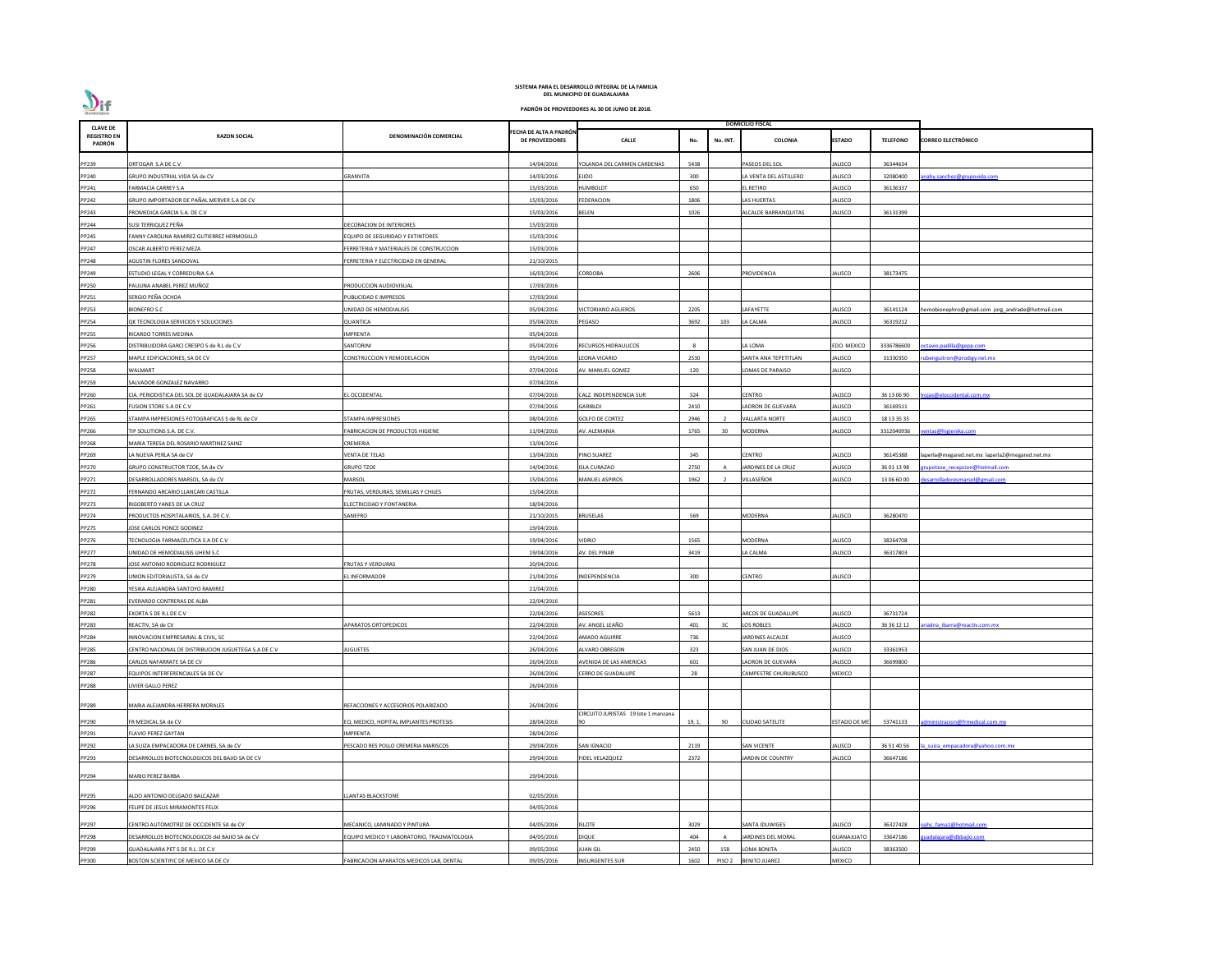

| <b>CLAVE DE</b>              |                                                              |                                             |                                          |                             |      |                | <b>DOMICILIO FISCAL</b>       |                |                 |                                      |
|------------------------------|--------------------------------------------------------------|---------------------------------------------|------------------------------------------|-----------------------------|------|----------------|-------------------------------|----------------|-----------------|--------------------------------------|
| <b>REGISTRO EN</b><br>PADRÓN | <b>RAZON SOCIAL</b>                                          | DENOMINACIÓN COMERCIAL                      | FECHA DE ALTA A PADRÓN<br>DE PROVEEDORES | <b>CALLE</b>                | No.  | No. INT.       | COLONIA                       | ESTADO         | <b>TELEFONO</b> | <b>CORREO ELECTRÓNICO</b>            |
| PP301                        | MEDARTIS S.A DE C.V                                          |                                             | 11/05/2016                               | <b>TAIME</b>                | 229  | 6              | CHAPULTEPEC MORALES           | MEXICO         | 3314013936      |                                      |
| PP302                        | <b>GUSTAVO RUBEN SALAS LOPEZ</b>                             |                                             | 11/05/2016                               |                             |      |                |                               |                |                 |                                      |
| PP303                        | JESUS REA VILLAVERDE                                         | <b>MATTO UNID DENTAL</b>                    | 11/05/2016                               |                             |      |                |                               |                |                 |                                      |
| PP304                        | XITH BUSINESS INTELLIGENCE, S.C.                             | CONSULTORIA EN SEGURIDAD DE LA INFORMACION  | 11/05/2016                               | <b>CUBILETE</b>             | 2953 |                | ARDINES PLAZA DEL SOL         | JALISCO        | 18 14 20 62     | flores@xith.com.mx                   |
| PP305                        | GRUPO IMPORTADOR DE PAÑAL MERVER SA de CV                    | ABARROTES Y PAÑALES                         | 09/05/2016                               | <b>FEDERACION</b>           | 1806 |                | AS HUERTAS                    | JALISCO        | 36652189        | upomerver@hotmail.com                |
| PP306                        | JESUS REA VILLAVERDE                                         | DEPOSITO DENTAL REA MERCADO                 | 13/05/2016                               |                             |      |                |                               |                |                 |                                      |
| PP307                        | ALONDRA YBETTE LOPEZ RIVAS                                   |                                             | 13/05/2016                               |                             |      |                |                               |                |                 |                                      |
| PP308                        | JOSE CARLOS PONCE GODINEZ                                    | MATERIAL ORTOPEDIA                          | 18/05/2016                               |                             |      |                |                               |                |                 |                                      |
| PP309                        | ALONDRA YBETTE LOPEZ RUIZ                                    | APARATOS ORTOPEDICOS                        | 18/05/2016                               |                             |      |                |                               |                |                 |                                      |
| PP310                        | MARIA BERENICE CANALES LIMON                                 | BANQUETES Y EVENTOS                         | 09/05/2016                               |                             |      |                |                               |                |                 |                                      |
|                              |                                                              | GASES MEDICINALES E INDUSTRIALES            | 20/05/2016                               |                             |      |                |                               |                |                 |                                      |
| PP311                        | <b>GUSTAVO RUBEN SALAS LOPEZ</b>                             |                                             |                                          |                             |      |                |                               |                |                 |                                      |
| PP312                        | SALVADOR MOSQUEDA RAMIREZ                                    | IMPRESOS DE TODO TIPO                       | 20/05/2016                               |                             |      |                |                               |                |                 |                                      |
| PP313                        | SATRUMA de MEXICO SA de CV                                   | PRODUCTOS PARA HOSPITALES Y SERVICIOS       | 20/05/2016                               | LUDOVICO ARIOSTO            | 7029 |                | OMAS UNIVERSIDAD              | JALISCO        | 31652766        | ecepcionstrauma@hotmail.com          |
| PP314                        | GUADALAJARA PET S. DE R.L DE C.V                             | LABORATORIO DE ESTUDIOS DE DIAGNOSTICO      | 20/05/2016                               | <b>JUAN GIL PRECIADO</b>    | 2450 | 15B            | L TIGRE                       | JALISCO        | 38363500        | velasco@guadalajarapet.com           |
| PP315                        | GRUPO ALIMENTICIO ROECH, S de R.L. de C.V.                   | <b>ABARROTES Y LIMPIEZA</b>                 | 23/05/2016                               | CARACOL                     | 2556 | D <sub>3</sub> | <b>BOSQUES DE LA VICTORIA</b> | JALISCO        | 15 07 90 07     | ireccion.roech@gmail.com             |
| PP316                        | INTEGRACION Y PROMOCION DE EVENTOS, SA de CV                 | CENTROS GENERALES DE ALQUILER               | 25/05/2016                               | PROLONGACION BELENES        | 71   |                | ARDINES DEL VERGEL            | JALISCO        | 36 36 59 79     | rena@grupochalita.com                |
| PP317                        | PINTURAS ALTI, S.A. DE C.V.                                  | FABRICANTE DE PINTURA Y RECUBRIMIENTOS      | 20/05/2016                               | CALLE 14                    | 2674 |                | ZONA INDUSTRIAL               | JALISCO        | 10285477        | hernandez@pinturasalti.com           |
| PP318                        | QUALITY MED S.A. DE C.V                                      | <b>INSUMOS EQUIPO MEDICO Y LABORATORIO</b>  | 27/05/2016                               | ESCUELA MILITAR DE AVIACION | 38   |                | A FAYATTE                     | JALISCO        | 38271452        | osario.valdez@cuolitymedmexico.com   |
| PP319                        | DNK TELECOMUNICACIONES SA de CV                              | <b>/ENTA EQUIPO TELECOMUNIC. FOTO. CINE</b> | 20/05/2016                               | MIGUEL GALINDO              | 1817 |                | SAN MIGUEL DE MEZQUITAN       | <b>JALISCO</b> | 38275035        | nkcontabilidad@gmail.com             |
| PP320                        | EXORTA S de RL de CV                                         | MATERIAL ORTOPEDIA Y TRAUMA                 | 27/05/2016                               | <b>ASESORES</b>             | 5613 |                | ARCOS DE GUADALUPE            | JALISCO        | 3673 1724       | lan.vazquezdelmercado@hotmail.com    |
| PP321                        | HOSPITAL MEXICO AMERICANO                                    |                                             | 27/05/2016                               | COLOMOS                     | 2110 |                | ADRON DE GUEVARA              | JALISCO        | 36483333        |                                      |
| PP322                        | CLASS TOURS ORGANIZACION DE VIAJES SA de CV                  | AGENCIA VIAJES                              | 30/05/2016                               | AV. LOPEZ MATEOS SUR        | 2077 | 24             | CHAPALITA                     | JALISCO        |                 |                                      |
| PP323                        | PLAYERAS Y MAS, SA de CV                                     | PRENDAS VESTIR                              | 30/05/2016                               | AV. MEXICO                  | 2500 |                | ADRON DE GUEVARA              | JALISCO        | 36 16 83 14     | <u>ventas@playerasymas.com.mx</u>    |
| PP324                        | VISUAL E IMPRESOS, S.A. DE C.V.                              | <b>MPRENTA LITOGRAFICA</b>                  | 27/05/2016                               | <b>BASILIO VADILLO</b>      | 814  |                | A HUERTA BAEZA                | JALISCO        | 36556285        | <u>isuale impresos@hotmail.com</u>   |
| PP325                        | MEDARTIS, S.A. DE C.V.                                       | IMPLANTES PARA CIRUGIAS MAXILOFACIAL        | 27/05/2016                               | PRESIDENTE MASARIK          | 111  | PISO 1         | POLANCO V SECCION             | DF             | (55)33006054    | daniel.sommer@medartis.com           |
| PP326                        | UNIONINJUS, SC                                               | NOTARIA 34                                  | 01/06/2016                               | AV. TEPEYAC                 |      |                |                               |                |                 |                                      |
| PP327                        | UNIDAD DE OCULOPLÁSTICA ORVILAG, S.C.                        | ORVILAG                                     | 21/10/2015                               | <b>AV.BETHOVEEN</b>         | 5043 | A              | A ESTANCIA                    | JALISCO        | 36294236        | rvileg@yahoo.com.mx                  |
| PP328                        | SUPER CERCAS DE ALAMBRE IMPERMEABILIZANTES Y SERVICIOS, SA d | <b>CERCAS DE ALAMBRE</b>                    | 02/06/2016                               | QUEBRADA                    | 3218 |                | STA. EDWVIGES                 | JALISCO        | 36 31 10 91     | entas@supercercas.com                |
| PP329                        | LUIS ANTONIO OCHOA VALDOVINOS                                | <b>TALLER IMPRENTA</b>                      | 02/06/2016                               |                             |      |                |                               |                |                 |                                      |
| PP330                        | SISTEMAS OPERATIVOS DE OCCIDENTE, SA de CV                   | <b>TECN DE INFORMACION</b>                  | 03/06/2016                               | AV. CUBILETE                | 2953 | 101            | JARD. PLAZA DEL SOL           | JALISCO        | 47 37 66 55     | karina.lopez@sooc.mx                 |
| PP331                        | SOLUCIONES INTELIGENTES TECNOLOGICAS, SA de CV               | SOLUCIONES TECNOLOGICAS                     | 03/06/2016                               | ADMINISTRADORES             | 5127 |                | JARD. DE GUADALUPE            | JALISCO        | 14 04 04 00     | ramirez@gruposite.com.mx             |
| PP332                        | ALEJANDRO LOPEZ HERNANDEZ                                    | <b>IDRIOS Y ALUMINIO</b>                    | 08/06/2016                               |                             |      |                |                               |                |                 |                                      |
| PP333                        | <b>JUAN JOSE RAMIREZ JIMENEZ</b>                             |                                             | 08/06/2016                               |                             |      |                |                               |                |                 |                                      |
| PP334                        | BELEN CANAHUI ROSALES                                        |                                             | 08/06/2016                               |                             |      |                |                               |                |                 |                                      |
| PP335                        | JOAQUIN ALMENDAREZ CHAVEZ                                    | <b>TALLER DE HERRERIA</b>                   | 09/06/2016                               |                             |      |                |                               |                |                 |                                      |
| PP336                        | COTLA, SA de CV                                              | <b>ERRETEROS Y ELECTRICOS</b>               | 09/06/2016                               | <b>HIDALGO</b>              | 370  |                | CENTRO                        | JALISCO        | 39 57 89 01     | entadirecta@comercialtlaquepaque.com |
| PP337                        | ELENA RIEBELING NAVARRO                                      | ALUMINIO Y VIDRIO                           | 10/06/2016                               |                             |      |                |                               |                |                 |                                      |
| PP338                        | DISTRIBUCIONES MORFIN DE OCCIDENTE S.A DE C.V                |                                             | 10/06/2016                               | JUAN DE DIOS ROBLEDA        | 877  |                | ΤΑΙΡΙΤΑ                       | JALISCO        | 36430149        |                                      |
| PP339                        | ZERIFAR S.A DE C.V                                           | MEDICINA Y MATERIAL CURACION                | 10/06/2016                               | MIER Y PESADO               | 26   |                | ARAGON LA VILLA               | JALISCO        | 3339886237      | bberto.durando3@rifar.com.mx         |
| PP340                        | ROBERTO MARTIN HERNANDEZ DUARTE                              | FERRETERIA Y DERIVADOS                      | 10/06/2016                               |                             |      |                |                               |                |                 |                                      |
|                              |                                                              |                                             |                                          |                             |      |                |                               |                |                 |                                      |
| PP341                        | CLAUDIO CASTAÑEDA VAZQUEZ                                    | PATOLOGIA                                   | 10/06/2016                               |                             |      |                |                               |                |                 |                                      |
| PP342                        | JONATHAN JOSE DE JESUS GONZALEZ PEREZ                        |                                             | 10/06/2016                               |                             |      |                |                               |                |                 |                                      |
| PP343                        | BELEN CANAHUI ROSALES                                        | MATERIAL OFTALMICO                          | 14/06/2016                               |                             |      |                |                               |                |                 |                                      |
| PP344                        | HOSPITAL MEXICO AMERICANO, S.C.                              | <b>SERVICIOS HOSPITALARIOS</b>              | 15/06/2016                               | <b>COLOMOS</b>              | 2110 |                | AYUNTAMIENTO                  | <b>MEXICO</b>  | 36 48 33 33     | entas@hma.com.mx                     |
| PP345                        | GABRIELA ELISA HERNANDEZ MENDEZ                              |                                             | 15/06/2016                               |                             |      |                |                               |                |                 |                                      |
| PP346                        | <b>FRANCISCO FLORES AGUIRRE</b>                              | SERVICIO FOTOGRAFICO                        | 16/06/2016                               |                             |      |                |                               |                |                 |                                      |
| PP347                        | JOFRESKIR, S.A. de C.V.                                      | FRITANGAS Y PALETAS                         | 16/06/2016                               | <b>HERIBERTO FRIAS</b>      | 1439 | 402            | <b>DEL VALLE</b>              | D.F.           |                 |                                      |
| PP348                        | IRMA VELAZQUEZ HERNANDEZ                                     | MEDALLAS Y TROFEOS                          | 20/06/2016                               |                             |      |                |                               |                |                 |                                      |
| PP349                        | TROFEOS BJ, SA de CV                                         | MEDALLAS Y TROFEOS                          | 20/06/2016                               | AV. ALCALDE                 | 890  |                | <b>SECTOR HIDALGO</b>         | JALISCO        | 36 14 36 56     | entas@trofeosbj.com.mx               |
| PP350                        | RIGOBERTO ROMERO BARBA                                       | <b>GLOBOS DECORA Y SUMINISTROS</b>          | 20/06/2016                               |                             |      |                |                               |                |                 |                                      |
| PP351                        | ELECTRO INDUSTRIAL TAPATIA, SA de CV                         | MATERIAL ELECTRICO                          | 20/06/2016                               | AV. 8 DE JULIO              | 1146 |                | MODERNA                       | <b>JALISCO</b> | 36 19 14 53     | abraham.ramirez@grupoascencio        |
|                              |                                                              |                                             |                                          |                             |      |                |                               |                |                 |                                      |
| PP353                        | TUBULARES REYES, SA de CV                                    | FABRICA CATRES, COLCHONETAS                 | 21/06/2016                               | AV. ACUEDUCTO               | 3504 |                | TOLUQUILLA                    | JALISCO        | 35 63 68 81     | ubularesreyess@gmail.com             |
| PP354                        | <b>GABRIELA PORRAS RANGEL</b>                                | ASESORIA EN PSICOLOGIA                      | 23/06/2016                               |                             |      |                |                               |                |                 |                                      |
|                              |                                                              |                                             |                                          |                             |      |                |                               |                |                 |                                      |
| PP355                        | ASPER SUCESORES, SA de cv                                    | COBIJAS, COBERTORES, Y DERIVADOS            | 23/06/2016                               | <b>GIGANTES</b>             | 302  |                | ANALCO                        | JALISCO        | 36 18 72 04     | entas@cobertoresasper.com.mx         |
| PP356                        | EVA JETZABEL RAMIREZ HERNANDEZ                               |                                             | 23/06/2016                               |                             |      |                |                               |                |                 |                                      |
| PP357                        | YUDILENY CARRILLO CAMARENA                                   | <b>C SOFTWARE</b>                           | 23/06/2016                               |                             |      |                |                               |                |                 |                                      |
| PP358                        | LESLIE ALEJANDRA SEGURA VILLALOBOS                           | <b>GOO POWER</b>                            | 24/06/2016                               |                             |      |                |                               |                |                 |                                      |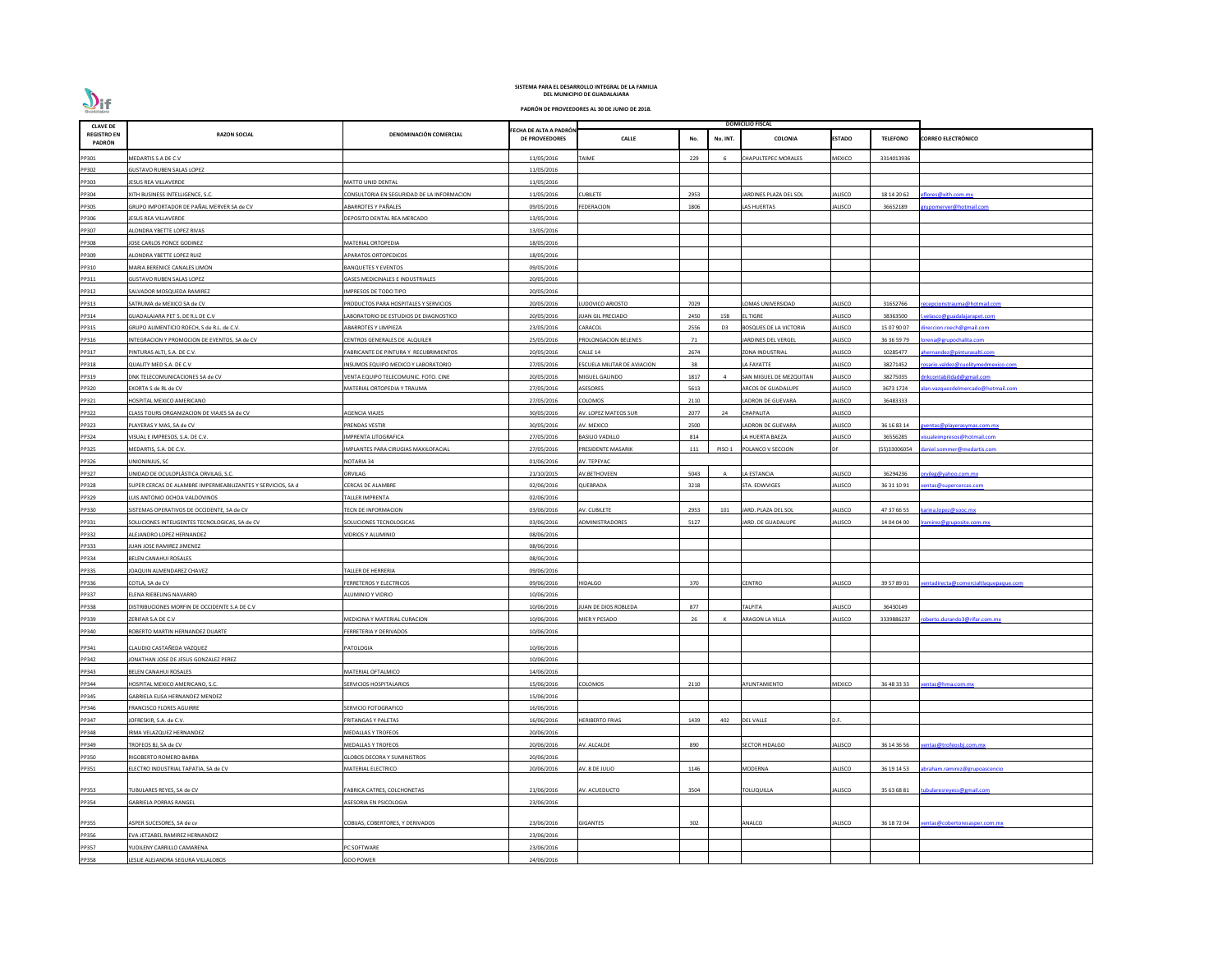| <b>CLAVE DE</b>              |                                                              |                                                 |                                                |                                        |                |          | <b>DOMICILIO FISCAL</b>       |                           |                            |                                             |
|------------------------------|--------------------------------------------------------------|-------------------------------------------------|------------------------------------------------|----------------------------------------|----------------|----------|-------------------------------|---------------------------|----------------------------|---------------------------------------------|
| <b>REGISTRO EN</b><br>PADRÓN | <b>RAZON SOCIAL</b>                                          | DENOMINACIÓN COMERCIAL                          | ECHA DE ALTA A PADRÓN<br><b>DE PROVEEDORES</b> | <b>CALLE</b>                           | No.            | No. INT. | <b>COLONIA</b>                | <b>ESTADO</b>             | <b>TELEFONO</b>            | <b>CORREO ELECTRÓNICO</b>                   |
| PP359                        | CUIDADOS INTEGRALES DE ENFERMERAS PROFESIONALES, S.C.        | SERVICIO ENFERMERAS                             | 24/06/2016                                     | MANUEL J. CLOUTHIER                    | 899            |          | ARD. DE GUADALUPE             | JALISCO                   | 36 20 70 25                | tepro @hotmail.com                          |
| PP360                        | ALTA ESPECIALIDAD EN MEDICAMENTOS DE JALISCO, SA de CV       | MEDICAMENTOS                                    | 24/06/2016                                     | MANUEL J. CLOUTHIER                    | 899            |          | ARD. DE GUADALUPE             | JALISCO                   | 36 14 44 99                | arate55@hotmail.com                         |
| PP361                        | MONSERRAT OCHOA HERRERA                                      | <b>FEXTIL Y PROMOCIONAL</b>                     | 27/06/2016                                     |                                        |                |          |                               |                           |                            |                                             |
| PP362                        | TUBULARES REYES, S.A. de C.V.                                | <b>ABRICA CATRES</b>                            | 27/06/2016                                     | CARRTERA A MASECA                      | 3504           |          | <b>TOLUQUILLA</b>             | JALISCO                   | 35 63 68 82                | ubulares reyess@gmail.com                   |
| PP363                        | TUBULARES REYES SA DE CV                                     | <b>MUEBLES TUBULARES</b>                        | 27/06/2016                                     | AV. ACUEDUCTO                          | 3504           |          | <b>TOLUQUILLA</b>             | <b>IALISCO</b>            | 35636881                   | ubulares reyes@yahoo.com.mx                 |
| PP364                        | INSTITUTO DE ESPECIALIDADES NEFROLOGICAS                     |                                                 | 29/06/2016                                     | AV. TONALA                             | 271            |          | LA CABAÑA                     | JALISCO                   | 15237537                   | acturacion@hotmail.com                      |
| PP365                        | SERGIO GUERRERO FRANCO                                       | <b>TALLER MECANICO</b>                          | 30/06/2016                                     |                                        |                |          |                               |                           |                            |                                             |
| PP366                        | PAGINA TRES, S.A.                                            | MILENIO DIARIO                                  | 30/06/2016                                     | CALZ. DEL AGUILA                       | 81             |          | <b>MODERNA</b>                | JALISCO                   | 36 68 31 00                | obranzassuscripciones.jal@milenio.com       |
| PP367                        | COMERCIALIZADORA DE IMPLANTES Y MEDICAMENTOS MEDIPACK, SA CV | <b>IMPLANTES Y MEDICINAS</b>                    | 01/07/2016                                     | SATELITE                               | 2790           |          | ARD DEL BOSQUE                | <b>JALISCO</b>            | 36 17 35 15                | irginia.baez@medipack.org.mx                |
| PP368                        | GRUPO INDUSTRIAL MEXLAB, SA de CV                            | PRUEBAS DE LABORATORIO                          | 04/07/2016                                     | SUSANA GOMEZ PALAFOX                   | 5486           |          | PASEOS DEL SOL                | JALISCO                   | 36 34 23 61                | orge@grupomexlab.com                        |
| PP369                        | OFICINA DE DEFENSORIA DE LOS DERECHOS                        |                                                 | 04/07/2016                                     | <b>VICENTE SUAREZ</b>                  | 17             |          | <b>HIPODROMO</b>              | DF                        | 5552115946                 | ddinfancia17@gmail.com                      |
| PP370                        | EQUIPOS ELECTRONICOS DE SEGURIDAD PRIVADA, SA de CV          | <b>SEGURIDAD Y MONITOREO</b>                    | 04/07/2016                                     | AV. CORDILLERAS                        | 1247           |          | RESIDENCIAL MOCTEZUMA         | JALISCO                   | 36 57 14 50                | entas@eeps.mx                               |
| PP371                        | HIDRO SUSTENTO DE MEXICO, SA de CV                           | EQ HIDRONEUMATICO                               | 05/07/2016                                     | <b>ENRIQUE DIAZ DE LEON</b>            | 691            |          | MODERNA                       | JALISCO                   | 38 12 03 31                | ervicios@mgb.com.mx                         |
| PP372                        | EDGAR GERARDO DE LA CRUZ ARENAS GARNICA                      | EPARACION LINEA BLANCA                          | 05/07/2016                                     |                                        |                |          |                               |                           |                            |                                             |
| PP373                        | PRODUCTOS ALIMENTICIOS DE LOS ALTOS SPR de RL de CV          |                                                 | 18/07/2016                                     | AV. SOLIDARIDAD                        | 60             |          | EXTRAMUROS                    | IALISCO                   | 31 25 15 89                | strid@metzhi.net                            |
| PP374                        | WIDE EYES MEDIA, S.A. DE C.V.                                | <b><i>NIDE EYES MEDICAL</i></b>                 | 18/07/2016                                     | VOLCAN                                 | 214            |          | OMAS DE CHAPULTEPEC           |                           | 55 5202 8218               | merlo@grupomerlo.com.mx                     |
| PP375                        | ERGONOMIA Y DISEÑO EN MUEBLES, SA de CV                      | <b><i>AOBILIARIO DE OFICINA</i></b>             | 19/07/2016                                     | <b>RIO GRANDE</b>                      | 559            |          | <b>L VERGEL</b>               | JALISCO                   | 36 06 40 57                | arcos perez@ergonomiaenmuebles.com.mx       |
| PP376                        | MODA EN BAMBU, SA de CV                                      |                                                 | 22/07/2016                                     | ACATEMPAN                              | 2125           |          | CHAPULTEPEC COUNTRY           | <b>IALISCO</b>            | 38 25 46 32                | entas@bambuaganik.com                       |
| PP377                        | DISTRIBUIDORES DE PAPELERIA ROTT, SA de CV                   | PAPELERIA Y TONNER                              | 26/07/2016                                     | CHIMALPOPOCA                           | 4479           | A        | L ZAPOTE                      | JALISCO                   | 31 21 37 36                | garibay rott@hotmail.com                    |
| PP378                        | OLGA LEON LEON                                               | COLCHONES, COLCHONETAS, PROTECTORES             | 27/07/2016                                     |                                        |                |          |                               |                           |                            |                                             |
| PP379                        | SERVICIOS IMAGENOLOGICOS DE OCCIDENTE, SA de CV              | CENTRO DE DIAGNOSTICO MEDICO                    | 04/08/2016                                     | AV. LOPEZ MATEOS                       | 1042           |          | TALIA PROVIDENCIA             | JALISCO                   | 36 48 54 54                | arduno@grupo-rio.com                        |
| PP380                        | AUTONOVA, SA de CV                                           | COMPRA VENTA DISTRIBUCION AUTOMOVILES           | 08/08/2016                                     | 16 DE SEPTIEMBRE                       | 1066           |          | MODERNA                       | JALISCO                   | 36 19 36 72                | lena.meza@autonova.com.mx                   |
| PP381                        | FELIPE DE JESUS MIRAMONTES FELIX                             | ABRICA SILLAS DE RUEDAS                         | 08/08/2016                                     |                                        |                |          |                               |                           |                            |                                             |
| PP382                        | JUAN DE DIOS HERNANDEZ GONZALEZ                              | <b>IMPRESOS</b>                                 | 09/08/2016                                     |                                        |                |          |                               |                           |                            |                                             |
| PP383                        | FERNANDO RUIZ MARTINEZ                                       | ARTICULOS PARA DECORACION                       | 10/08/2016                                     |                                        |                |          |                               |                           |                            |                                             |
|                              |                                                              |                                                 |                                                |                                        |                |          |                               |                           |                            |                                             |
| PP384                        | GRUPO GC LIDER, SA de CV                                     | <b>FROFEOS Y MEDALLAS</b><br>VENTA DE VEHICULOS | 10/08/2016                                     | ENRIQUE DIAZ DE LEON                   | 836<br>5300    |          | ARTESANOS                     | JALISCO                   | 38 27 16 92                | ngarcia@hotmail.com                         |
| PP385                        | EURO ALEMANA, SA de CV<br>ARSENAL MEDICO, S.A. DE C.V.       | <b><i>AEDICAMENTOS</i></b>                      | 11/08/2016<br>23/08/2016                       | AV VALLARTA<br>FRANZ SCHUBERT          | 5407           |          | ARDINES VALLARTA              | JALISCO                   | 37 77 19 19                | iguel.fuentes@euroalemana.com.mx            |
| PP386<br>PP387               |                                                              | <b>NOTARIA PUBLICA N 34</b>                     | 24/08/2016                                     | AV. TEPEYAC                            | 4253           |          | LA ESTANCIA<br>PRADOS TEPEYAC | JALISCO<br><b>JALISCO</b> | 36 73 98 40<br>36 47 09 45 | rsenalmedico@hotmail.com                    |
|                              | UNIONINJUS, S.C.                                             |                                                 |                                                |                                        |                |          |                               |                           |                            | icardosvera@hotmail.com                     |
| PP388                        | EMULSIONES ASFALTICAS DE AGUASCALIENTES, SA de CV            | ASFALTEK                                        | 24/08/2016                                     | AV. TOPACIO                            | 2915           | 9A       | <b>BOSQUE DE LA VICTORIA</b>  | <b>JALISCO</b>            | 31 22 22 21                | jorgeriveraguerrero@hotmail.com             |
| PP389                        | PRODUCTOS GRANUM, S.A. DE C.V.                               | GRANUM                                          | 25/08/2016                                     | OBREROS DE CANANEA                     | 789            |          | <b>CONSTITUCIÓN</b>           | Jalisco                   | 33432678                   | fernandlm123@hotmail.com y ventas@granum.ws |
| PP390                        | MARIA MARTHA CALVILLO PEREZ                                  | <b>FORTILLAS DE HARINA</b>                      | 25/08/2016                                     |                                        |                |          |                               |                           |                            |                                             |
| PP391                        | PRODUCCION, TECNOLOGIA Y VANGUARDIA, SA de CV                | MOBILIARIO OFICINA Y ESCOLAR                    | 25/08/2016                                     | <b>DONATO GUERRA</b>                   | 560            |          | <b>CENTRO</b>                 | <b>JALISCO</b>            | 36 13 73 05                | mfhermmanluxe@yahoo.com.mx                  |
|                              |                                                              |                                                 |                                                |                                        |                |          |                               |                           |                            |                                             |
| PP392                        | ISMAR SOLUCIONES DINAMICAS S de RL de CV                     | <b>ELABORACION DE ALIMENTOS GRANOLA</b>         | 26/08/2016                                     | AVENIDA D                              | 865            |          | SEATTLE                       | <b>JALISCO</b>            | 33 42 02 06                | norberto@ismar.com.mx                       |
| PP393                        | JOSE DE JESUS RUIZ BARRIOS                                   | AIRE NEUMATICA COMPRESORES                      | 26/08/2016                                     |                                        |                |          |                               |                           |                            |                                             |
| PP394                        | ROTOVINIL. SA de CV                                          | FABRICA JUGUETES                                | 29/08/2016                                     | <b>BLAS GALINDO</b>                    | 2881           |          | SAN MIGUEL DE HUENTITAN       | JALISCO                   | 36 98 63 63                | entas@perrisimo.com.mx                      |
| PP395                        | PABLO MUÑOZ RODRIGUEZ                                        | CLINICA DE RETINA                               | 30/08/2016                                     |                                        |                |          |                               |                           |                            |                                             |
| PP396                        | PRODUCTOS LACTEOS ACATIC, SC de RL                           | LACTEOS                                         | 30/08/2016                                     | MIGUEL BLANCO                          | 44             |          | CENTRO                        | <b>JALISCO</b>            | (01)378 715 147            | antonio80@yahoo.com                         |
| PP397                        | SERVICIOS Y MONTAJES DE EXPOSICIONES S.A. DE C.V.            |                                                 | 31/08/2016                                     | AV. FUNDIDORA                          | 501            | 10       | <b>OBRERA</b>                 | <b>NUEVO LEON</b>         | 8180002222                 | acturacion@ormex.com                        |
| PP398                        | GILBERTO ALONSO GONZALEZ SANCHEZ                             | <b>ELECTRICO</b>                                | 31/08/2016                                     |                                        |                |          |                               |                           |                            |                                             |
| PP399                        | CENTRO URODINAMICO DE JALISCO, SC                            | STUDIOS URODINAMICOS                            | 31/08/2016                                     | PEDRO BUZETA                           | 842            |          | CHAPULTEPEC COUNTRY           | JALISCO                   | 36 30 00 03                | omagda@hotmail.com                          |
| PP400                        | VIOLETA DE LEON ROMERO                                       | ROPA                                            | 01/09/2016                                     |                                        |                |          |                               |                           |                            |                                             |
| PP401                        | CIENTIFICA VELAQUIN, SA de CV                                | EQ PARA LABORATORIO                             | 05/09/2016                                     | <b>SAN LUIS</b>                        | 84             |          | <b>GRANJAS ESTRELLA</b>       | D.F.                      | 56 07 13 11                | entas@velaquin.com.mx                       |
| PP402                        | ANZALDO EVENTOS S de RL de CV                                | <b>MOBILIARIO PARA EVENTOS</b>                  | 08/09/2016                                     | <b>HDA LAURELES</b>                    | 49             |          | HDA DEL VALLE                 | <b>JALISCO</b>            |                            |                                             |
| PP403                        | MEDI PLUS DEL PACIFICO, SA de CV                             | <b>MEDICAMENTOS AL MAYOREO</b>                  | 09/09/2016                                     | AV. MANUEL ACUÑA                       | 2790           |          | PRADOS PROVIDENCIA            | <b>JALISCO</b>            | 36 40 38 54                | andralop.ventas@outlook.com                 |
| PP404                        | BRENDA JOSEFINA UVENCE GUERRERO                              | CHOCOLATE UVENCE                                | 09/09/2016                                     |                                        |                |          |                               |                           |                            |                                             |
| PP405                        | CARLOS NAFARRETE, SA de CV                                   | EQUIPO MEDICO                                   | 09/09/2016                                     | AV. DE LAS AMERICAS                    | 601            |          | LADRON DE GUEVARA             | <b>JALISCO</b>            | 36 69 98 00                | nartin.rouret@gmail.com                     |
| PP406                        | CARLOS MARTIN FLORES AMADO                                   | ROTULISTA                                       | 13/09/2016                                     |                                        |                |          |                               |                           |                            |                                             |
| PP407                        | EL ZAPATO AGIL IBARRA GARIBAY PROMOTORES SA de CV            | EL ZAPATO AGIL                                  | 13/09/2016                                     | <b>ROBLES GIL</b>                      |                |          |                               |                           |                            |                                             |
| PP408                        | FLOSOL MOTORS, SA de CV                                      | VENTA Y COMPRA DE AUTOS                         | 14/09/2016                                     | EULOGIO PARRA                          | 2500           |          | LOMAS DE GUEVARA              | JALISCO                   | 36 48 52 56                | aguirre@flosolmotors.com                    |
| PP409                        | CONSTRUCCIONES LEVISA, SA de CV                              | CONSTRUCTORA                                    | 14/09/2016                                     | LOYOLA                                 | 4333           |          | CIUDAD DE LOS NIÑOS           | <b>JALISCO</b>            | 33 33 68 97                | agd1980@yahoo.com                           |
|                              | VAMSA NIÑOS HEROES, SA de CV                                 | NISSAN NIÑOS HEROES                             |                                                | AV NIÑOS HEROES                        | 963            |          |                               |                           |                            |                                             |
| PP410                        |                                                              | COPIADORAS VENTARENTA                           | 15/09/2016                                     | <b>CRUZ VERDE</b>                      |                |          | MODERNA                       | JALISCO<br><b>JALISCO</b> | 38 37 55 55                | anuel.monroy@nissannh.mx                    |
| PP411                        | COPIADORAS OCHOA, SA de CV                                   |                                                 | 15/09/2016<br>19/09/2016                       | <b>AV VALLARTA</b>                     | 521<br>6245    |          | ARTESANOS                     | JALISCO                   | 38 26 65 00                | fren.ochoa@tecnocopy.com.mx                 |
| PP412                        | HEALT GROUP INDUSTRIAS DE MEXICO, SA de CV                   | ORTOPEDIA ORTIZ                                 |                                                |                                        |                |          | CIUDAD GRANJA                 |                           | 37 77 40 00                | citaciones@ortiz.biz                        |
| PP413                        | SEMOLE ALIMENTICIA DE OCCIDENTE, SA de CV                    | ALIMENTOS COMPRA VENTA                          | 20/09/2016                                     | MIRASOL<br>CARRT TLAJOMULCO SAN ISIDRO | $\overline{4}$ |          | <b>ARDINES DE SANTA MARIA</b> | <b>JALISCO</b>            | 15 62 29 24                | mole.ac@gmail.com                           |
| PP414                        | DISTRIBUIDORA DE MUEBLES Y EQUIPOS DE ACERO DIMU, SA de CV   | MUEBLES OFICINA DIMU                            | 20/09/2016                                     | MAZATEPEC                              | 615            |          | SANTA CRUZ DE LAS FLORES      | <b>JALISCO</b>            | 37 96 05 29                | listribuidoradimu@gmail.com                 |

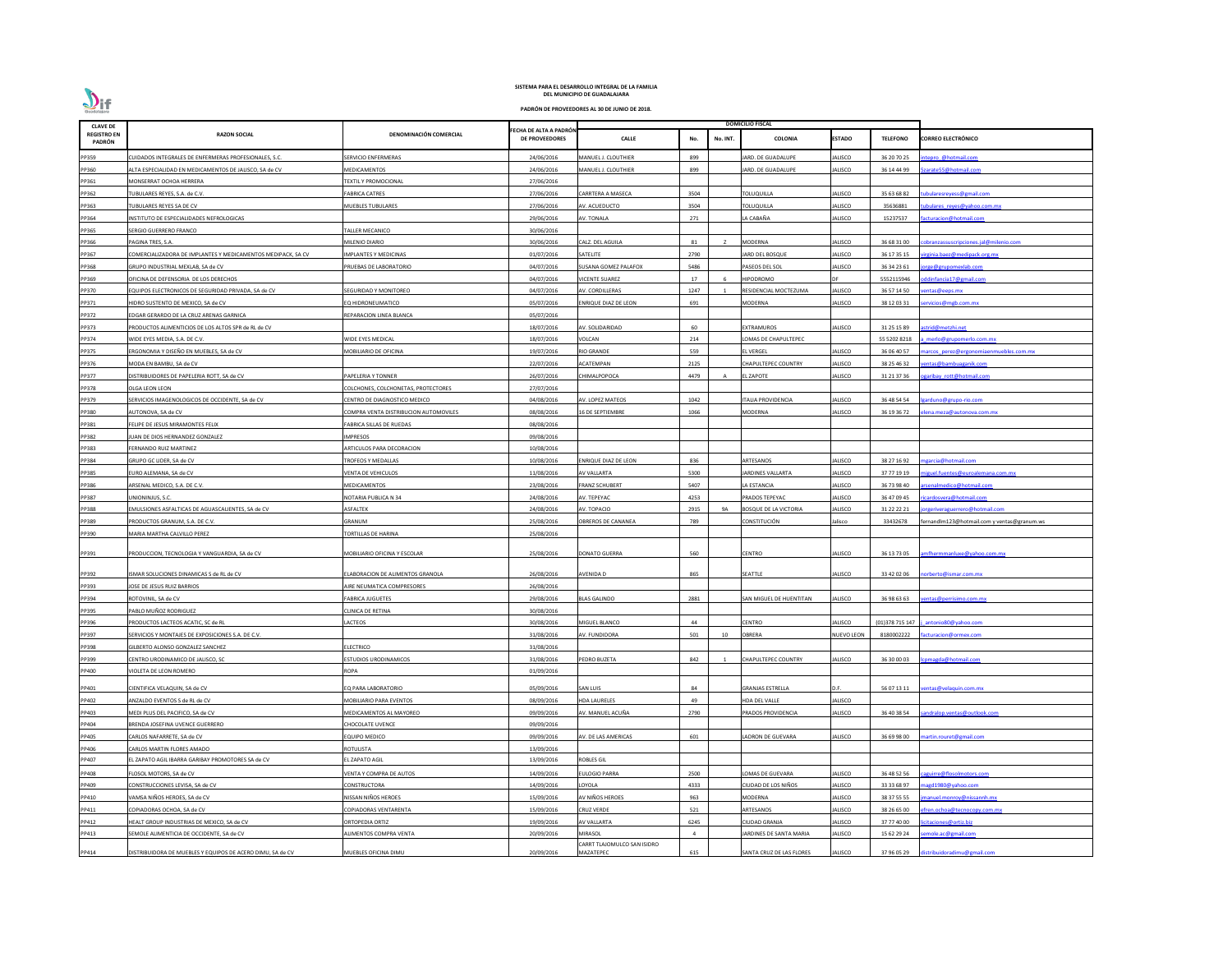| <b>CLAVE DE</b>              |                                                       |                                            |                                                 |                                                |      |          | <b>DOMICILIO FISCAL</b>                 |                                   |                 |                                             |
|------------------------------|-------------------------------------------------------|--------------------------------------------|-------------------------------------------------|------------------------------------------------|------|----------|-----------------------------------------|-----------------------------------|-----------------|---------------------------------------------|
| <b>REGISTRO EN</b><br>PADRÓN | <b>RAZON SOCIAL</b>                                   | DENOMINACIÓN COMERCIAL                     | FECHA DE ALTA A PADRÓN<br><b>DE PROVEEDORES</b> | <b>CALLE</b>                                   | No.  | No. INT. | <b>COLONIA</b>                          | <b>ESTADO</b>                     | <b>TELEFONO</b> | <b>CORREO ELECTRÓNICO</b>                   |
| PP415                        | MAYORISTA DE MUEBLES Y EQUIPOS, SA de CV              | MUEBLES OFICINA                            | 20/09/2016                                      | AGUSTIN YAÑEZ                                  | 2360 | D        | <b>RCOS VALLARTA</b>                    | JALISCO                           | 36 15 93 57     | nayoris tas@yahoo.com.mx                    |
| PP416                        | GRUPO ONITMEX, SA de CV                               | ARTICULOS PARA LIMPIEZA                    | 20/09/2016                                      | CARRET EL VERDE                                | 2320 |          | <b>LVERDE</b>                           | <b>JALISCO</b>                    | 36 89 33 43     | ballesca@onit.mx                            |
| PP417                        | GRUPO MIXZOC, SA de CV                                | LIMPIEZA INTEGRAL                          | 20/09/2016                                      | HIDALGO                                        | 72   |          | SAN SEBASTIANITO                        | <b>JALISCO</b>                    | 33 31 75 15     | nixzoc12@gmail.com                          |
| PP418                        | KAO ARRENDADORA, SA de CV                             | BAÑOS PORTATILES                           | 20/09/2016                                      | CIRC. AGUSTIN YAÑEZ                            | 2360 |          | BARRERA                                 | <b>JALISCO</b>                    | 36 15 75 81     | ao8114@gmail.com                            |
| PP420                        | ASESORES MEDICOS, SA de CV                            | SERVICIOS MEDICOS AMBULATORIOS             | 21/09/2016                                      | AV. RIO NILO                                   | 7324 |          | OMAS DEL CAMICHIN                       | <b>JALISCO</b>                    | 36 15 50 29     | barboza@asesoresmedicos.com.mx              |
| PP421                        | ALFREDO GUERRERO ZORRILLA                             | FOTOS PANORAMICAS                          | 22/09/2016                                      |                                                |      |          |                                         |                                   |                 |                                             |
| PP422                        | DYTSA, SA de CV                                       | SERVICIOS DE HEMODIALISIS                  | 23/09/2016                                      | AV. GOLFO DE CORTEZ                            | 2974 |          | Vallarta Norte                          | Jalisco                           | 3615 64 87 y 88 | lytsa@dytsa.com                             |
| PP423                        | SALVADOR CAMARENA MEDINA                              | CONSTRUCTOR                                | 26/09/2016                                      |                                                |      |          |                                         |                                   |                 |                                             |
| PP424                        | HORACIO GARCÍA SERVIN                                 |                                            | 29/09/2016                                      |                                                |      |          |                                         |                                   |                 |                                             |
| PP425                        | CARLOS CUELLAR HERNANDEZ                              | <b>IMPLANTES COMPRA VENTA</b>              | 06/10/2016                                      |                                                |      |          |                                         |                                   |                 |                                             |
| PP426                        | DIANA KAREN JIMÉNEZ DÁVILA                            | TACOS MAYOREO                              | 10/10/2016                                      |                                                |      |          |                                         |                                   |                 |                                             |
| PP427                        | ALBERTO PEREZ SANCHEZ                                 | RENTA DE AUDIO Y ESCENARIO                 | 10/10/2016                                      |                                                |      |          |                                         |                                   |                 |                                             |
| PP428                        | ALEJANDRO CAMACHO OROZCO                              | LABORATORIO DENTAL                         | 10/10/2016                                      |                                                |      |          |                                         |                                   |                 |                                             |
| PP429                        | EXHIBE TUS IDEAS, Sde RL de CV                        | TOLDOS VENTA                               | 10/10/2016                                      | AV. ALEMANIA                                   | 1216 |          | MODERNA                                 | JALISCO                           | 36 20 14 49     | exhideas@gmail.com                          |
|                              |                                                       |                                            |                                                 |                                                |      |          |                                         |                                   |                 |                                             |
| PP430                        | MATEDIC, SA de CV                                     | <b>FABRICA PROD ORGANICOS</b>              | 11/10/2016                                      | AV. PASEO SOLARES (COTO VALERIA)               | 2175 | 169      | <b>FRACC. SOLARES</b>                   | <b>JALISCO</b>                    | 36 13 66 90     | franciscogas@citripower.com.mx              |
| PP431                        | MARIO RIOS CASILLAS                                   | <b>IMPRENTA</b>                            | 13/10/2016                                      |                                                |      |          |                                         |                                   |                 |                                             |
| PP432                        | ULISES NAHLE BADILLO                                  | MODULOS DE HULE ESPUMA                     | 13/10/2016                                      |                                                |      |          |                                         |                                   |                 |                                             |
| PP433                        | <b>ESTRUCTUS, S.A. DE C.V.</b>                        | CONSTRUCCION                               | 14/10/2016                                      | <b>TURIN</b>                                   | 2796 | 202      | TALIA PROVIDENCIA                       | <b>JALISCO</b>                    | 33 65 11 11     | estructus@gmail.com                         |
| PP434                        | CORPORATIVO COMERCIAL NOVAS, S.A. DE C.V.             | HIGIENIZANTE PARA HOSPITALES               | 14/10/2016                                      | <b>SAN ANTONIO</b>                             |      |          | LA FUENTES                              | <b>JALISCO</b>                    | 31 33 99 59     | Ildo@novas-soluciones.mx                    |
| PP435                        | PINTURAS COLORED, SA DE CV                            | PINTURA                                    | 17/10/2016                                      | CALLE 14                                       | 2674 |          | ZONA INDUSTRIAL                         | <b>JALISCO</b>                    |                 | entas@pinturascolored.com.mx                |
| PP436                        | LOVIMEDIC, SA DE CV                                   | MATERIAL QUIRURGICO                        | 17/10/2016                                      | <b>UAN MANUEL</b>                              | 1401 |          | LADRON DE GUEVARA                       | JALISCO                           | 38 26 82 54     | :obranza@lovimedic.com.mx                   |
| PP437                        | ECHERA GUADALAJARA S.A. DE C.V.                       |                                            | 19/10/2016                                      | RIO ALAMO                                      | 2381 |          |                                         | <b>JALISCO</b>                    |                 |                                             |
| PP438                        | MARIA GUADALUPE ANDRADE LARES                         | FERRETERIA Y HERRAJES                      | 20/10/2016                                      |                                                |      |          |                                         |                                   |                 |                                             |
| PP439                        | SANDRA MELISA MELCHOR CURIEL                          | COMERCIO DE TECNOLOGIAS                    | 21/10/2016                                      |                                                |      |          |                                         |                                   |                 |                                             |
| PP440                        | SARA ELIZABETH PEREZ LOPEZ                            | ORTOPEDIA ORTIZ                            | 21/10/2016                                      |                                                |      |          |                                         |                                   |                 |                                             |
| PP441                        | VALLARTA INTERNACIONAL S.A. DE C.V.                   |                                            | 25/10/2016                                      | ARCO ALEJANDRO                                 | 455  |          | ARCOS DE ZAPOPAN 1a y 2da<br>SECCION    | JALISCO                           |                 |                                             |
| PP442                        | FAMILIA DIGITAL S DE RL DE CV                         |                                            | 25/10/2016                                      | <b>MONTES URALES</b>                           | 445  |          | MIGUEL HIDALGO, LOMAS DE<br>CHAPULTEPEC | D.F.                              |                 |                                             |
|                              |                                                       |                                            |                                                 |                                                |      |          |                                         |                                   |                 |                                             |
| PP443                        | <b>GRUPO DAHIVON SC</b>                               |                                            | 26/10/2016                                      | <b>TECOLOTE</b>                                |      | 45580    | JARDINES DE SANTA MARIA                 | <b>JALISCO</b>                    |                 |                                             |
| PP444                        | HECTOR MANUEL PEREZ ESPINOZA                          | DEPORTES SOTO                              | 28/10/2016                                      |                                                |      |          |                                         |                                   |                 |                                             |
| PP445                        | ROBERTO FERNANDEZ GALINDO                             |                                            | 28/10/2016                                      |                                                |      |          |                                         |                                   |                 |                                             |
| PP446                        | <b>UBLIVILVA SOLUCIONES INTEGRALES, SA DE CV</b>      | PUBLICIDAD E IMPRESOS                      | 28/10/2016                                      | <b>SESORES</b>                                 | 880  |          | <b>ARCOS DE GUADALUPE</b>               | JALISCO                           | 38 55 82 13     | verardo@publivilva.com                      |
| PP447                        | FAMILIA DIGITAL, S. DE R.L. DE C.V.                   | SEMINARIOS, TALLERES Y CONFERENCIAS        | 31/10/2016                                      | JOSE MARIA CASTORENA                           | 324  | 109      | UAJIMALPA                               | JALISCO                           | 55) 5812 1130   | omina.riviello@digitalfamily.mx             |
| PP448                        | ROBERTO CARLOS PEREZ GARCIA                           | UNIFORMES ESCOLARES                        | 31/10/2016                                      |                                                |      |          |                                         |                                   |                 |                                             |
| PP449                        | MARIO LOPEZ MESTAS                                    | <b>FAMUSA MUEBLES</b>                      | 01/11/2016                                      |                                                |      |          |                                         |                                   |                 |                                             |
| PP450                        | CUATROMEDIOS, S.C.                                    | <b>MEDIOS DIGITALES</b>                    | 03/11/2016                                      | <b>TOMAS V. GOMEZ</b>                          |      |          | ADRON DE GUEVARA                        | <b>JALISCO</b>                    | 36 16 83 46     | ontabilidad@cuatromedios.com                |
| PP451                        | URO ALEMANA CAMIONES, S.A. DE C.V.                    | CAMIONES VOLKSWAGEN                        | 07/11/2016                                      | PERIFERICO SUR                                 | 5396 |          | OMAS DEL CUATRO                         | JALISCO                           | 36 68 57 30     | lejandro.bravo@euroalemanacamiones.com.mx   |
| PP452                        | MIGUEL RUIZ TORRES                                    | PERSIANAS Y CORTINAS GENESIS               | 07/11/2016                                      |                                                |      |          |                                         |                                   |                 |                                             |
| PP453                        | GRAN CLASE EN OFICINAS, S.A. de C.V.                  | OFIPLAN VELASCO                            | 08/11/2016                                      | AV DEL BOSQUE                                  | 1300 |          | PARQUE INDUSTRIAL BOSQUES II            | <b>JALISCO</b>                    | 31 25 02 62     | ogarcia@ofiplan.com.mx                      |
|                              | JOSE LUIS GARCIA AVILA                                | SERVICIO ALBAÑILERIA                       | 09/11/2016                                      |                                                |      |          |                                         |                                   |                 |                                             |
| PP454                        |                                                       |                                            |                                                 |                                                |      |          |                                         |                                   |                 |                                             |
| PP455                        | ION OSTEOSINTESIS, SA de CV                           | EQUIPO E INSTRUMENTAL MEDICO Y LABORATORIO | 11/11/2016                                      | AV. PATRIA                                     | 150  | 13 F     | MIRADOR DEL SOL                         | <b>JALISCO</b>                    | 31 25 02 62     | mplantesortopedicosnacionales@gmail.com     |
| PP456                        | BEST BUY STORES, S. DE R.L. DE C.V.                   | EQUIPO DE TECNOLOGIA                       | 11/11/2016                                      | AV. SANTA FE PISO 2, OF 202-203, PISO<br>3 Y 4 | 440  |          | SANTA FE CUAJIMALPA                     | <b>CIUDAD DE</b><br><b>MEXICO</b> | CEL 331991 5151 | ose.vega4@bestbuy.com                       |
| PP457                        | DISEÑO PERIMETRAL, SA de CV                           | CERCASEL                                   | 14/11/2016                                      | CARR. SAN ISIDRO MAZATEPEC                     | 1850 |          | STA CRUZ DE LAS FLORES                  | <b>JALISCO</b>                    | 12 04 27 08     | entas@cercasel.com                          |
| PP458                        | JOSE DE JESUS DIAZ CORTES                             | <b>CERCAS PROFESIONALES</b>                | 14/11/2016                                      |                                                |      |          |                                         |                                   |                 |                                             |
| PP459                        | FERROCONSTRUCCIONES IND. TOLAR, SA de CV              | LYM INMOBILIARIA                           | 14/11/2016                                      | FRANCISCO ROJAS GONZALEZ                       | 339  |          | LADRON DE GUEVARA                       | <b>JALISCO</b>                    | 36 15 01 57     | ndtolarsadecv@gmail.com                     |
| PP460                        | CMERCIALIZADORA ARCOS DE OCCIDENTE, S de R.L. de C.V. | JNDERBOX CONTENEDORES                      | 14/11/2016                                      | AV. OBSIDIANA                                  | 2825 |          | RESIDENCIAL VICTORIA                    | <b>JALISCO</b>                    | 31 25 20 81     | nfo@underbox.mx                             |
| PP461                        | BOMBAS Y EQUIPOS INTEGRADOS, SA de CV                 |                                            | 14/11/2016                                      | MIGUEL BLANCO                                  | 180  |          | CENTRO                                  | <b>JALISCO</b>                    | 36 14 01 93     | eipumps@prodigy.net.mx                      |
| PP462                        | MTQ DE MEXICO, SA de CV                               | CONSTRUCCION, PROYECTOS Y SUOERVISION      | 15/11/2016                                      | JOSE MARIA HEREDIA                             | 2405 |          | OMAS DE GUEVARA                         | JALISCO                           | 36 30 60 28     | nagy@mtqmexico.com                          |
|                              |                                                       |                                            | 15/11/2016                                      |                                                |      |          |                                         |                                   |                 |                                             |
| PP463                        | SUPER DE GDL, S de R.L. de C.V.                       | <b>GAS ROSA</b>                            | 15/11/2016                                      | CARRETERA A EL SALTO                           | 285  |          | ALAMEDA                                 | <b>JALISCO</b>                    | 31 64 72 11     | mfsantillan@supergdl.com.mx                 |
| PP464                        | UNIDAD DE PATOLOGIA CLINICA E IMAGENOLOGIA, S.C.      | UN DE PATOLOGIA CLINICA                    | 15/11/2016                                      | AV. MEXICO                                     | 2341 |          | <b>LADRON DE GUEVARA</b>                | <b>JALISCO</b>                    | 36 69 03 32     | ab@upc.com.mx                               |
| PP465                        | <b>MARCOS VIELMA SANDOVAL</b>                         | CONSULTORIA, ASESORIA SEGURIDAD LABORAL    | 17/11/2016                                      |                                                |      |          |                                         |                                   |                 |                                             |
| PP466                        | <b>MARIA ELENA MONJARAS CURIEL</b>                    | EQ ELECTRONICO                             | 17/11/2016                                      |                                                |      |          |                                         |                                   |                 |                                             |
| PP467                        | SKY TONER ENTERPRISE S.A. DE C.V.                     | STARTONER                                  | 22/11/2016                                      | ESTUDIANTES                                    | 4735 |          | <b>ARDINES DE GUADALUPE</b>             | JALISCO                           | 38844718        | entas@startonermexico.com                   |
| PP468                        | OSCAR ISRAEL RODRIGUEZ MENDEZ                         | CLINICA DE HEMODIALISIS                    |                                                 |                                                |      |          |                                         |                                   |                 |                                             |
| PP469                        | NUEVA KRISTALUM LOMELI, SA de CV                      | VIDRIO Y ALUMINIO                          | 25/11/2016                                      | PROL. ALCALDE                                  | 2418 |          | JARDINES ALCALDE                        | <b>JALISCO</b>                    | 38 53 75 83     | nkristalumlomeli@gmail.com                  |
| PP470                        | BLAUTON MEXICO, S.A. DE C.V.                          | <b>APARATOS AUDITIVOS</b>                  | 28/11/2016                                      | <b>OTTAWA</b>                                  | 196  |          | PROVIDENCIA                             | <b>JALISCO</b>                    | 36 42 36 01     | strategiaproyectosespeciales@blauton.com.mx |

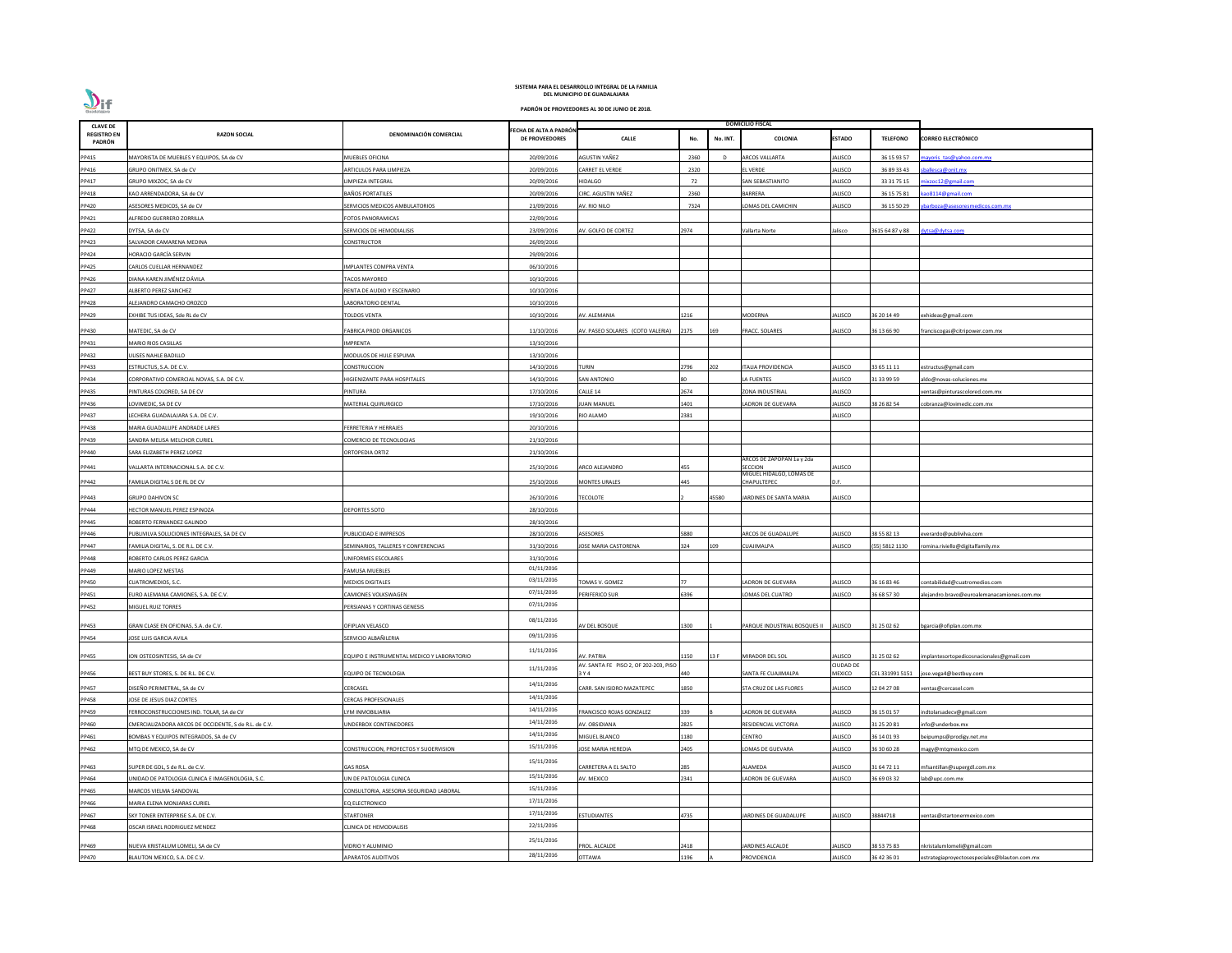| <b>CLAVE DE</b>              |                                                                                                 |                                                                  |                                                |                                              |             |             | <b>DOMICILIO FISCAL</b>                             |                    |                           |                                                               |
|------------------------------|-------------------------------------------------------------------------------------------------|------------------------------------------------------------------|------------------------------------------------|----------------------------------------------|-------------|-------------|-----------------------------------------------------|--------------------|---------------------------|---------------------------------------------------------------|
| <b>REGISTRO EN</b><br>PADRÓN | <b>RAZON SOCIAL</b>                                                                             | DENOMINACIÓN COMERCIAL                                           | ECHA DE ALTA A PADRÓN<br><b>DE PROVEEDORES</b> | <b>CALLE</b>                                 | No.         | No. INT.    | <b>COLONIA</b>                                      | <b>ESTADO</b>      | <b>TELEFONO</b>           | <b>CORREO ELECTRÓNICO</b>                                     |
| PP471                        | COMERCIALIZADORA DE CARTON Y DISEÑO, SA de CV                                                   | <b>CAJAS Y CARTON</b>                                            | 30/11/2016                                     | <b>ROBLE</b>                                 | 1297        |             | DEL FRESNO                                          | ALISCO             | 31 62 14 01               | acturacion1@diseñosdecarton.com.mx                            |
| PP472                        | FELIPE BECERRA FLORES                                                                           | COLCHONES Y CAMAS                                                | 30/11/2016                                     |                                              |             |             |                                                     |                    |                           |                                                               |
| PP473                        | ALTA IMAGEN TEXTIL, S de RL de CV                                                               | JNIFORMES BIG BANG                                               | 30/11/2016                                     | CIRCUNVALACION PONIENTE                      | 1539        |             | CIUDAD GRANJA                                       | JALISCO            | 15 62 03 27               | flores@uniformart.com.mx                                      |
|                              |                                                                                                 |                                                                  | 30/11/2016                                     |                                              | 2305        | <b>B7B8</b> | LAS TORRES                                          | <b>ALISCO</b>      | 36 71 12 75               |                                                               |
| PP474<br>PP475               | MEX TOP, SA de CV<br>EKAR DE GAS, SA de CV                                                      | CALENTADORES INSTANTANEOS<br>ARTICULOS PARA EL HOGAR             | 02/12/2016                                     | AV. LAZARO CARDENAS<br><b>GONZALEZ GALLO</b> | 496         |             | <b>SAN CARLOS</b>                                   | JALISCO            | 33 45 60 61               | ictordj 8@hotmail.com<br>gerencia@ekardegas.com.mx            |
| PP476<br><b>PP477</b>        | VISUAL 46 COMUNICACION S.C.                                                                     | PRODUCCION AUDIOVISUAL                                           | 02/12/2016                                     | MONTE DE LAS ANIMAS                          | 1092        |             | <b>INDEPENDENCIA</b>                                | JALISCO            |                           | visual46@hotmail.com                                          |
| <b>PP478</b>                 | VISUAL 46 COMUNICACION S.C.<br>FABIOLA HUERTA SAINZ                                             | SERVICIO ENFERMERAS                                              | 02/12/2016<br>02/12/2016                       | MONTE DE LAS ANIMAS                          | 1092        |             | NDEPENDENCIA                                        | <b>JALISCO</b>     | 33 36 18 15               |                                                               |
| PP479                        | COMERCIALIZADORA RAPIFRUIT, S.A. DE C.V.                                                        |                                                                  | 05/12/2016                                     | <b>FELIPE RUVALCABA</b>                      | 5162        |             | EL COLI URBANO                                      | JALISCO            |                           |                                                               |
| PP480<br>PP481               | ENRIQUE MADRIGAL BARRIOS<br>SERVICIOS Y ATENCION NUTRICIONAL TOTAL Y ESPECIALIZADA SC           | PAIDOPSIQUIATRA<br><b>ALIMENTACION ENTERAL</b>                   | 05/12/2016<br>06/12/2016                       | <b>AZTECAS</b>                               | 443         |             | <b>MONRAZ</b>                                       | JALISCO            | 35 63 30 02               | lauraramirez.sante@gmail.com                                  |
| PP482                        | VICTOR MEDINA MEDINA DR.                                                                        | CIRUJANO OFTALMOLOGO                                             | 06/12/2016                                     |                                              |             |             |                                                     |                    |                           |                                                               |
| PP483<br>PP484               | JIMENA OROZCO LIRA<br>CONSTRUCTORA FATIMA, SA de CV                                             | <b>IMAGEN TEXTIL TENIS CONVERSE</b><br>CONSTRUCCION              | 06/12/2016<br>06/12/2016                       | <b>BELISARIO DOMINGUEZ</b>                   | 3007        |             | <b>JARD. STA ISABEL</b>                             | <b>JALISCO</b>     | 33 44 88 89               | :nstruye.fatima@yahoo.com.mx                                  |
|                              |                                                                                                 |                                                                  |                                                |                                              |             |             |                                                     |                    |                           |                                                               |
| PP485<br><b>PP486</b>        | ECNOCONSTRUCTORES, SA de CV<br>LAURA ELENA MEDINA VALLEJO                                       | CONSTRUCCION                                                     | 07/12/2016<br>20/11/2015                       | LAGO CAMECUARO                               | 2515        |             | <b>AGOS DEL COUNTRY</b>                             | ALISCO             |                           | 044 333 4042274 tecnoconstructores2013@gmail.com              |
| PP487                        | MARTIN ALEJANDRO GONZALEZ NAVARRO                                                               | <b>MUEBLES</b>                                                   | 09/12/2016                                     |                                              |             |             |                                                     |                    |                           |                                                               |
| PP489                        | MARIA CRISTINA ROJAS JAIME                                                                      | PUBLICIDAD Y DISEÑO                                              | 09/12/2016                                     |                                              |             |             |                                                     |                    |                           |                                                               |
|                              |                                                                                                 |                                                                  |                                                |                                              |             |             | SAN JUAN DE OCOTAN ENTRE                            |                    |                           |                                                               |
| PP490                        | PROGYM S.DE.R.L.DEC.V.                                                                          | COMERCIALIZACION ARTICULOS DEPORTIVOS                            | 13/12/2016                                     | <b>SAN EDUARDO</b>                           |             |             | AVIACION Y AV. INGLATERRA                           | JALISCO            | 36304216                  | /entas2@progym.com.mx                                         |
| PP491<br>PP492               | LAURA ELENA MEDINA VALLEJO<br>CASTILLO GUZMAN JAVIER                                            | TECNOSOL<br>VIVERO FORESTAL ENCANTO                              | 14/12/2016<br>14/12/2016                       |                                              |             |             |                                                     |                    |                           |                                                               |
| PP493                        | RAMON ALBERTO GONZALEZ LEDESMA                                                                  |                                                                  | 14/12/2016                                     |                                              |             |             |                                                     |                    |                           |                                                               |
| PP494                        | PROYECTOS URBANISTICOS TMG SA DE CV                                                             | FABRICACION DE EQUIPO PARA ESTIMULACION TEMPRANA                 | 15/12/2016                                     | CARRETERA SAN LUIS POTOSI                    | 728         |             | AV. POLIDUCTO Y CALLE PALMA<br>MEXICANA             | AGUASCALIEN        | 4499162626                | ales@kidscolors.com                                           |
| PP495                        | <b>LUIS HUMBERTO VAZQUEZ GUTIERREZ</b>                                                          | PERITAJE Y CONSTRUCCION                                          | 15/12/2016                                     |                                              |             |             |                                                     |                    |                           |                                                               |
| PP496                        | REHABILITACION FISICA Y NEUROLOGICA SA DE CV                                                    | APARATOS ORTOPEDICOS                                             | 15/12/2016                                     | MALINTZIN                                    | 48          |             | <b>ARAGON LA VILLA</b>                              | <b>CDMX</b>        | 5555472441                | ventas@rehabimedic.com                                        |
|                              |                                                                                                 |                                                                  |                                                |                                              |             |             | ENTRE ANGELA PERALTA Y 16 DE                        |                    |                           |                                                               |
| PP497<br>PP498               | ALMACEN DIDACTICO SA DE CV                                                                      | COMERCIALIZADORA DE JUGUETES EDUCATIVOS                          | 15/12/2016                                     | <b>CORREGIDORA NORTE</b>                     |             |             | SEPT. COLONIA CENTRO                                | QUERETARO          | 4424131132                | ventas@almacendidactico.com.mx                                |
|                              | JOSE NAZARIO MEDINA CERVANTES                                                                   | HERRERIA Y MAQUINADOS INDUSTRIALES                               | 20/12/2016                                     |                                              |             |             |                                                     |                    |                           |                                                               |
| PP499                        | ECNOINNOVATION IN LABS DE MEXICO S de RL de CV                                                  | MOBILIARIO PARA LABORATORIO Y COCINAS INDUSTRIALES               | 22/12/2016                                     | <b>BELISARIO DOMINGUEZ</b>                   |             |             | SAN GASPAR DE LAS FLORES                            | JALISCO            | 36 07 69 99               | nobela@gmail.com                                              |
| <b>PP500</b>                 | GRAN CLASE EN OFICINAS, SA de CV                                                                | MUEBLES DE OFICINA                                               | 22/12/2016                                     | AV. DEL BOSQUE                               | 1300        |             | PQ INDUSTRIAL EL BOSQUE II                          | JALISCO            | 36 16 19 19               | opezcotilla@ofiplan.com.mx                                    |
| PP501                        | CENTRO DE BELLEZA EL TAPATIO S.A DE C.V                                                         |                                                                  | 22/12/2016                                     | AV. HIDALGO                                  | 674         |             | CENTRO                                              | <b>JALISCO</b>     | 36137457                  |                                                               |
| PP502<br>PP503               | <b>GILBERTO RODRIGUEZ FLORES</b><br>RAFIAS Y CABLES DE OCCIDENTE S.A. DE C.V.                   |                                                                  | 22/12/2016<br>22/12/2016                       | <b>MARIPOSA</b>                              | 1215        |             | MERCADO DE ABASTOS                                  | <b>JALISCO</b>     | 36719023                  |                                                               |
| <b>PP504</b>                 | GRUPO EMPRESARIAL TICAF SA DE CV                                                                |                                                                  | 22/12/2016                                     | <b>MISION DEL BOSQUE</b>                     | 371         |             |                                                     | JALISCO            |                           |                                                               |
| <b>PP505</b><br>PP506        | THE WOOD CENTER OF MEXICO SA DE CV<br><b>GROVER LOMELI JORGE</b>                                |                                                                  | 22/12/2016<br>22/12/2016                       | <b>DIEGO RIVERA</b>                          |             |             | LOMAS DE TLAQUEPAQUE                                | ALISCO             |                           |                                                               |
|                              |                                                                                                 |                                                                  |                                                |                                              |             |             |                                                     |                    |                           |                                                               |
| PP507                        | <b>OSMAN MUEBLES</b>                                                                            | MUEBLES PARA OFICINA, COMERCIO, ESCOLAR E INDUSTRI               | 27/12/2016                                     | NICOLAS ROMERO                               | 775         |             | VILLASEÑOR                                          | <b>JALISCO</b>     | 1377 4605                 | ventas2@osmanmuebles.com                                      |
| <b>PP508</b>                 | IFTAL S.A. DE C.V.                                                                              |                                                                  | 27/12/2016                                     | ARAUCARIA                                    | 1406        |             | <b>ARAISO DEL COLLI</b>                             | JALISCO            | 31801712                  | pympsi@megared.net.mx                                         |
| PP509<br>PP510               | OLGA CECILIA PEREZ VERDIA MARQUEZ<br>EQUIPOS INTERFERENCIALES DE MEXICO SA de CV                | SILLONES Y MUEBLES<br>EQ MEDICO PARA REHABILITACION              | 28/12/2016<br>29/12/2016                       | JUAN RUIZ DE ALARCON                         | 126         |             | <b>MERICANA</b>                                     | <b>JALISCO</b>     | 36 16 68 26               | dbotello@interferenciales.com.mx                              |
| PP511                        | ROGELIO SANCHEZ PARTIDA                                                                         | MOBILIARIO Y EQ OFICINA                                          | 29/12/2016                                     |                                              |             |             |                                                     |                    |                           |                                                               |
| PP512<br>PP513               | JORGE PERALTA CASILLAS                                                                          | <b>ELECTRICA JADE</b>                                            | 29/12/2016                                     |                                              |             |             |                                                     |                    |                           |                                                               |
| PP514                        | NETZAHUALCOYOTL GOMEZ SANTANA<br>LILIANA RELLO VELAZQUEZ                                        | <b>IMPRENTA ISRAEL</b>                                           | 09/12/2016<br>19/12/2016                       |                                              |             |             |                                                     |                    |                           |                                                               |
| PP515                        | ROGELIO SANCHEZ PARTIDA                                                                         | ILLAS Y MUEBLES                                                  | 20/12/2016                                     |                                              |             |             |                                                     |                    |                           |                                                               |
| PP516                        | ELEAZAR FLORES BALCAZAR                                                                         |                                                                  | 21/12/2016                                     |                                              |             |             |                                                     |                    |                           |                                                               |
| PP517                        | <b>ORGE PERALTA CASILLAS</b>                                                                    |                                                                  | 22/12/2016                                     |                                              |             |             |                                                     |                    |                           |                                                               |
| PP518                        | ANDREA TERESITA AVILA CERVANTES                                                                 |                                                                  | 22/12/2016                                     |                                              |             |             |                                                     |                    |                           |                                                               |
| PP519                        | COMPLEX ORTHOPEDIC. SA de CV                                                                    | EQ MEDICO ORTOPEDIA Y TRAUMA                                     | 06/01/2017                                     | <b>JESUS GARCIA</b>                          | 2590        |             | OMAS DE GUEVARA                                     | JALISCO            | 36 40 34 30               | vianney.mayo@complex.mx                                       |
| <b>PP520</b><br>PP521        | ALDO ANTONIO DELGADO BALCAZAR<br>ERIKA ROBLES GONZALEZ                                          | DISTRIBUIDORA DE LLLANTAS<br>ART DECORACION, CORTINAS            | 06/01/2017<br>10/01/2017                       |                                              |             |             |                                                     |                    |                           |                                                               |
| <b>PP522</b>                 | GUANTES Y ACCESORIOS INDUSTRIALES REYCO, SA de CV                                               | MATRIAL DE LIMPIEZA                                              | 10/01/2017                                     | <b>ACUARELAS</b>                             | 128         |             | <b>L MANANTIAL</b>                                  | ALISCO             | 36 70 06 87               | emanuel.reynoso@reycoindustrial.com                           |
| <b>PP523</b>                 | NEAT IT, S. de R.L. de C.V.                                                                     | EQ DE TELECOMUNICACIONES                                         | 16/01/2017                                     | PEDRO VELEZ                                  | 1302        |             | BEATRIZ HERNANDEZ                                   | JALISCO            | 36 72 48 20               | admon@neatit.mx                                               |
| PP524                        | CONSTRUCCIONES Y ESPACIOS INMOBILIARIOS AUGUSTA, SA de CV                                       | CONSTRUCTORA                                                     | 19/01/2017                                     | <b>HUAJES MANZANA 9</b>                      | CASA        |             | FRACC RESD STA MARIA ATZOMPA                        | <b>OAXACA</b>      | 951) 5684442              | nmobiliarios.augusta@gmail.com                                |
|                              |                                                                                                 |                                                                  |                                                |                                              |             |             |                                                     |                    |                           |                                                               |
| PP525<br>PP526               | RE-ESPALDA, A.C.<br>RAUL COVARRUBIAS COVARRUBIAS                                                | ASISTENCIA SOCIAL TRATAMIENTO MEDICO COLUMNA VERTE<br>CARNICERIA | 20/01/2017<br>23/01/2017                       | <b>TARASCOS</b>                              | 3469        | 507         | <b>FRACC MONRAZ</b>                                 | JALISCO            | 38 13 30 38               | larios.blanca@cdcolumna.com                                   |
| <b>PP527</b>                 | JOSE REYES FLORES CALDERON                                                                      | APARATOS ORTOPEDICOS                                             | 24/01/2017                                     |                                              |             |             |                                                     |                    |                           |                                                               |
| <b>PP528</b><br>PP529        | DISTRIBUIDORA GOBI, SA de CV<br>ROLANDO RAMIREZ JIMENEZ                                         | ARTICULOS DE LIMPIEZA<br><b>CARNICERIA</b>                       | 24/01/2017<br>24/01/2017                       | <b>ESTEBAN ALATORRE</b>                      | 970         |             | LA PERLA                                            | JALISCO            | 36 58 20 22               | distgobi@hotmail.com                                          |
| PP530                        | JOSE MARTINEZ SAINZ                                                                             | <b>CARNES SELECTAS</b>                                           | 25/01/2017                                     |                                              |             |             |                                                     |                    |                           |                                                               |
| PP531<br>PP532               | IMPULSORA CULTURAL Y TECNOLOGICA, SA de CV<br>GUFE PROMOCION, ESTUDIOS Y CONSTRUCCION, SA de CV | EQ. AULDIO E ILUMINACION<br>EDIFICACION Y REMEODELACIONES        | 26/01/2017<br>26/01/2017                       | <b>NAPOLEON</b><br><b>FUERTE VENTURA</b>     | 239<br>2454 |             | <b>/ALLARTA NORTE</b><br><b>JARDINES DE LA CRUZ</b> | JALISCO<br>JALISCO | 2001 45 45<br>36 45 19 47 | larreguin@impulsoracultural.com<br>gufepromocion@yahoo.com.mx |
| PP533                        | ELECTROPURA, S de RL de CV                                                                      | SANTORINI                                                        | 27/01/2017                                     | <b>MARIANO OTERO</b>                         | 911         |             | <b>DEL FRESNO</b>                                   | ALISCO             | 36 78 66 00               | salvador.gonzalezsantiago@gepp.com                            |
| PP534<br><b>PP535</b>        | RAUL GUZMAN SANDOVAL<br>ENVASADORAS DE AGUAS EN MEXICO, S de RL de CV                           | <b>FRUTAS Y VERDURAS</b><br><b>AGUA BONAFONT</b>                 | 30/01/2017<br>01/02/2017                       | AV. CORDILLERAS                              | 1060        |             | <b>JARDINES DEL SOL</b>                             | <b>JALISCO</b>     | 36 28 19 75               | alejandro.hernandezh@envasadoras.com.mx                       |
| PP536                        | INDUSTRIA PUBLICITARIA DE JALISCO, SA de CV                                                     | IMPRESORA Y PROMOCIONALES                                        | 01/02/2017                                     | CALZ. DE LOS PIRULES                         | 113         |             | CIUDAD GRANJA                                       | JALISCO            | 36 82 24 68               | maraboto@ipj.com.mx                                           |
| <b>PP537</b><br><b>PP538</b> | CLODOALDO ISRAEL PEÑA PALACIOS                                                                  | <b>IMPRESOS Y ART PROMOCIONALES</b><br>FERRETERIA                | 03/02/2017                                     |                                              |             |             |                                                     |                    |                           |                                                               |
|                              | MARIA VERONICA MARTINEZ ROMERO<br>CARDIOPACE, S.A. de C.V                                       | EQ. MEDICO Y DE LAB                                              | 03/02/2017<br>08/02/2017                       | RINCONADA DE LA AZALEA                       | 275         |             | MONRAZ                                              | ALISCO             | 22 82 82 17               | info@cardiopace.com.mx                                        |
| PP539<br>PP540               | YAEL CID GUTIERREZ                                                                              | SERVICIOS INTEGRALES Y ORGANZACION DE EVENTOS                    | 09/02/2017                                     |                                              |             |             |                                                     |                    |                           |                                                               |
| PP541                        | EDGAR EUGENIO CESEÑA VALENZUELA                                                                 | SERV DE DESARROLLO INTEGRAL                                      | 09/02/2017                                     |                                              |             |             |                                                     |                    |                           |                                                               |
| PP542                        | 5M CONSTRUCCIONES, SA de CV                                                                     | CONSTRUCCION                                                     | 09/02/2017                                     | <b>CAMINO A LA CALERILLA</b>                 | 373         |             | LOMA VERDE                                          | <b>JALISCO</b>     | 36 94 43 03               | cincomc@prodigy.net.mx                                        |
|                              |                                                                                                 |                                                                  |                                                |                                              |             |             |                                                     |                    |                           |                                                               |
|                              | PERFIL HUMANO SOLUTIONS, S.C.                                                                   | SERVICIO EN RECURSOS HUMANOS Y CAPACITACION                      | 09/02/2017                                     | <b>ISLOTE</b>                                | 2425        |             | RINCONADA DE LA VICTORIA                            | <b>JALISCO</b>     | 96 27 57 99               | terecardenas@tcconsultores.mx                                 |
| PP543<br>PP544               | B&S TECHNOLOGY, S de RL de CV                                                                   | MATERIAL QUIRURGICO PARA CRANEO Y COLUMNA                        | 10/02/2017                                     | <b>FELIX MENDELSON</b>                       | 5580        |             | RESIDENCIAL LA ESTANCIA                             | <b>JALISCO</b>     | 31 21 06 75               | bstechcompras@gmail.com                                       |
| <b>PP545</b>                 | RADIAL LLANTAS SA DE CV                                                                         | COMPRA VENTA DE LLANTAS Y SERVICIO                               | 10/02/2017                                     | AVE. LAZARO CARDENAS                         | 2107        |             | AS TORRES                                           | JALISCO            | 38107676                  | lolivares@radialllantas.com                                   |
| PP546                        | SEMSA INFRAESTRUCTURA, S.A. DE C.V.                                                             | CONSTRUCCION                                                     | 10/02/2017                                     | <b>MARTILLO</b>                              | :150        |             | PARQUE INDUSTRIAL EL ALAMO                          | JALISCO            | 36 66 93 54               | emorales@semsaco.com.mx                                       |
| PP547                        | LUIS ENRIQUE ALCAZAR PADILLA                                                                    | EQ E INSTRIMENTAL MEDICO                                         | 13/02/2017                                     |                                              |             |             |                                                     |                    |                           |                                                               |
| PP548                        | JOSE FRANCISCO PORTILLO PABLOS                                                                  | CONSTRUCCION                                                     | 14/02/2017                                     |                                              |             |             |                                                     |                    |                           |                                                               |

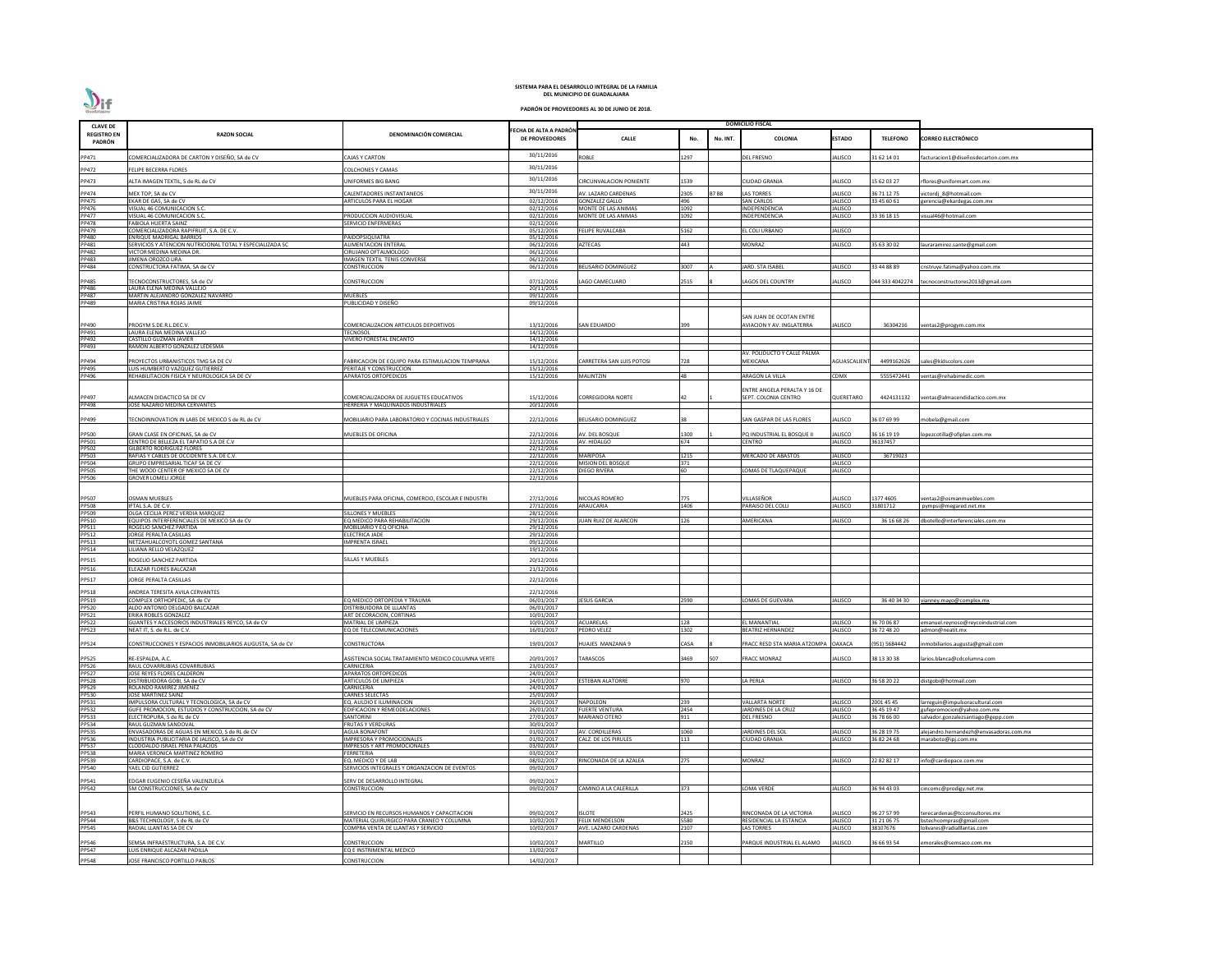| <b>CLAVE DE</b>              |                                                                                                |                                                                              |                                         |                                                |                |          | <b>DOMICILIO FISCAL</b>                                   |                                                  |                                |                                                                             |
|------------------------------|------------------------------------------------------------------------------------------------|------------------------------------------------------------------------------|-----------------------------------------|------------------------------------------------|----------------|----------|-----------------------------------------------------------|--------------------------------------------------|--------------------------------|-----------------------------------------------------------------------------|
| <b>REGISTRO EN</b>           | <b>RAZON SOCIAL</b>                                                                            | DENOMINACIÓN COMERCIAL                                                       | ECHA DE ALTA A PADRÓN<br>DE PROVEEDORES | <b>CALLE</b>                                   | No.            | No. INT. | <b>COLONIA</b>                                            | <b>ESTADO</b>                                    | <b>TELEFONO</b>                | CORREO ELECTRÓNICO                                                          |
| PADRÓN<br>PP549              | CONSTRUINGENIUM, SA de CV                                                                      | <b>CONSTRUCCION</b>                                                          | 15/02/2017                              | <b>HACIENDA CORRALEJO</b>                      | 1300           |          | OBLATOS                                                   | <b>JALISCO</b>                                   | 36 27 14 30                    | viviv25@hotmail.com                                                         |
| <b>PP550</b>                 | CARLOS ALBERTO HERNANDEZ PORRAS                                                                |                                                                              | 20/02/2017                              |                                                |                |          |                                                           |                                                  |                                |                                                                             |
| PP551<br>PP552               | REPRESENTACIONES INDUSTRIALES DINAMINCAS, SA de CV<br>PROMEDICA GARCIA, SA de CV               | FERRETEROI Y HERRAMIENTAS<br>MOBILIARIO. EQUIPO Y MATERIAL MEDICO            | 21/02/2017<br>28/02/2017                | AV. LAZARO CARDENAS<br><b>BELEN</b>            | 727<br>1026    |          | DEL SUR<br><b>ALCALDE BARRANQUITAS</b>                    | <b>JALISCO</b><br>JALISCO                        | 38 11 02 15<br>36 13 13 99     | ventas.gob@ridsamexico.com                                                  |
| PP553                        | <b>MAXIMINO BARAJAS OROZCO</b>                                                                 | <b>FUMIGACIONES</b>                                                          | 28/02/2017                              |                                                |                |          |                                                           |                                                  |                                | mromero@promedica-garcia.com                                                |
| PP554                        | IQ MEDICAL, S de RL de CV                                                                      | <b>EQUIPO MEDICO</b>                                                         | 06/03/2017                              | LIBERTAD                                       | 1911           |          | AMERICANA                                                 | <b>JALISCO</b>                                   | 15 61 77 28                    | facturas@iqmedical.mx                                                       |
| <b>PP555</b><br>PP556        | NACURI, S de RL de CV<br>EPSIC, ESTUDIOS, PROYECTOS Y SERVICIOS INTEGRALES PARA LA C,          | SERVICIOS PROFESIONALES DE INGENIERIA<br><b>CONSTRUCCION Y MANTENIMIENTO</b> | 06/03/2017<br>06/03/2017                | INDEPENDENCIA<br>AV. VALLE DE AMECA            | 1018<br>2531   | 203      | PARQUES DEL BOSQUE<br>PARQUE REAL                         | <b>JALISCO</b><br><b>JALISCO</b>                 | 36 69 34 34<br>6 51 38 80      | edgard.palomera@nacuri.com<br>epsicsa@gmail.com                             |
| <b>PP557</b>                 | SILVA CONSTRUCCIONES Y SUPERVISION, SA de CV                                                   | <b>CONSTRUCCION Y MANTENIMIENTO</b>                                          | 06/03/2017                              | <b>JUAN TABLADA</b>                            | 1320           |          | MIRAFLORES                                                | <b>JALISCO</b>                                   | 38 23 85 60                    | ferr 9@hotmail.com                                                          |
| <b>PP558</b><br>PP559        | DISTRIBUIDORA MEXICANA DE RECUBRIMIENTOS, S.A. de C.V.                                         | COMERCIO Y FABRICACION DE PINTURA                                            | 09/03/2017                              | <b>MANUEL GOMEZ MORIN</b>                      | 773            |          | IARD. DE SANTA ISABEL                                     | <b>JALISCO</b>                                   | 36 51 44 22                    | rosypinturasfmc@gmail.com                                                   |
| <b>PP560</b>                 | ABRAHAM BONIFACIO SANCHEZ ESPARZA<br>PRODUCTOS INFANTILES SELECTOS SA DE CV                    | <b>APARATOS ORTOPEDICOS</b><br>PRINSEL                                       | 09/03/2017<br>10/03/2017                | AV. VALLE DE LAS ALAMEDAS                      | <b>1</b> 70    |          | FRACCIONAMIENTO IZCALLI DEL VAL CDMX                      |                                                  | 36594135                       | jgomez@prinsel.com                                                          |
| PP561                        | SJ MEDICAL MEXICO, S de RL de CV                                                               | MATERIAL MEDICO CARDIOLOGIA                                                  | 21/03/2017                              | AV. RUBEN DARIO                                | 945            |          | PRADOS PROVIDENCIA                                        | JALISCO                                          | 37 93 03 50                    |                                                                             |
| PP562<br>PP563               | REHABILITACION FISICA Y NEUROLOGICA, SA de CV<br>ORTOPEDIA MOSTKOFF, SA de CV                  | EQ DE REHAB Y ORTOPEDIA<br>CALZADO ORTOPEDICO                                | 22/03/2017<br>22/03/2017                | <b>MALINTZIN</b><br><b>MANUEL CARPIO</b>       | 48<br>253      |          | ARAGON LA VILLA<br>SANTA MARIA LA RIBERA                  | CIUDAD DE MEJ 55 47 24 41<br><b>CIUDAD DE MI</b> | 155 47 18 40                   | refineurologica@gmail.com<br>Igarcia@ortopediamostkoff.com.mx               |
| PP564                        | ODEPA, S.A. de C.V.                                                                            | <b>FRUTAS Y VERDURAS</b>                                                     | 24/03/2017                              | ABEJA                                          | 1080           |          | COMERCIAL ABASTOS                                         | <b>JALISCO</b>                                   | 18 16 44 08                    | monse@odepa.mx                                                              |
| PP565<br>PP566               | GAFCOM COMPANY, SA de CV                                                                       | PRODUCTOS FARMACEUTICOS                                                      | 28/03/2017                              | <b>ISLA MEZCALA</b>                            | 5006           |          | MIRADOR DEL TESORO                                        | JALISCO                                          | 31 35 22 47                    | gafurlan@gafcom.com.mx                                                      |
|                              | COMERCIALIZADORA DICLINSA, SA de CV<br>ACEROS Y COMPLEMENTOS CONSTRUCTIVOS, SA de CV           | <b>MATERIAL LABORATORIO</b><br>MATERIALES PARA CONSTRUCCION                  | 28/03/2017<br>30/03/2017                | AV. SANTA FE PISO 4<br>CARRETERA INDEPENDENCIA | 495<br>1175    |          | CRUZ MANCA<br>RIO BLANCO                                  | <b>DISTRITO FE</b><br>JALISCO                    | 044 331 2494104<br>33 64 25 37 | amelo@diclinsa.com<br>contacto@acerosycomplementos.com.mx                   |
| PP567<br>PP568               | ANA MARIA CASTILLO CHAVARRIA                                                                   | COMPLEMENTOS QUIRURGICOS                                                     | 30/03/2017                              |                                                |                |          |                                                           |                                                  |                                |                                                                             |
| PP569<br>PP570               | DIAKO ABC, SA de CV<br>COLEGIO DE CONTADORES PUBLICOS DE GUADALAJARA JALISCO A.C.              | MATERIAL DIDACTICO Y MOBILIARIO INFANTIL<br><b>ASESOR CONTABLE</b>           | 31/03/2017<br>10/04/2017                | AV. GUADALAJARA<br><b>OSCAR WILDE</b>          | 2389<br>5561   |          | <b>IOGARES DE NUEVO MEXICO</b><br><b>ARDINES VALLARTA</b> | <b>JALISCO</b><br>JALISCO                        | 36 36 26 61<br>36 29 74 45     | entas1@diako.com.mx<br>ccpg@ccpg.org.mx                                     |
| <b>PP572</b>                 | UN 24 DE DICIEMBRE, S de RL de CV                                                              | SERVICIO PARA EVENTOS Y LICORES                                              | 24/04/2017                              | PROL. GONZÁLEZ GALLO                           | 1897           |          | SAN SEBASTIANITO                                          | <b>JALISCO</b>                                   | 36 10 14 10                    | administracion@veinticuatro.mx                                              |
| PP573                        | FERNANDO ATILANO ANZALDO                                                                       | <b>TORTILLERIA</b>                                                           | 25/04/2017                              |                                                |                |          |                                                           |                                                  |                                |                                                                             |
| <b>PP574</b><br><b>PP575</b> | FOTO REGIS COMPAÑIA IMPORTADORA FOTOGRAFICA S.A. DE C.V.<br>TENT AND LOGISTIC MEXICO, SA de CV | VENTA DE EQUIPO FOTOGRAFICO<br><b>EQUIPO PARA EVENTOS</b>                    | 26/04/2017<br>07/03/2017                | AV. VALLARTA<br>TIZIANO                        | 1525<br>5133   |          | <b><i>NERICANA</i></b><br>REAL VALLARTA                   | <b>JALISCO</b><br><b>JALISCO</b>                 | 38750454<br>20 03 20 20        | guadalajara_ventas@fotoregis.com<br>info@carpasylogistica.com               |
| <b>PP576</b>                 | FIRMITAS CONSTRUCTA, SA de CV                                                                  | CONSTRUCCIÓN                                                                 | 05/04/2017                              | LÁZARO CÁRDENAS                                | 435            |          | PARQUES DE TESISTAN                                       | <b>JALISCO</b>                                   | 1 65 87 60                     | firmitasconstructa1@hotmail.com                                             |
| <b>PP577</b><br><b>PP578</b> | MEDICAMEX, SA de CV<br>COMERCIALIZADORA MASTER EVENT, SA de CV                                 | MATERIAL MEDICO<br>PRODUCCION DE EVENTOS                                     | 12/05/2017<br>15/05/2017                | AMADO NERVO<br>AV. MARIANO OTERO               | 746<br>3433    |          | <b>LADRON DE GUEVARA</b><br>407 VERDE VALLE               | <b>JALISCO</b><br><b>JALISCO</b>                 | 38 17 08 52<br>5 25 29 12      | mastereventgdl@gmail.com                                                    |
| PP579                        | JOSE RAUL MERCADO GONZALEZ                                                                     | <b>SUMINISTROS DENTALES</b>                                                  | 19/05/2017                              |                                                |                |          |                                                           |                                                  |                                |                                                                             |
| <b>PP580</b>                 | MARIA EUGENIA CHAVEZ ALANIS                                                                    | <b>EQUIPO MEDICO</b>                                                         | 24/05/2017                              |                                                |                |          |                                                           |                                                  |                                |                                                                             |
| PP581<br><b>PP582</b>        | JESUS CRISTOBAL MARQUEZ BERNAL<br>GRUPO ABASTECEDOR REYCO SA DE CV                             | DEPOSITO DENTAL<br>VENTA DE EQUIPO Y UTENSILIOS DE COCINA                    | 24/05/2017<br>25/05/2017                | <b>AVENIDA LA PAZ</b>                          | 919            |          | CENTRO                                                    | <b>JALISCO</b>                                   | 16821070                       | jesus@reyco.com.mx                                                          |
| PP583                        | INFRA, SA de CV                                                                                | EQUIPO MEDICO VENTARENTA                                                     | 25/05/2017                              | R. MICHEL                                      | 1709           |          | ATLAS                                                     | JALISCO                                          | 36 68 20 34                    | oxigmedgdl@infra.com.mx                                                     |
| <b>PP584</b><br><b>PP585</b> | SISTEMAS DE SEGURIDAD E HIGIENE DEL PACIFICO, SA de CV<br>LISTEN UP DE MEXICO, SA de CV        | EQ DE SEGURIDAD INDUSTRIAI<br>TELEMARKETING Y ASESORIA PUBLICITARIA          | 26/05/2017<br>30/05/2017                | <b>ENCINO</b><br><b>MILAR</b>                  | 1630<br>2784   |          | DEL FRESNO<br>PROVIDENCIA 4a SECCION                      | <b>JALISCO</b><br><b>JALISCO</b>                 | 38 12 92 80<br>35 60 30 00     | rarcos@seguridadpacifico.com                                                |
| <b>PP586</b>                 | SISTEMAS OPERATIVOS DE OCCIDENTE, SA de CV                                                     | <b>TELEFONIA Y REDES</b>                                                     | 31/05/2017                              | <b>CUBILETE</b>                                | 2953           |          | 101 JARD PLAZA DEL SOL                                    | <b>JALISCO</b>                                   | 47 37 66 55                    | amurillo@listenuo.com.mx<br>karina.lopez@sooc,mx                            |
| <b>PP587</b>                 | ABEL ADRIAN GONZALEZ MARTIN                                                                    | <b>212 PRODUCTIONS</b>                                                       | 30/05/2017                              |                                                |                |          |                                                           |                                                  |                                |                                                                             |
| <b>PP588</b><br>PP589        | PATRONATO DE APOYO DEL HOSPITAL GENERAL DE OCCIDENTE AC<br>GRUPO EMEQUR, SA de CV              | <b>FARMACIA DE INTERES SOCIAL</b><br>MATERIAL Y EQUIPO MEDICO                | 31/05/2017<br>02/06/2017                | AV. ZOQUIPAN<br>AV. LAZARO CARDENAS            | 1050<br>2895   |          | OQUIPAN!<br>ARD. DEL BOSQUE                               | <b>JALISCO</b><br><b>JALISCO</b>                 | 1110456<br>13 68 23 23         | patronatohgo@prodigy.net.mx<br>gerenciagdl@emequr.com.mx                    |
| PP590                        | GDL ORTHOPEDIC, SA de CV                                                                       | PROTESIS ORTOPEDICA                                                          | 02/06/2017                              | <b>VENUSTIANO CARRANZA</b>                     | 445            |          | el retiro                                                 | <b>JALISCO</b>                                   | 36 13 79 39                    | entas@gdlorthopedic.com.mx                                                  |
| PP591<br><b>PP592</b>        | ERGONOMIA PRODUCTIVIDAD S.A. DE C.V.<br><b>VERONICA ISLAS GOMEZ</b>                            | COMERCIALIZACION DE MOBILIARIO DE OFICINA, ESCUEL                            | 06/06/2017                              | <b>GOBERNADOR CURIEL</b>                       | 1672           |          | MORELOS                                                   | JALISCO                                          | 315686382                      | ergonomia@tecnomueble.com                                                   |
| PP593                        | SARA PAULINA MARTINEZ NERI                                                                     | IMPRESORA<br>FERRETERIA Y MATERIALES PARA CONSTRUCCION                       | 07/06/2017<br>07/06/2017                |                                                |                |          |                                                           |                                                  |                                |                                                                             |
| PP594                        | MANTENIMIENTO Y PROYECTOS EN EDIFICIO INTELIGENTE S.A DE C.V                                   | MANPIEI EQUIPOS DE SEGURIDAD                                                 | 14/06/2017                              | AV. ARROYO SECO                                | L400           |          | GEOVILLAS LOS OLIVOS II                                   | JALISCO                                          | 1205158                        | eric.ramirez@manpei.com.mx                                                  |
| PP595<br>PP596               | CARLOS IBARRA MORENO<br>ARTURO MARGARITO LOPEZ GOMEZ                                           | <b>HERRERIA IBARRA</b><br>A CREATIVE                                         | 14/06/2017<br>14/06/2017                |                                                |                |          |                                                           |                                                  |                                |                                                                             |
| PP597                        | MARIA VERONICA MARTINEZ ROMERO                                                                 | FERRETERIA                                                                   | 14/06/2017                              |                                                |                |          |                                                           |                                                  |                                |                                                                             |
| <b>PP598</b>                 | <b>CESAR OMAR AGUILAR SANCHEZ</b>                                                              | LIBRERIA EL CRISOL DE LA PSICOLOGIA                                          | 06/04/2017                              |                                                |                |          | ENTRE NUEVA GALICIA Y LIBERTAD,                           |                                                  |                                |                                                                             |
| PP599                        | SOLUCIONES TECNOLOGICAS EN INFORMATICA SA DE CV                                                | COMPRA Y VENTA DE EQUIPOS. REDES. CCTV Y TECNOLOGIA                          | 17/04/2017                              | PAVO                                           | 447            |          | COL CENTRO                                                | <b>JALISCO</b>                                   | 36141126                       | alberto@solutec.com.mx                                                      |
| PP600                        | BELLTEC DE MEXICO SA DE CV                                                                     | COMPRA VENTA DE APARATOS PARA SORDERA                                        | 17/04/2017                              | AVENIDA UNIÓN No.                              | 489            |          | <b>AFAYETTE</b>                                           | <b>JALISCO</b>                                   | 38103954                       | ceo@beltonemexico.com y adolfovillarrealramirez@gmai l.com                  |
| PP601                        | XEROLOGIX, S.A. de C.V                                                                         | COMERCIALIZADORA E IMPORTADOR                                                | 16/06/2016                              | AV. AMÉRICAS                                   | 1500           | 1700     | COUNTRY CLUB                                              | <b>JALISCO</b>                                   | 41703600                       | ventas@xerologix.com                                                        |
| PP602<br>PP603               | ROSH MEDICA, S.A. DE C.V.<br>SUPLEMENTOS ORTOBIOLOGICOS E IMPLANTES, S de RL de CV             | VENTA Y RENTA DE ARTICULOS DE ORTOPEDIA<br>EQ MEDICO ORTOPEDICO              | 17/04/2017<br>15/06/2017                | JOSÉ BONIFACIO ANDRADE<br>REFORMA              | 2670<br>3001   |          | LOMAS DE GUEVARA<br>RESID JUAN MANUEL                     | <b>JALISCO</b><br><b>JALISCO</b>                 | 38131998<br>36 40 03 41        | info@roshmedica.com<br>suplementosortobiologicoseimpl@gmail.com             |
| PP604                        | MILENIO MOTORS, SA de CV                                                                       | <b>VENTA DE VEHICULOS</b>                                                    | 16/06/2017                              | PERIFERICO PONIENTE                            | 2001           |          | SAN JUAN DE OCOTAN                                        | <b>JALISCO</b>                                   | 38 32 28 00                    | ventasagobierno@mileniomotors.com                                           |
| PP605                        | ADRIANA ORTIZ WALLS GARCIA                                                                     | <b>FUMIGADORA</b>                                                            | 16/06/2017                              |                                                |                |          |                                                           |                                                  |                                |                                                                             |
| PP606<br><b>PP607</b>        | NUEVA AUTOMOTRIZ OCCIDENTAL, SA de CV<br>SOLUCION INTEGRAL EN MUEBLES SA DE CV                 | COMERCIALIZADORA DE AUTOS<br>COMPRA VENTA Y DISTRIBUCION DE MOBILIARIO       | 16/06/2017<br>16/06/2017                | <b>AV. LAZARO CARDENAS</b><br>AV. CRUZ DEL SUF | 2603<br>3213   |          | COMERCIAL ABASTOS<br>LOMA BONITA EJIDAL                   | <b>JALISCO</b><br><b>JALISCO</b>                 | 31 34 44 24<br>3335634730      | rguardado@naosa.com.mx<br>ventas02@ofispa2io.com                            |
| PP608                        | CORP.ESPECIALIZADA EN MANT.Y SERVICIOS INDUSTRIALES SA DE CV                                   | MANTENIMIENTO VEHICULAR E INDUSTRIAL                                         | 16/06/2017                              | <b>JOSE CARRILLO</b>                           | 3375           |          | OMAS DE POLANCO                                           | <b>JALISCO</b>                                   | 38.10.93.34                    | cpruiz@cemsimexico.com                                                      |
| PP609<br>PP610               | VAMSA LAS FUENTES, SA de CV<br>CAMIONES SELECTOS S. DE R.L. DE C.V.                            | <b>VENTA DE VEHICULOS</b><br><b>CAMIONES DE CARGA</b>                        | 19/06/2017<br>21/06/2017                | AV. LOPEZ MATEOS SUR<br>R. MICHEL              | 6001<br>2580   |          | <b>GUSTAVO DIAZ ORDAZ</b><br><b>MIRADOR EL ALAMO</b>      | <b>JALISCO</b><br><b>JALISCO</b>                 | 044 3331343131<br>16240200     | rodolfo.rivera@nissanlasfuentes.mx<br>teresa.velazquez@camionesselectos.com |
| PP611                        | CARD SYSTEMS DE MEXICO SA DE CV                                                                | FABRICACION Y VENTA DE TARJETA E IDENTIFICACION IM                           | 22/06/2017                              | CALZ. JESUS GONZALEZ GALLO                     | 2770           |          | <b>MIRADOR EL ALAMO</b>                                   | <b>JALISCO</b>                                   | 6358508                        | cardsystems.pimentel@gmail.com                                              |
| PP612                        | IMPRE RAPID ARTE IMPRESA, SA de CV                                                             | <b>IMPRESORA</b>                                                             | 04/07/2017                              | <b>GREGORIO DAVILA</b>                         | 21             |          | <b>DEL REFUGIO</b>                                        | <b>JALISCO</b>                                   | 38 26 85 80                    | javiermanon66@hotmail.com                                                   |
| PP613<br>PP614               | MACRO FARMACIAS, SA de CV<br>ESTRATEGIA HOSPITALARIA, SA de CV                                 | MEDICAMENTO ESPECIALIZADO<br>INSUMOS MEDICOS Y MEDICAMENTOS                  | 04/07/2017<br>05/07/2017                | <b>CINTRA</b><br>AV. INGLATERRA                | 899<br>2684    |          | AUTOCINEMA<br><b>ARCOS SUR</b>                            | <b>JALISCO</b><br><b>JALISCO</b>                 | 36 40 42 52<br>36 30 62 14     | macrofarmacias@hotmail.com<br>marcela.padilla@ehospitalaria.com             |
| PP615                        | <b>JOSE CORTES MANUEL</b>                                                                      | UNIFORMES Y EQUIPO INDUSTRIAL                                                | 11/07/2017                              |                                                |                |          |                                                           |                                                  | 3338119930                     | segfacil@prodigy.net.mx                                                     |
| PP616<br>PP617               | ARMY UNIFORMES SA DE CV<br>ORTOGAR. SA de CV                                                   | FRBICACION Y VENTA DE UNIFORMES Y CALZADO                                    | 11/07/2017                              | <b>GRECIA</b><br>YOLANDA DEL CARMEN CARDENAS   | 14             |          | CENTRO<br>PASEOS DEL SOL                                  | <b>JALISCO</b><br><b>JALISCO</b>                 | 3336582295<br>6 34 46 34       | armyuniformes@hotmail.com                                                   |
| <b>PP618</b>                 | CORPORATIVA MEXDAR SA DE CV                                                                    | EQ. ORTOPEDICO<br>CONSULTORIA EN SISTEMAS                                    | 14/07/2017<br>18/07/2017                | VALLARTA                                       | 5438<br>3040   | 302      | VALLARTA PONIENTE                                         | <b>JALISCO</b>                                   | 318111324                      | dgortogar@hotmail.com<br>drivera.cne@hotmail.com                            |
| PP619                        | <b>GRUPO DAHIVON S.C</b>                                                                       | CONSULTORIA EN SISTEMAS                                                      | 18/07/2017                              | <b><i>TECOLOTE</i></b>                         | $\overline{2}$ |          | <b>ARDINES DE SANTA MARIA</b>                             | <b>JALISCO</b>                                   |                                |                                                                             |
| PP620<br>PP621               | <b>ISAIAS RODRIGUEZ GOMEZ</b><br>CONSTRUCTORA ANGUIBARA N.G., SA de CV                         | ARQUITECTURA Y CONSTRUCCION<br>CONSTRUCTORA                                  | 19/07/2017<br>20/07/2017                | ANALCO                                         | 342            |          | ANALCO                                                    | <b>JALISCO</b>                                   | 12 03 17 51                    | anguibarang@hotmail.com                                                     |
| PP622                        | ARMATORBA ESPECIALIZADA SA DE CV                                                               | FARMACIA SIN MINISUPER                                                       | 21/07/2017                              | AV. PASEO DE LOS LEONES                        | 1684           | 20 A     | LAS CUMBRES SECTOR 1                                      | <b>NUEVO LEON</b>                                | 332017794                      | admon.farmatobagmail.com                                                    |
| PP623                        | EDC EDIFICACIONES, SA de CV                                                                    | CONSTRUCCION                                                                 | 26/07/2017                              | <b>HDA. JARAMILLC</b>                          | 3208           |          | <b>BALCONES DE OBLATOS</b>                                | <b>JALISCO</b>                                   | 36 65 20 44                    | galbino@terra.com.mx                                                        |
| PP624<br>PP625               | MARK DISEÑO INTEGRAL SA DE CV<br>INGENIEROS ELECTRICOS MEDINA SA DE CV                         | DISEÑO INDUSTRIAL<br><b>PANELES SOLARES</b>                                  | 27/07/2017<br>08/08/2017                | <b>CAYENA</b><br><b>FELIX MENDLSSON</b>        | 2558<br>5512   |          | PROVIDENCIA<br>LA ESTANCIA                                | <b>JALISCO</b><br><b>JALISCO</b>                 | 38175431<br>6-29-1229          | contacto@markintegral.com<br>ing medinav30@hotmail.com                      |
| PP626                        | INNOVACION Y DESARROLLO EN SISTEMAS DE VANGUARDIA SA DE CV                                     | SISTEMA DE ELECTRONICA Y SOLAR                                               | 10/08/2017                              | <b>ANTONIO MEDINA</b>                          | 4518           |          | EL CARMEN                                                 | <b>JALISCO</b>                                   | 6465230                        | julio@emcom.com.mx                                                          |
| <b>PP627</b>                 | JOSE NIEVES GARCIA PONCE                                                                       | INSTALACION DE SISTEMAS SOLARES                                              | 10/08/2017                              |                                                |                |          |                                                           | <b>JALISCO</b>                                   |                                |                                                                             |
| <b>PP628</b>                 | VICTOR ALONSO MUÑOZ LEDEZMA                                                                    | REFACCIONARIA AUTOMOTRIZ                                                     | 10/08/2017                              | APOLO                                          | 1086           |          | OBRERA                                                    | <b>JALISCO</b>                                   | 6177068                        | alon.18@hotmail.com                                                         |
| PP629<br>PP630               | PROMOTORA DE SERVICIO GC, SA de CV                                                             | SERVICIOS DE LIMPIEZA                                                        | 10/08/2017                              | PASEO LOMAS ALTAS                              | 570            |          | PATRIA UNIVERSIDAD                                        | <b>JALISCO</b>                                   | 36 40 19 99                    | ventas@goclean.com.mx                                                       |
| PP631                        | MARIA ALEJANDRA TABAREZ DELGADILLO<br>MARIO ALBERTO MAGAÑA AGUILAR                             | <b>IMPRESIONES</b><br><b>HERRERIA</b>                                        | 14/08/2017<br>14/08/2017                |                                                |                |          |                                                           | <b>JALISCO</b><br><b>JALISCO</b>                 |                                |                                                                             |
| PP632                        | MARGARITA HERNANDEZ HERNANDEZ                                                                  | FABRICA PRODUCTOS METALICOS                                                  | 15/08/2017                              | RIO DE JANEIRO                                 | 10             |          | EL VERGEL                                                 | <b>JALISCO</b>                                   | 36 92 81 95                    | administracion@crumar.com.mx                                                |
| PP633                        | CONSTRUCTORA ANGUIBARAN.G., SA de CV                                                           | CONSTRUCTORA                                                                 | 15/08/2017                              | ANALCO                                         | 342            |          | ANALCO                                                    | <b>JALISCO</b>                                   | 2 03 17 51                     | anguibarang@hotmail.com                                                     |
| PP634                        | ALBERTO ISMAEL CORTES BANDERAS                                                                 | AUDIO. ILUMINACION Y VIDEO                                                   | 21/08/2017                              |                                                |                |          |                                                           | JALISCO                                          |                                |                                                                             |
| PP635<br>PP636               | EDGAR COUTTOLENC RODRIGUEZ<br>DEBRA YOMAIRA JIMENEZ GONZALEZ                                   | ACONDICIONAMIENTO Y AISLAMIENTO ACUSTICO<br><b>JUEGOS INFANTILES</b>         | 23/08/2017<br>29/08/2017                |                                                |                |          |                                                           | <b>JALISCO</b><br><b>JALISCO</b>                 |                                |                                                                             |
| PP637                        | QVIC CORPORATION, S de RL de CV                                                                | <b>JUEGOS INFANTILES</b>                                                     | 30/08/2017                              | <b>LOPEZ MATEOS SUR</b>                        | 4550           |          | <b>FRANCISCO SARABIA</b>                                  | <b>JALISCO</b>                                   | 36 31 66 86                    | susy@gvic.mx                                                                |
| <b>PP638</b><br>PP639        | <b>OPERADORA MRVS</b><br>FIDEL OSVALDO GONZALEZ CALDERON                                       | EVENTOS MASIVOS Y BANQUETES<br>FERIAS, EXPOS, STANDS                         | 31/08/2017<br>31/08/2017                | <b>DIAMANTE</b>                                | 2626           |          | BOSQUES DE LA VICTORIA                                    | <b>JALISCO</b><br><b>JALISCO</b>                 | 3331567386                     |                                                                             |
| PP640                        | COMERCIALIZADORA PROMO LINE, SA DE CV                                                          | ARTICULOS PROMOCIONALES                                                      | 31/08/2017                              | CALZ. DE LOS FRESNOS                           | 66             |          | CD. GRANJA                                                | <b>JALISCO</b>                                   | 86 31 81 85                    | entas@promolinegdl.com                                                      |
| PP641                        | COMERCIALIZADORA INDUSTRIAL DE ZAPOPAN SA DE CV                                                | PROD. DE LIMPIEZA FABRICAN                                                   | 31/08/2017                              | PRIV. ABEL SALGADO VELASCO                     | 35             |          | ARROYO HONDO                                              | JALISCO                                          | 333-189-0156                   |                                                                             |

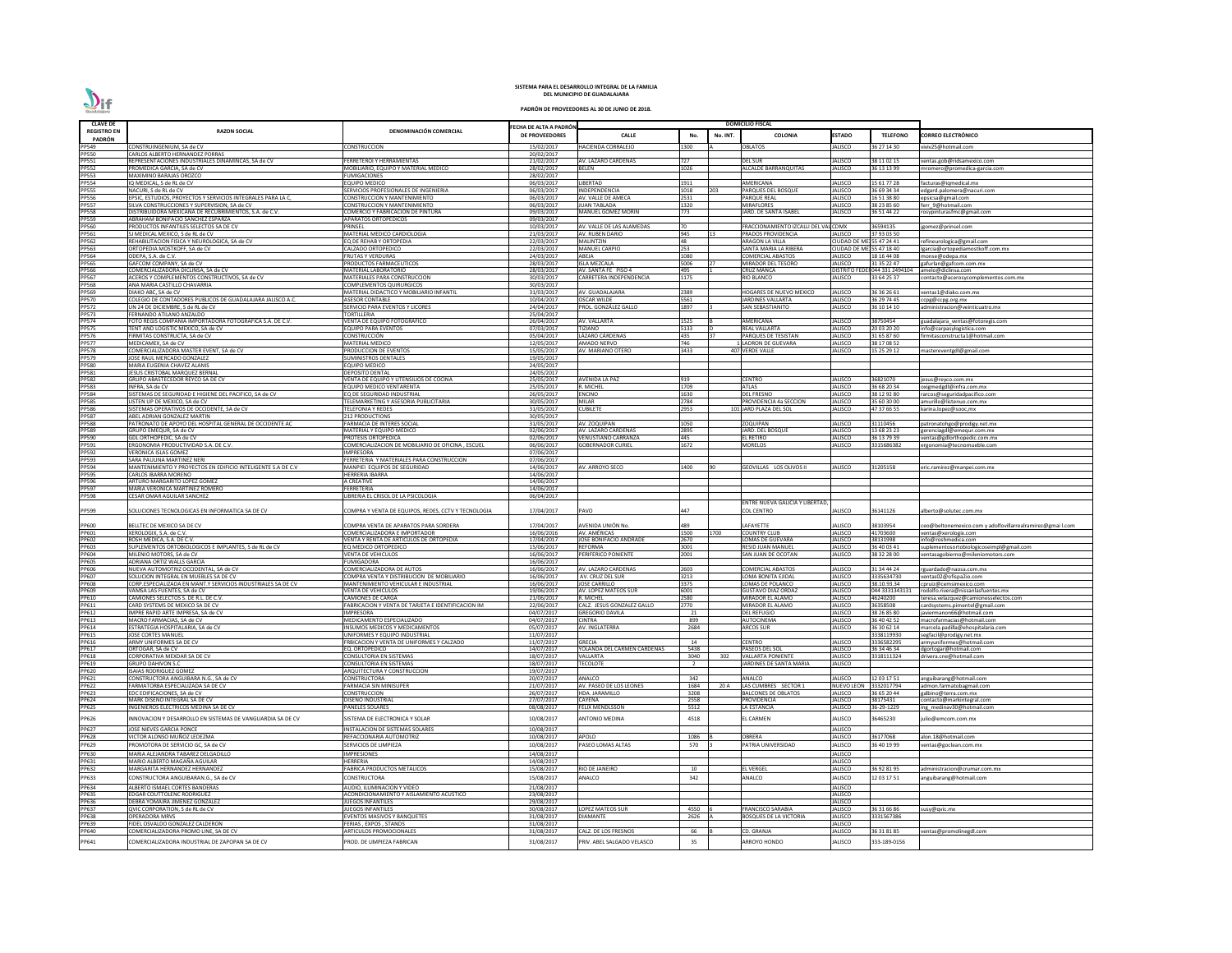| <b>CLAVE DE</b>       |                                                                             |                                                                               |                                                 |                                              |            |              | <b>DOMICILIO FISCAL</b>         |                                  |                         |                                         |
|-----------------------|-----------------------------------------------------------------------------|-------------------------------------------------------------------------------|-------------------------------------------------|----------------------------------------------|------------|--------------|---------------------------------|----------------------------------|-------------------------|-----------------------------------------|
| <b>REGISTRO EN</b>    | <b>RAZON SOCIAL</b>                                                         | DENOMINACIÓN COMERCIAL                                                        | FECHA DE ALTA A PADRÓN<br><b>DE PROVEEDORES</b> |                                              |            |              |                                 | <b>ESTADO</b>                    | <b>TELEFONO</b>         |                                         |
| <b>PADRÓN</b>         |                                                                             |                                                                               |                                                 | <b>CALLE</b>                                 | No.        | No. INT.     | COLONIA                         |                                  |                         | CORREO ELECTRÓNICO                      |
| PP642                 | SANDRA BALLESTEROS SALIDO                                                   | ORGANIZACION DE EVENTOS, FERIAS                                               | 05/09/2017                                      |                                              |            |              |                                 |                                  |                         |                                         |
| PP643                 | ROBERTO DE JESUS GARCIA MARTIN                                              | SERVICIOS DE ARQUITECTURA                                                     | 06/09/2017                                      |                                              |            |              |                                 |                                  |                         |                                         |
| PP644                 | CORPORATIVO EMPRESARIAL NOSOLON SA DE CV                                    | RESTAURACION JUEGOS INFANTILES                                                | 07/09/2017                                      | AV. LUDWIN VAN BETETHOVEN                    | 5042       |              | LA ESTANCIA                     | JALISCO                          |                         |                                         |
| PP645                 | SERVICIOS COMERCIALES DE LIMPIEZA, S de RL de CV                            | PRODUCTOS DE LIMPIEZA Y ABARROTE                                              | 08/09/2017                                      | <b>HIDALGO</b>                               | 100        |              | INDIGENA SAN JUAN DE OCOTAN     | JALISCO                          | 14 04 66 66             | emtas@romsa.com.mx                      |
| PP646                 | RAUL ANGEL NAVARRO ZATARAIN                                                 | JUEGOS INFANTILES Y ESTRUCTURAS METALICAS                                     | 13/09/2017                                      |                                              |            |              |                                 |                                  |                         |                                         |
| <b>PP647</b>          | <b>ACRYMAQUETAS S.A</b>                                                     | CORTE Y VENTA DE ACRILICO                                                     | 13/09/2017                                      | <b>JUAN MANUEL</b>                           | 1401       |              | LADRON DE GUEVARA               | <b>JALISCO</b>                   | 36324225                | ydia@acrymaquetas.com                   |
| PP648                 | MEDICAL RECOVERY, SA de CV                                                  | MATERIAL DE CURACION                                                          | 13/09/2017                                      | CALZ. DEL AGUILA                             | 30         |              | MODERNA                         | JALISCO                          | 33 36 62 74             |                                         |
| PP649                 | GRUPO IDEENT, SA de CV                                                      | MATERIAL DENTAL, PODOLOGIA                                                    | 14/09/2017                                      | FEDERALISMO NORTE                            | 621        |              | SAGRADA FAMILIA                 | JALISCO                          | 38 27 30 11             | gaby@dentalramos.com                    |
| PP650                 | GASTRONOMICA ALPHA SA DE CV                                                 | SERVICIO DE ALIMENTOS, COFFE BREACK, LUNCH, EVENTS                            | 14/09/2017                                      | VALLE DE LOS ROBLES                          | 308        |              | ALLE DORADO                     | IALISCO                          | 31100047                | omedores.alpha@gmail.com                |
|                       |                                                                             |                                                                               |                                                 |                                              |            |              |                                 |                                  |                         |                                         |
| PP651<br>PP652        | GUILLERMO WOLFRANG PARRA RESENDIZ<br>TRAUMASERVICE INTERNACIONAL, SA de CV  | <b>RODUCE Y COMUNICA</b><br>IMPLANTES PARA COLUMNA VERTEBRAL                  | 18/09/2017<br>18/09/2017                        | COLOMOS                                      | 3048       |              | LOMAS PROVIDENCIA               | <b>JALISCO</b>                   | 36 42 75 01             | .perez@tsi.mx                           |
| PP653                 | ANAIS ARELANO LOZANO                                                        | RENTA DE MOBILIARIO                                                           | 19/09/2017                                      |                                              |            |              |                                 |                                  |                         |                                         |
| PP654                 | IRMA OROZCO RUIZ                                                            | EQ DE AUDIO, VIDEO E ILUMINACION                                              | 19/09/2017                                      |                                              |            |              |                                 |                                  |                         |                                         |
| PP655                 | PROYECTOS DE LA CONSTRUCCION METRAN, SA de CV                               | CONSTRUCTORA                                                                  | 19/09/2017                                      | JOSE GUADALUPE MONTENEGRO                    | 1886       | LO2          | AMERICANA                       | JALISCO                          |                         |                                         |
|                       |                                                                             |                                                                               |                                                 |                                              |            |              |                                 |                                  |                         |                                         |
| <b>PP656</b>          | PLAN Y ACCION EN CONSTRUCCION, SA de CV                                     | CONSTRUCTORA                                                                  | 19/09/2017                                      | ANTONIO VALERIANO                            | 3280       |              | CAMPO POLO CHAPALITA            | JALISCO                          |                         |                                         |
| PP657                 | ACTIVA ZONE S.A. DE C.V.                                                    | ABRICACION Y COMERCIALIZACION DE MOBILIARIO URBAN                             | 20/09/2017                                      | JOSE GUADALUPE ZUNO                          | 2179       |              | LAPAYETTE                       | JALISCO                          | 38131879                | activazone@gmail.com                    |
| <b>PP658</b>          | OLIVER MACEDO MENDEZ                                                        | COMERCIO DE ALIMENTOS                                                         | 20/09/2017                                      |                                              |            |              |                                 |                                  |                         |                                         |
| PP659                 | SILVIA YOLANDA SANTIAGO GALLARDO                                            | <b>CARNES Y PESCADO</b>                                                       | 22/09/2017                                      |                                              |            |              |                                 |                                  |                         |                                         |
|                       |                                                                             |                                                                               |                                                 |                                              |            |              |                                 |                                  |                         |                                         |
| PP660                 | <b>ILAMBRADOS GUADALAJARA SA DE CV</b>                                      | NSTALACION DE MALLA CICLONICA, REJA DE ACERO, CER                             | 26/09/2017                                      | TABASCO                                      | 1478       |              | A NORMAL                        | JALISCO                          | 3338233131              | alambrados@alambradosguadalajara.com.mx |
| PP661                 | UNIQUE ART DE MEXICO, SA de CV                                              | <b>MOBILIARIO</b>                                                             | 26/09/2017                                      | AV. VALLARTA LOCAL R14                       | 3959       |              | <b>DON BOSCO VALLARTA</b>       | <b>JALISCO</b>                   |                         |                                         |
| PP662                 | PROVEEDORA DE MATERIAL QUIRURGICO SA DE CV                                  | APARATOS ORTOPEDICOS MARCA ZIMMER, ALPHATEC                                   | 27/09/2017                                      | <b>AV PATRIA</b>                             | 2591       |              | RESIDENCIAL PATRIA              | JALISCO                          | 36-56-95-15             | :reditocobranza@pmq.com.mx              |
|                       |                                                                             |                                                                               |                                                 |                                              |            |              |                                 |                                  |                         |                                         |
| PP663<br>PP664        | RENSEN SA DE CV<br>LOSEDECK SA DE CV                                        | SERVICIO DE CONTABILIDAD Y AUDITORIA                                          | 02/10/2017<br>02/10/2017                        | <b>CUAHUTEMOC</b><br>CUAHUTEMOC              | 421<br>421 |              | CIUDAD DEL SOL<br>UIDAD DEL SOL | <b>JALISCO</b><br><b>JALISCO</b> |                         | orporativo1969@hotmail.com              |
| PP665                 | <b>IENNIFER CARRILLO GARCIA</b>                                             | <b>DESPACHO CONTABLE</b><br>LABORATORIO DENTAL                                | 03/10/2017                                      |                                              |            |              |                                 |                                  | 33315796                |                                         |
| PP666                 | ABASTECEDORA DE SERVICIOS MEDICOS DE MEXICO, SA de CV                       | PRODUCTOS FARMACEUTICOS                                                       | 03/10/2017                                      | <b>PLATON</b>                                | 1491       |              | FOVISTE ESTADIO                 | JALISCO                          | 044 331 4705919         | sierrabarocio@yahoo.com.mx              |
| PP667                 | HECTOR FERNANDO MARTINEZ ALVAREZ                                            | <b>INSTRUMENTAL DE CIRUGIA</b>                                                | 03/10/2017                                      |                                              |            |              |                                 |                                  |                         |                                         |
|                       |                                                                             |                                                                               |                                                 |                                              |            |              |                                 |                                  |                         |                                         |
| PP668                 | DREIM ORTHO KIDS S DE R.L DE C.V                                            | DISTRIBUCION, COMPRA, VENTA Y RENTA DE EQUIPO MEDICO                          | 03/10/2017                                      | MARSELLA                                     | 510        |              | BARRERA                         | JALISCO                          | 33150254416             | orthokids@hotmail.com                   |
| PP669                 | FRANCISCO JAVIER FRIAS RIVERA                                               | CAPACITACION                                                                  | 03/10/2017                                      |                                              |            |              |                                 |                                  |                         |                                         |
| PP670                 | MARIO ANTONIO ANAYA GUTIERREZ                                               | <b><i>FALLER DE CARROCERIA</i></b>                                            | 09/10/2017                                      |                                              |            |              |                                 |                                  |                         |                                         |
| PP671                 | MEJORAMIENTO TECNOLOGICO DE OCCIDENTE, SA de CV                             | <b>ECNOLOGIAS</b>                                                             | 10/10/2017                                      | PRIMO FELICIANO VELAZQUEZ                    | 3266       |              | <b>VALLARTA SUR</b>             | <b>JALISCO</b>                   | 44 44 95 62             | cgutierrez@technozone.mx                |
| PP672                 | MIGUEL LAURE RUIZ                                                           | EVENTOS Y SONIDO                                                              | 10/10/2017                                      |                                              |            |              |                                 |                                  |                         |                                         |
| PP673<br>PP674        | SERVICIOSFIMEP, SAS de CV                                                   | APOYO A EMPRESAS                                                              | 11/10/2017                                      | OLIVO<br><b>CALLE CUATRO</b>                 | 1607<br>96 |              | <b>DEL FRESNO</b><br>SEATTLE    | <b>JALISCO</b><br><b>JALISCO</b> | 23 01 56 28             | contacto@ecohuerto.mx                   |
| PP675                 | EARTHBOX MEXICO S.A.P.I. DE C.V.<br>DAKACE CONSTRUCTORA SA DE CV            | AGRICULTURA URBANA<br>CONSTRUCCION Y OBRA PUBLICA                             | 11/10/2017<br>18/10/2017                        | EL ROSARIO                                   | 611        | 203          | <b>JARDINES DEL BOSQUE</b>      | <b>IALISCO</b>                   | 31 65 53 61<br>18146037 | dakace2000@yahoo.com.mx                 |
| PP676                 | CARMEN GABRIELA DEL POZO RODRIGUEZ                                          | RECOLECION DE RESIDUOS NO PELIGROSOS                                          | 26/10/2017                                      |                                              |            |              |                                 |                                  |                         |                                         |
| <b>PP677</b>          | IAVIER CASTILLO GUZMAN                                                      | ARDINERIA, SEMILLAS, PASTO Y PLANTAS                                          | 26/10/2017                                      |                                              |            |              |                                 |                                  |                         |                                         |
|                       |                                                                             |                                                                               |                                                 |                                              |            |              |                                 |                                  |                         |                                         |
| PP678                 | DANIEL ALEJANDRO HERRERA RAMIREZ                                            | <b>ENTAS DE TARJETA RELOG CHECADOR Y REPARACION</b>                           | 26/10/2017                                      |                                              |            |              |                                 |                                  |                         |                                         |
| PP679                 | DESARROLLOS VISUALES DE MEXICO SA DE CV                                     | MPRENTA Y AGENCIA DE PUBLICIDAD EQUILATERO                                    | 26/10/2017                                      | MONTEMORELOS                                 | 129        |              | OMA BONITA                      | JALISCO                          | 3314797601              | egomez@equilatero.com.mx                |
| PP680                 | ALCUME SALUD INTEGRAL S.P.A.S DE C.V.                                       | SERVICIOS DE ENFERMERIA A DOMICILIO                                           | 30/10/2017                                      | <b>BELISARIO DOMINGUEZ</b>                   | - 20       |              | INSURGENTES SUR                 | JALISCO                          | 16749879                | alcume.saludintegral@gmail.com          |
| PP681                 | THERESA SUPERVISION Y CONSTRUCCION SA DE CV                                 | CONSTRUCCION Y PROYECTOS                                                      | 31/10/2017                                      | PEDRO PARRA CENTENO                          | 2100       |              | CENTRO                          | JALISCO                          | 3121985355              | theresasupervision@gmail.com            |
| PP681                 | THERESA SUPERVISION Y CONSTRUCCION SA DE CV                                 | <b>CONSTRUCCION Y PROYECTOS</b>                                               | 31/10/2017                                      | PEDRO PARRA CENTENO                          | 2100       |              | <b>CENTRO</b>                   | <b>JALISCO</b>                   | 3121985355              | theresasupervision@gmail.com            |
| <b>PP682</b>          | RAFAEL ALVAREZ MORA                                                         | CERCAS PERIMETRALES                                                           | 08/11/2017                                      |                                              |            |              |                                 |                                  |                         |                                         |
| PP683                 | ROGELIO TORRES GODINEZ                                                      | CONSTRUCCIONES Y ACABADOS GENERALES                                           | 08/11/2017                                      |                                              |            |              |                                 |                                  |                         |                                         |
| PP684                 | CONTROL TECNICO Y REPRESENTACIONES, S.A. DE C.V.                            | DISTRIBUCION Y VENTA DE EQUIPO PARA LABORATORIO                               | 09/11/2017                                      | AV. JUAN PABLO SEGUNDO                       | 784        |              | BELENES                         | JALISCO                          | 33 547377047            | orge.ortega@ctr.com.mx                  |
| <b>PP685</b>          | MARIA ELIDE RODRIGUEZ RODRIGUEZ                                             | RENTA Y VENTA DE PANTALLAS DE LED                                             | 09/11/2017                                      |                                              |            |              |                                 |                                  |                         |                                         |
| PP686                 | OBELEC CONSTRUCCIONES SA DE CV                                              | CONSTRUCCION EN GENERAL                                                       | 13/11/2017                                      | AV. MOCTEZUMA                                | 5148       |              | <b>SANTA CATALINA</b>           | <b>JALISCO</b>                   | 36204548                | beleconstrucciones1@hotmail.com         |
|                       |                                                                             |                                                                               |                                                 |                                              |            |              |                                 |                                  |                         |                                         |
| PP687                 | <b>JORGE IVAN CARRRANZA TORRES</b>                                          | SISTEMA DE SEGURIDAD TEGNOLOGICA Y EQUIPO DE COMPU                            | 13/11/2017                                      |                                              |            |              |                                 |                                  |                         |                                         |
| <b>PP688</b>          | DANIEL OMAR GARCIA ESPARZA                                                  | PISOS LAMINADOS Y PERSIANAS                                                   | 13/11/2017                                      |                                              |            |              |                                 |                                  |                         |                                         |
| PP689                 | SONISTER SA DE CV                                                           | SERV DE INGENIERIA Y CONSTRUCCION DE OBRAS                                    | 14/11/2017                                      | AV LAZARO CARDENAS                           | 3708       | A            | JARDINES DE SAN IGNACIO         | JALISCO                          |                         |                                         |
| PP690                 | <b>JORGE FAJARDO RAMIREZ</b>                                                | <b>CONSTRUCCION</b>                                                           | 14/11/2017                                      |                                              |            |              |                                 |                                  |                         |                                         |
| PP691<br>PP692        | GRUPO CONSTRUCCIONES Y CONTROL SA DE CV<br>BLANCA ESTHELA PEREZ REYNA       | <b>GRUPO COCONSA</b><br><b>PRODUCTOS FARMACEUTICOS</b>                        | 15/11/2017<br>15/11/2017                        | <b>CONTRERAS MEDELLIN</b>                    | 192        | 201          | <b>CENTRO BARRANQUITAS</b>      | <b>JALISCO</b>                   | 33429591                | coconsa@hotmail.com                     |
| PP693                 | MGB COMUNICACIONES, SA de CV                                                | <b>FELECOMUNICACIONES Y OBRA</b>                                              | 15/11/2017                                      | FRAY LUIS DE LEON                            | 730        |              | UNIVERSITARIA                   | <b>JALISCO</b>                   | 36 70 54 62             | c.ordonez@mgbservicom.com.mx            |
| PP695                 | CALIDAD Y SERVICIO QUIRURGICO, SA de CV                                     | <b>MATERIAL QUIRURGICO</b>                                                    | 23/11/2017                                      | VERGEL                                       | 786        | $\mathbf{1}$ | <b>SAN ISIDRO</b>               | JALISCO                          | 31 21 11 24             | alberto.calidad@yahoo.com.mx            |
| PP696                 | DECYPRO, SA de CV                                                           | PINTURAS Y RECUBRIMIENTOS                                                     | 24/11/2017                                      | CALZADA DEL EJERCITO                         | 1261       |              | <b>QUINTA VELARDE</b>           | <b>JALISCO</b>                   | 36 19 70 17             | /entasdecypro@prodigy.net.mx            |
| PP697                 | INMOBILIARIA EN HOTELERIA VALLARTA SANTA FE S DE RL DE CV                   | HILTON RESORT PUERTO VALLARTA                                                 | 27/11/2017                                      | AV. LAS GARZAS                               | 136        |              | <b>HOTELERA NORTE</b>           | <b>JALISCO</b>                   | 3221761176              | :xc.hpvt@gsf-hotels.com                 |
| <b>PP698</b>          | BUCOJAL. SA de CV                                                           | CONSTRUCCION                                                                  | 01/12/2017                                      | DANIEL LARIOS CARDENAS                       | 872        |              | RANCHO NUEVO                    | <b>JALISCO</b>                   | 33 30 82 98             | oucojal@hotmail.com                     |
| PP699                 | ANTONIO CASILLAS MARTIN                                                     | MEDICAMENTOS, MATERIAL CURACION                                               | 01/12/2017                                      |                                              |            |              |                                 |                                  |                         |                                         |
| <b>PP700</b><br>PP701 | NAUKA COMUNICACION ESTRATEGICA, S de RL de CV<br>FERNANDO FERNANDEZ ROSILLO | AGENCIA DE COMUNICACION Y PUBLICIDAD<br>COMPRA Y VENTA DE MATERIAL ORTOPEDICO | 07/12/2017                                      | <b>SAN DIONISIO</b>                          | 51         |              | JARDINES DE SAN IGNACIO         | <b>JALISCO</b>                   | 23 04 37 34             | hola@uzu.digital                        |
| PP702                 | ARMANDO RAMIREZ ROBLEDO                                                     | CONTROL DE PLAGAS                                                             | 10/01/2018<br>10/01/2018                        |                                              |            |              |                                 |                                  |                         |                                         |
|                       |                                                                             |                                                                               |                                                 |                                              |            |              |                                 | EDO.DE                           |                         |                                         |
| PP703                 | GENETICS & HEALTH, SA de CV                                                 | EQUIPO MEDICO Y PRUEBAS GENETICAS                                             | 10/01/2018                                      | LA PAZ                                       |            |              | <b>LAS AMERICAS</b>             | <b>MEXICO</b>                    | 55 62 97 14             | moran@geneticsandhealth.com.mx          |
| PP704                 | CENTRAL EDIFICACIONES, SA de CV                                             | <b>CONSTRUCCION</b>                                                           | 11/01/2018                                      | <b>JUAN ALVAREZ</b>                          | 2312       |              | LADRON DE GUEVARA               | <b>JALISCO</b>                   | 36 30 36 12             | icardoharo@cedifica.com                 |
| <b>PP705</b>          | MARTIN Y NOVELO ARQUITECTOS, SA de CV                                       | CONSTRUCCION                                                                  | 11/01/2018                                      | AV. FELIPE ZETTER                            | 5911       |              | PASEOS DEL SOL 1ª SECCION       | <b>JALISCO</b>                   | 36322094                | danielmartin68@yahoo.com.mx             |
| <b>PP706</b>          | GRUPO CONSTRUCTOR OBINARQ S.A. DE C.V.                                      | CONSTRUCCION                                                                  | 11/01/2018                                      | SAN MATEO EVANGELISTA                        | 4203       |              | LOMAS DE SAN MIGUEL             | <b>JALISCO</b>                   | 36668201                | gco obinarq@hotmail.com                 |
| PP707                 | SOFIA CONSTRUCCIONES, PROYECTOSY ASESORIA, SA de CV                         | CONSTRUCCION Y COMERCIALIZACION                                               | 15/01/2018                                      | AV. PEDRO PARRA CENTENO                      | 2100       |              | ZONA CENTRO                     | <b>JALISCO</b>                   | 3121 98 5355            | sofiaconstruccion@gmail.com             |
| PP708<br>PP709        | NORMA ALICIA AGUILAR MACIAS<br>MARIA DEL SOCORRO SANCHEZ ALVAREZ            | VENTA SEMILLA ALIMENTO DESHIDRATADO<br>SERVICIO DE ENFERMERIA                 | 16/01/2018<br>16/01/2018                        |                                              |            |              |                                 |                                  |                         |                                         |
| PP710                 | SALAMANCA AUDIFONOS PARA SORDERA, SA de CV                                  | <b>AUXILIARES AUDITIVOS</b>                                                   | 19/01/2018                                      | <b>MORELOS</b>                               | 1687       |              | <b>AMERICANA</b>                | <b>JALISCO</b>                   | 36 16 31 32             | contacto@audifonosalamanca.mx           |
| PP711                 | SISTECP DE MEXICO S.A. DE C.V                                               | CONTROL DE PLAGA, FUMIGACION                                                  | 19/01/2018                                      | <b>MEZQUITE</b>                              | 1417       |              | FRESNO                          | <b>JALISCO</b>                   | 36.71.48.47             |                                         |
| PP712                 | COMPUTER LAND DE OCCIDENTE, SA de CV                                        | <b>EQUIPO DE COMPUTO</b>                                                      | 22/01/2018                                      | <b>GABRIEL CASTAÑOS</b>                      | - 9        |              | <b>ARCOS VALLARTA</b>           | <b>JALISCO</b>                   | 39 15 99 99             | gustavocampa@computerland.com.mx        |
| PP713                 | URBANIZACIONES Y EDIFICACIONES LORO SA DE CV                                | <b>CONSTRUCTORA</b>                                                           | 29/01/2018                                      | ORGANIZACION                                 | 1068       |              | TEPEYAC CASINO                  | <b>JALISCO</b>                   | 38230852                | urbanizacionesloro@yahoo.com.mx         |
| PP714                 | GUSTAVO AMANDO GILES BARBOSA                                                | CONSTRUCCION ING. CIVIL                                                       | 29/01/2018                                      |                                              |            |              |                                 |                                  |                         |                                         |
| PP715                 | AGUA ROCA AZUL SA DE CV                                                     | COMERCIALIZACION DE AGUA PURIFICADA                                           | 02/02/2018                                      | <b>DR.R MICHEL</b>                           | 1172       |              | <b>SAN CARLOS</b>               | <b>JALISCO</b>                   | 36199767                | halita@gmail.com                        |
| PP716                 | FUNDACION BERTHA O. DE OSETE I.A.P.                                         | NOVI                                                                          | 06/02/2018                                      | TLAXCALA                                     | 47         | - 2          | <b>ROMA SUR</b>                 | CIUDAD DE                        | 427) 2742270            | undacionbertha@hotmail.com              |
|                       |                                                                             |                                                                               |                                                 |                                              |            |              |                                 | <b>MEXICO</b>                    |                         |                                         |
| PP717                 | CONSTRUCTORA PASEO DE LOS COCOTEROS, S. DE R.L. DE C.V.                     | HOTEL DREAMS VILLAMAGNA RESORTS & SPA                                         | 06/02/2018                                      | BLVD. PASEO DE LOS COCOTEROS                 | 32, 33     |              | FRACCIONAMIENTO NAUTICO         | NAYARIT                          | 013222268700            |                                         |
| PP718                 | PVD INVESTMENT, S. DE R.L. DE C.V.                                          | <b>HOTEL SECRETS &amp; NEW AMBER</b>                                          | 06/02/2018                                      | DAVID ALFARO SIQUEIROS                       | 164        |              | <b>LAS GLORIAS</b>              | <b>JALISCO</b>                   | (322) 2262900           | groups1.sevpv@secretsresorts.com        |
| PP719                 | ERIKA JEANETTE RAMIREZ MARES                                                | <b>EVENTOS</b>                                                                | 06/02/2018                                      |                                              |            |              |                                 |                                  |                         |                                         |
| <b>PP720</b>          | GR + A, S.A. DE C.V.                                                        | <b>INSTALADOR ALFOMBRAS</b>                                                   | 09/02/2018                                      | FRESNO                                       | 257        |              | <b>BOSQUES DEL CENTINELA II</b> | <b>JALISCO</b>                   |                         |                                         |
| PP721                 | EDGAR MIRALRIO JUAREZ                                                       | DISEÑO GRAFICO E IMPRESOS                                                     | 09/02/2018                                      |                                              |            |              |                                 |                                  |                         |                                         |
| <b>PP722</b>          | $GR + A$ . SA DE CV                                                         | CONSTRUCCION DE OBRA CIVIL                                                    | 12/02/2018                                      | <b>FRESNO</b>                                | 257        |              | BOSQUES DEL CENTINELA           | <b>JALISCO</b>                   | 38051806                | gonzalezrubioa@outlook.com              |
| PP723                 | HIR COMPAÑIA DE SEGUROS SA DE CV                                            | SEGUROS DE VIDA Y ACCIDENTES PERSONALES                                       | 14/02/2018                                      | AVENIDA INSURGENTES SUR<br>AV. LOPEZ COTILLA | 617        | PISO 4       | <b>NAPOLES</b>                  | <b>CDMX</b>                      | 5552621780              | sergio.rodriguez@hirseguros.com.mx      |
| PP724<br><b>PP725</b> | CHUBB SEGUROS MEXICO, SA<br>MATILDE GOMEZ GONZALEZ                          | ASEGURADORA<br>CONFECCIONES                                                   | 15/02/2018<br>16/02/2018                        |                                              | 1889       |              | AMERICANA                       | <b>JALISCO</b>                   | 36 79 93 02             | maria.anguiano@chubb.com                |
|                       |                                                                             |                                                                               |                                                 |                                              |            |              |                                 |                                  |                         |                                         |
| PP726                 | DISTRIBUIDORA DE LLANTAS GONZALEZ SA DE CV                                  | COMPRA Y VENTA DE LLANTAS Y SERVICIO AUTOMOTRIZ                               | 16/02/2018                                      | AV. WASHINTONG                               | 1170       |              | MODERNA                         | JALISCO                          | 36190412                | dillago@dillago.com.mx                  |